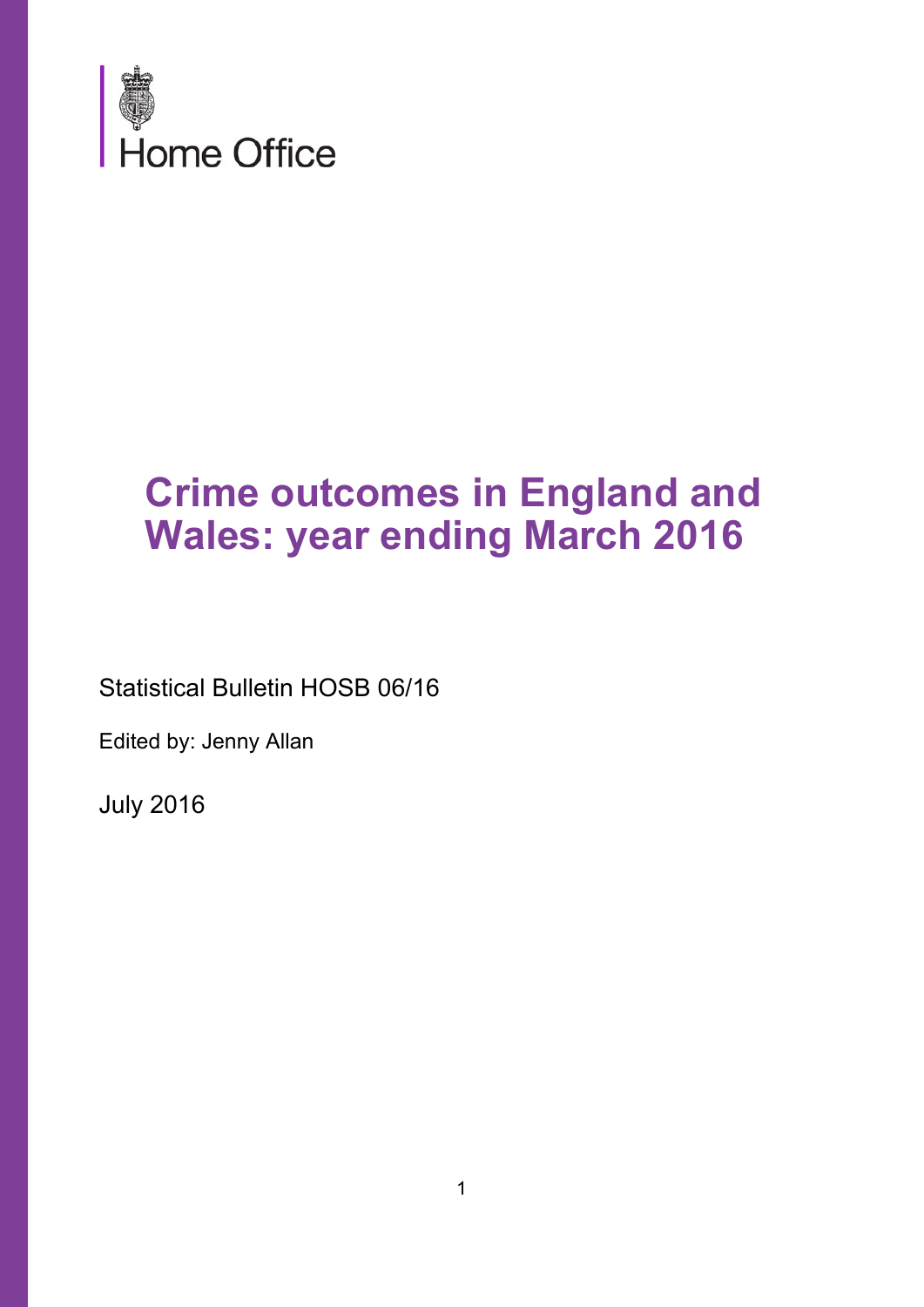## **Important information**

Prior to April 2013, official statistics about how crimes were dealt with by the police were narrowly focused on detections (i.e. the number of cases resolved with a charge, caution, etc.). In April 2013, the new outcomes framework was introduced and subsequently there was a change to the way in which crime outcomes statistics are presented with the broader set of outcomes first collected from the police in April 2014. Provisional statistics from the new outcomes framework were first presented in the year to March 2014 bulletin<sup>1</sup>, published in July 2014. The statistics have since been developed further in consultation with data providers (police forces) and users of the statistics.

We continue to ensure that these crime outcomes statistics: meet identified user needs (including providing new analysis and greater transparency); are well explained and readily accessible; are produced according to sound methods; and are managed impartially and objectively in the public interest.

The statistics presented in this bulletin are designated as Official Statistics, rather than National Statistics.

In January 2014, police recorded crime statistics were found not to meet the required standard for designation as National Statistics. The full assessment report against the Code of Practice for Official Statistics can be found on the UK Statistics Authority website:

www.statisticsauthority.gov.uk/assessment/assessment/assessment-reports/assessment-report-268--statistics-on-crime-in-england-and-wales.pdf

In July 2014, prior to the year to March 2014 publication and following correspondence between the Home Office Chief Statistician and the UK Statistics Authority Head of Assessment, it was agreed to publish the Crime Outcomes bulletin as Official Statistics, rather than National Statistics.

This reflects the move to the new outcomes framework, and also the possibility that outcomes data, being specifically based on recorded crime, are affected by similar issues to those that led to the dedesignation of police recorded crime statistics.

Full details of the correspondence are available here:

 

www.statisticsauthority.gov.uk/reports---correspondence/correspondence/letter-from-david-blunt-toed-humpherson---090714.pdf

www.statisticsauthority.gov.uk/reports---correspondence/correspondence/letter-from-ed-humphersonto-david-blunt---150714.pdf

It is our intention that the statistics will be assessed, with a view to them gaining National Statistics status in due course.

<sup>1</sup> www.gov.uk/government/statistics/crime-outcomes-in-england-and-wales-2013-to-2014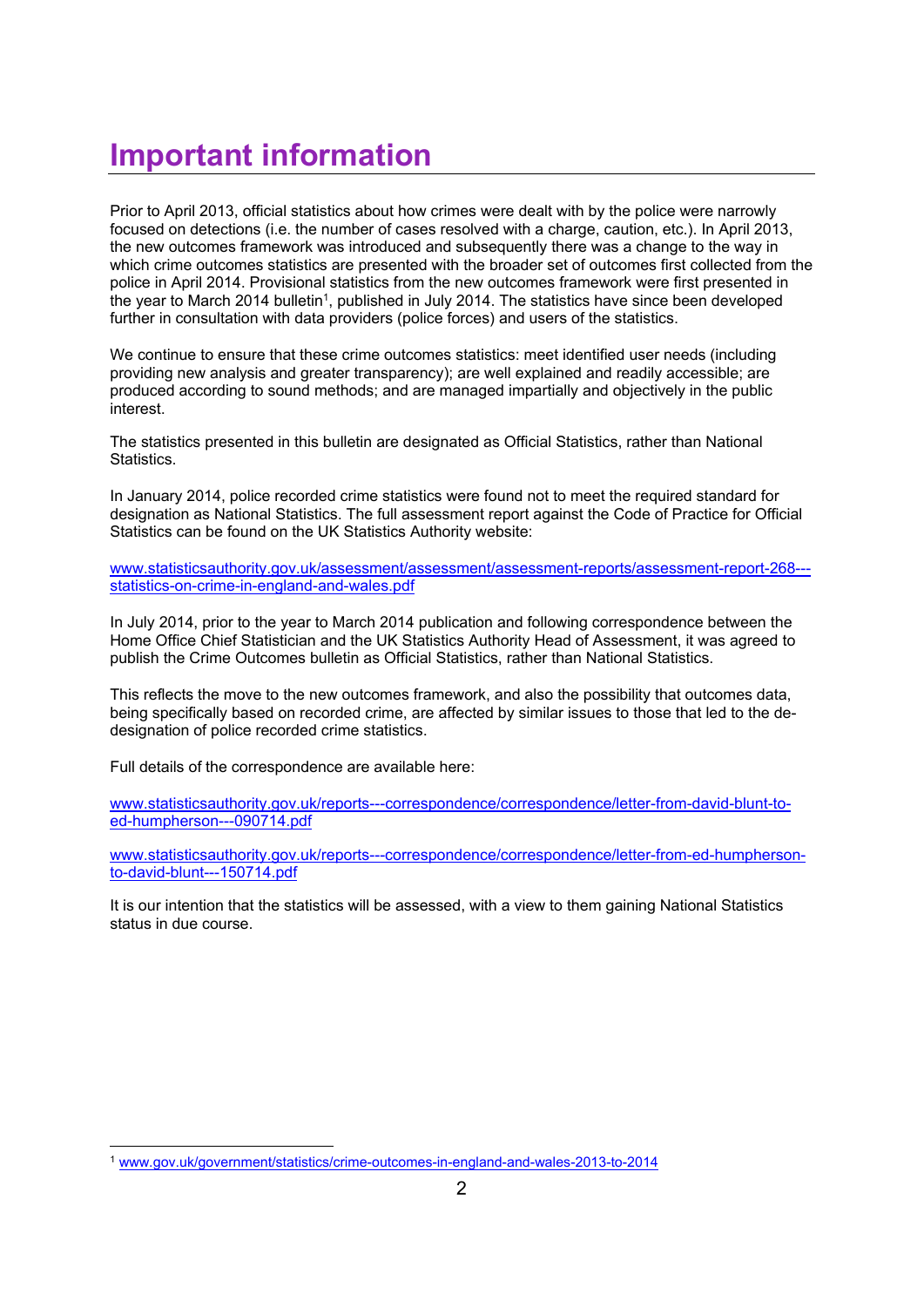## **Further information**

"Crime Outcomes in England and Wales, 2014/15", and previous years' bulletins, are available from: www.gov.uk/government/collections/crime-outcomes-in-england-and-wales-statistics

Copies of other Home Office publications (including crime statistics releases prior to April 2012) are available from:

www.gov.uk/government/organisations/home-office/series/crime-statistics#publications

Copies of crime statistics publications from April 2012 are available from the Office for National Statistics website: www.ons.gov.uk/peoplepopulationandcommunity/crimeandjustice

This includes the *User Guide to Crime Statistics*, a useful reference guide with explanatory notes regarding the issues and classifications that are key to the production and presentation of the crime statistics.

The dates of forthcoming publications are pre-announced and can be found via the Gov.uk Statistics Release Calendar: www.gov.uk/government/statistics/announcements

For further information about crime outcomes statistics, please email: CrimeandPoliceStats@homeoffice.gsi.gov.uk or write to: Home Office Statistics, 1<sup>st</sup> Floor, Peel Building, 2 Marsham Street, London, SW1P 4DF.

#### **Home Office Responsible Statistician**

Damon Wingfield, Head of Crime and Policing Statistics Contact via CrimeandPoliceStats@homeoffice.gsi.gov.uk

This statistical bulletin is produced to the highest professional standards and is free from political interference. It has been produced by statisticians working in the Home Office Crime and Policing Statistics Section in accordance with the Home Office's [Statement of Compliance](https://www.gov.uk/government/publications/statement-of-compliance-with-code-of-practice-for-official-statistics) with the *Code of Practice for Official Statistics,* which covers our policy on revisions and other matters. The Chief Statistician, as Head of Profession, reports to the National Statistician with respect to all professional statistical matters and oversees all Home Office National and Official Statistics products with respect to the Code, being responsible for their timing, content and methodology.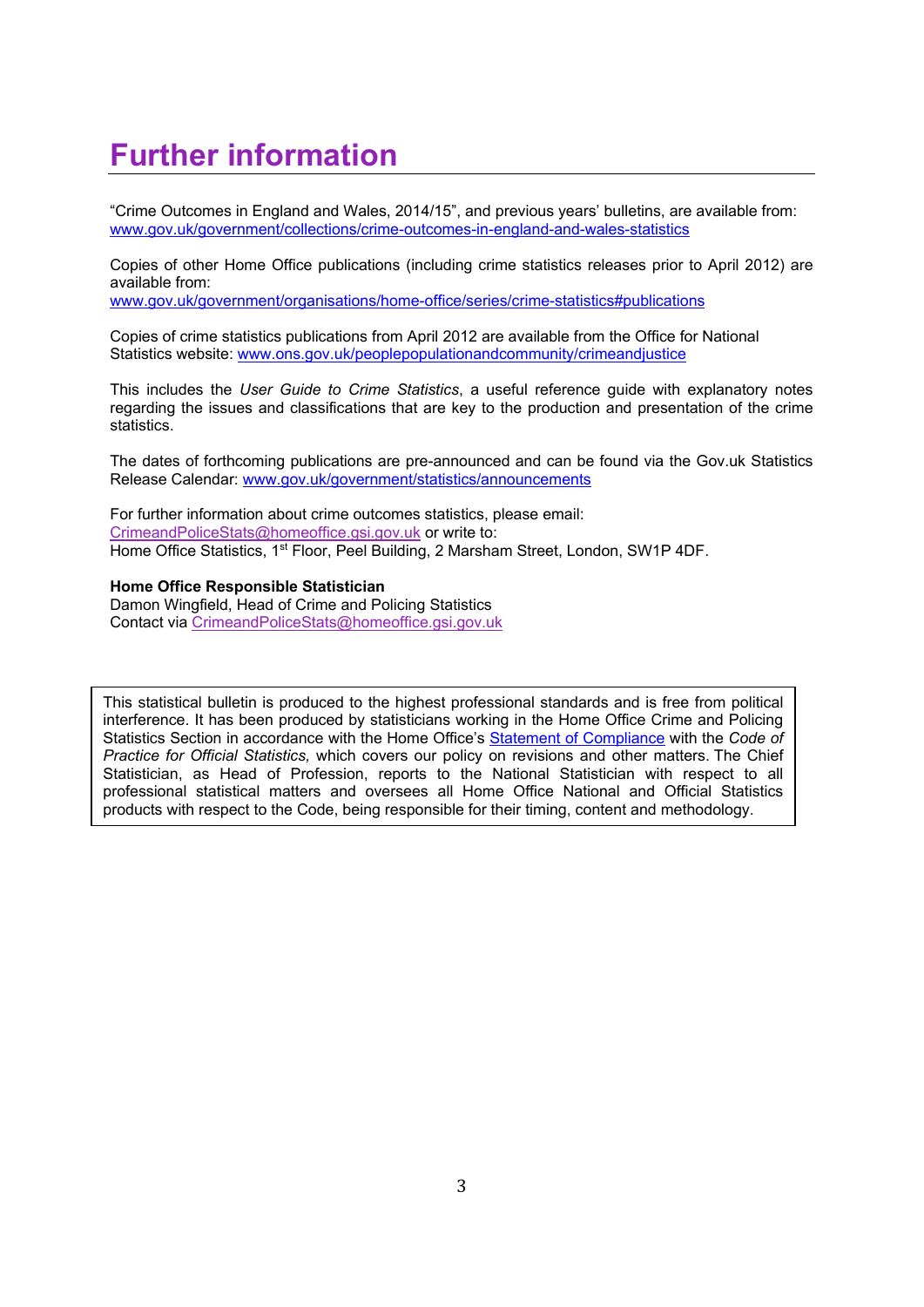## **Contents**

#### **Page**

| <b>Contents</b> |             |                                                                            |  |
|-----------------|-------------|----------------------------------------------------------------------------|--|
|                 |             |                                                                            |  |
|                 |             |                                                                            |  |
| 1               |             |                                                                            |  |
|                 | 1.1         |                                                                            |  |
|                 | 1.2         |                                                                            |  |
|                 | 1.3         |                                                                            |  |
|                 | 1.4         |                                                                            |  |
|                 | 1.5         |                                                                            |  |
|                 | 1.6         |                                                                            |  |
|                 | 1.7         |                                                                            |  |
|                 | 1.8         |                                                                            |  |
| $\mathbf{2}$    |             | Outcomes assigned to offences recorded in the year ending March 2016 15    |  |
|                 | 2.1         |                                                                            |  |
|                 | 2.2         | Outcomes assigned to offences recorded in the year ending March 2016 by    |  |
|                 | 2.3         | Outcomes assigned to offences recorded in the year ending March 2015:      |  |
|                 | 2.4         | Outcomes assigned to offences recorded in the year ending March 2016       |  |
|                 |             |                                                                            |  |
|                 | 3.1         |                                                                            |  |
|                 | 3.2         | Outcomes recorded in the year ending March 2016 by outcome type and        |  |
|                 | 3.3<br>year | Outcomes recorded in the year ending March 2016 compared with the previous |  |
|                 |             |                                                                            |  |
|                 | 4.1         |                                                                            |  |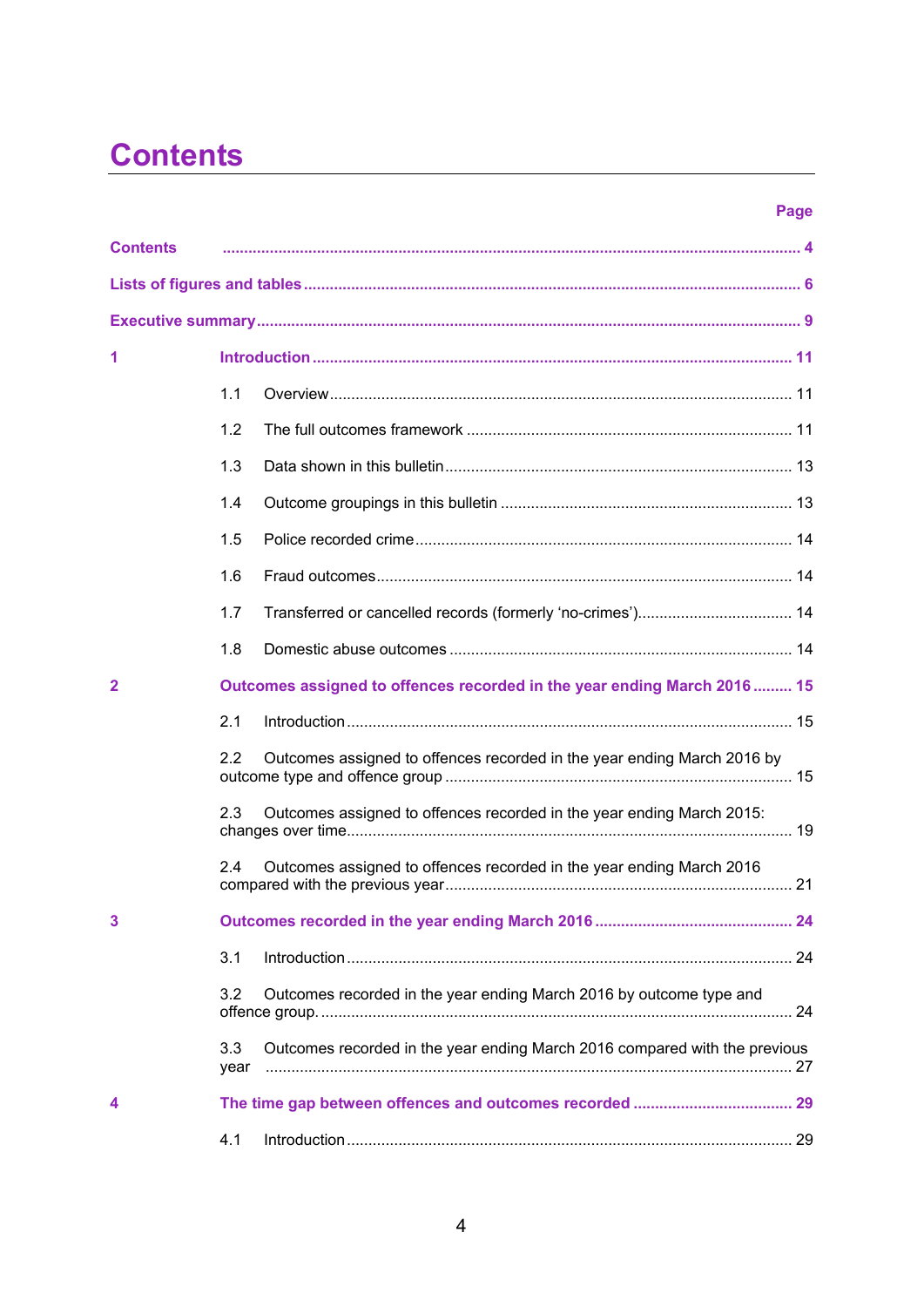|              | 4.2<br>type    | The length of time between offences and outcomes being recorded, by offence       |  |
|--------------|----------------|-----------------------------------------------------------------------------------|--|
|              | 4.3<br>type    | The length of time between offences and outcomes being recorded, by outcome       |  |
| 5            |                |                                                                                   |  |
|              | 5.1            | Definitions and circumstances for transferred or cancelled records (formerly 'no- |  |
|              | 5.2            |                                                                                   |  |
|              | 5.3            |                                                                                   |  |
|              | 5.4            | Transferred or cancelled records compared with the previous year  37              |  |
|              | 5.5            |                                                                                   |  |
|              | 5.6            | Comparing transferred or cancelled records (formerly 'no-crimes') 38              |  |
|              |                |                                                                                   |  |
|              | A <sub>1</sub> |                                                                                   |  |
|              | A2             |                                                                                   |  |
|              | A3             |                                                                                   |  |
|              | A4             | The length of time between domestic abuse offences and outcomes being             |  |
|              |                |                                                                                   |  |
|              |                |                                                                                   |  |
|              | C <sub>1</sub> |                                                                                   |  |
|              | C <sub>2</sub> |                                                                                   |  |
|              | C <sub>3</sub> |                                                                                   |  |
|              | C <sub>4</sub> |                                                                                   |  |
|              | C <sub>5</sub> |                                                                                   |  |
|              | C <sub>6</sub> |                                                                                   |  |
|              | C7             |                                                                                   |  |
|              | C <sub>8</sub> |                                                                                   |  |
|              | C <sub>9</sub> |                                                                                   |  |
| <b>Notes</b> |                |                                                                                   |  |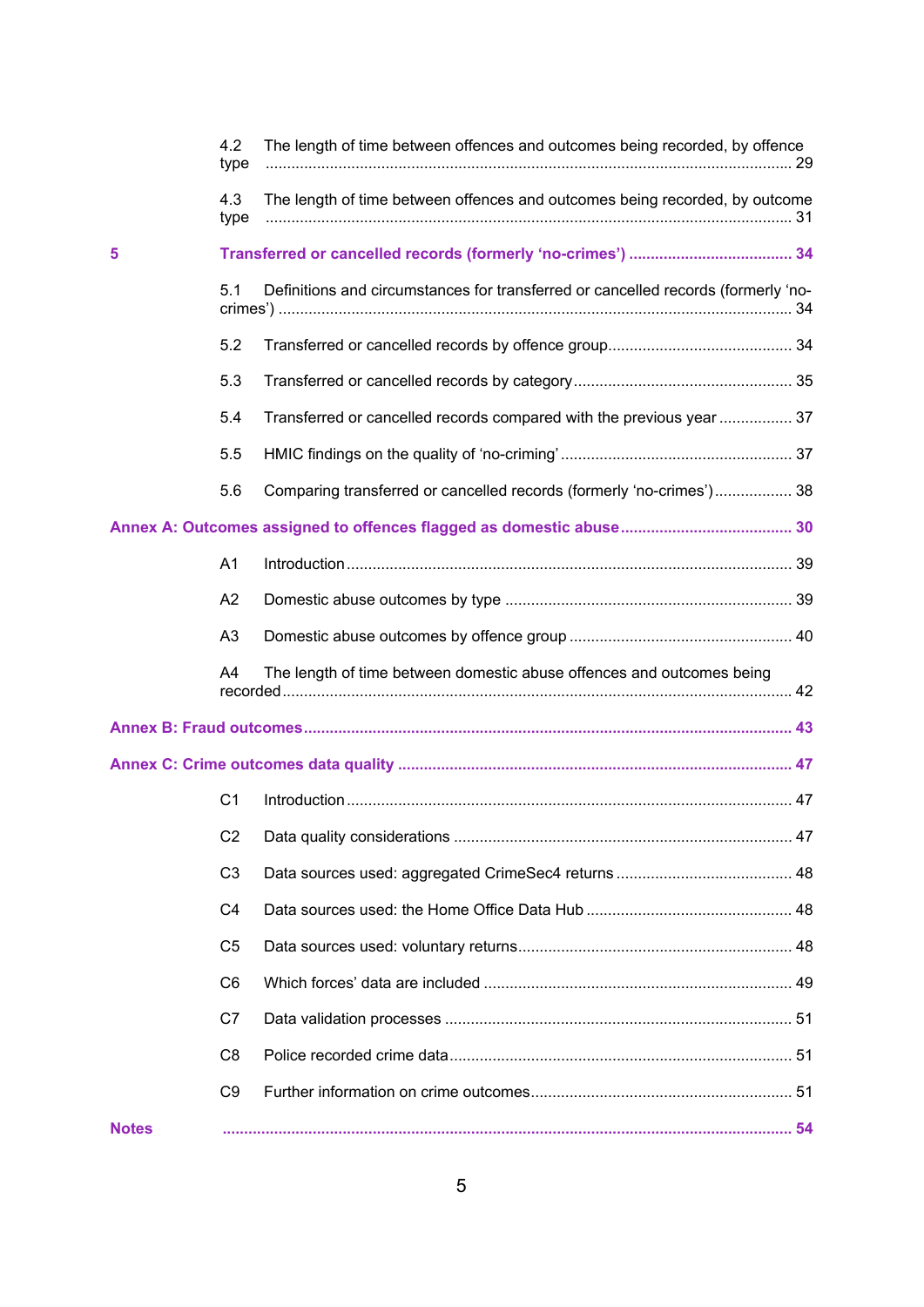| <b>References</b> |  |  |  |
|-------------------|--|--|--|
|                   |  |  |  |

### **References ..................................................................................................................................... 57**

## **List of figures**

| 1              |                                                                                                                                                            |  |
|----------------|------------------------------------------------------------------------------------------------------------------------------------------------------------|--|
| $\overline{2}$ | Outcomes assigned to offences recorded in the year ending March 2016 15                                                                                    |  |
| Figure 2.1     | Outcomes assigned to offences recorded in the year ending March 2016, by                                                                                   |  |
| Figure 2.2     | Outcomes assigned to rape offences recorded in the year ending March 2015,                                                                                 |  |
| Figure 2.3     | Outcomes assigned to offences recorded in the year ending March 2015 (as<br>first published) and the year ending March 2016, by outcome group  22          |  |
| 3              |                                                                                                                                                            |  |
| 4              |                                                                                                                                                            |  |
| Figure 4.1     | The length of time between offences and outcomes being recorded for                                                                                        |  |
| Figure 4.2     | The length of time between offences and outcomes being recorded for<br>outcomes recorded in the year ending March 2016, by outcome group  32               |  |
| 5              |                                                                                                                                                            |  |
| Figure 5.1     | Transferred or cancelled records by type, year ending March 2016 35                                                                                        |  |
| Figure 5.2     | Transferred or cancelled records by type broken down by offence group, year                                                                                |  |
|                |                                                                                                                                                            |  |
| Figure A1      | Proportions of outcomes assigned to domestic abuse flagged offences and<br>offences not flagged as domestic abuse recorded in the year ending March        |  |
| Figure A2      | Proportions of outcomes assigned to domestic abuse flagged violence against<br>the person offences and violence against the person offences not flagged as |  |
| Figure A3      | Length of time taken to assign outcomes to domestic abuse flagged offences in                                                                              |  |
|                |                                                                                                                                                            |  |
| Figure B1      |                                                                                                                                                            |  |
|                |                                                                                                                                                            |  |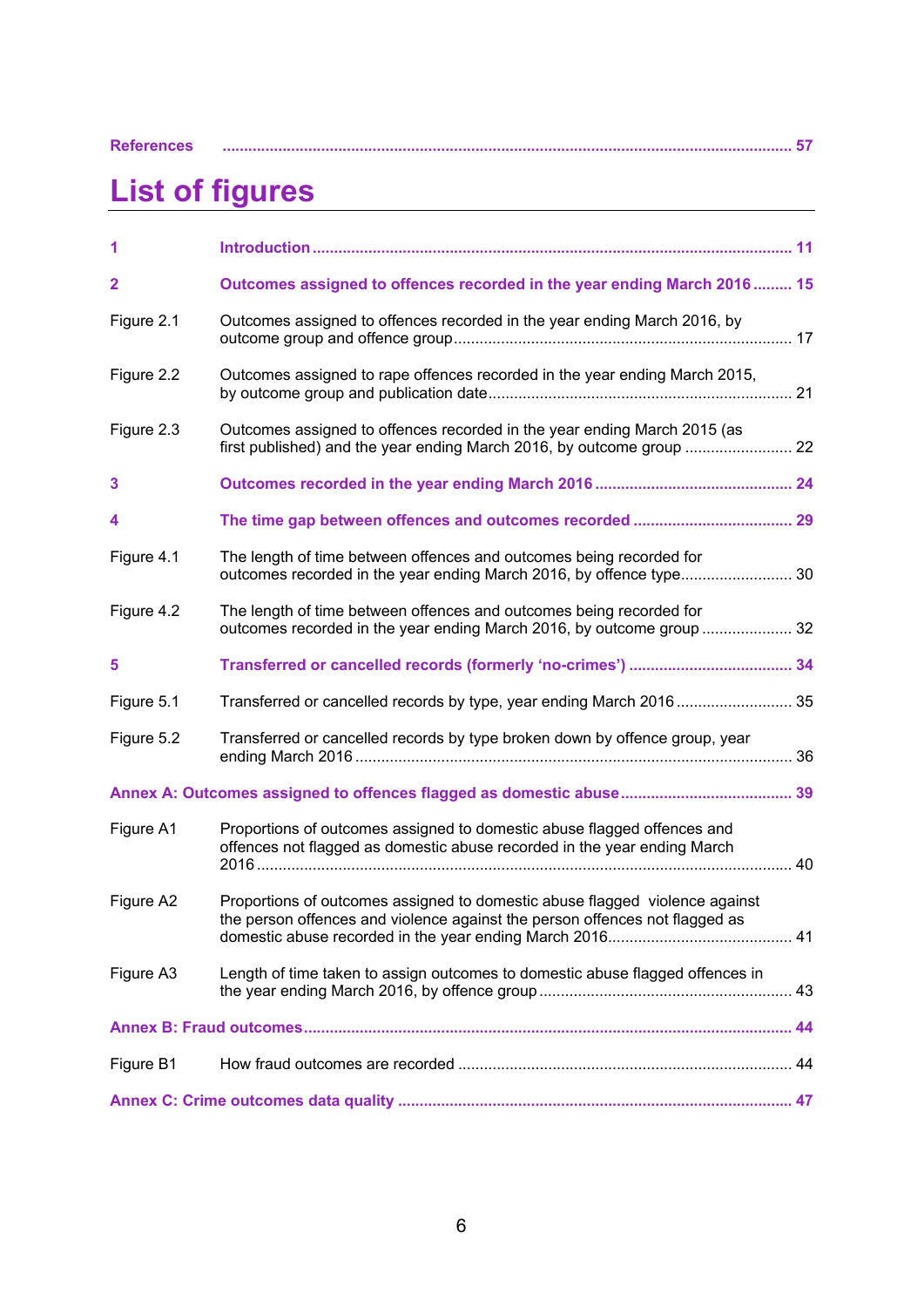## **List of tables**

| 1              |                                                                                                                                                       |  |
|----------------|-------------------------------------------------------------------------------------------------------------------------------------------------------|--|
| Table 1.1      | Detection types in place prior to April 2013 and the outcomes frameworks in                                                                           |  |
| Table 1.2      | Grouping the outcomes framework from April 2014 onwards (outcomes 1-21) 14                                                                            |  |
| $\overline{2}$ | Outcomes assigned to offences recorded in the year ending March 2016 15                                                                               |  |
| Table 2.1      | Outcomes assigned to offences recorded in the year ending March 2016, by                                                                              |  |
| Table 2.2      | Outcomes assigned to offences recorded in the year ending March 2016, by                                                                              |  |
| Table 2.3      | Outcomes assigned to offences recorded in the year ending March 2015, when                                                                            |  |
| 3              |                                                                                                                                                       |  |
| Table 3.1      |                                                                                                                                                       |  |
| Table 3.2      | Outcomes recorded in the year ending March 2016, by outcome group and                                                                                 |  |
| Table 3.3      | Number of offences and charge/summons recorded in the year ending March                                                                               |  |
| 4              |                                                                                                                                                       |  |
| Table 4.1      | The difference in average (median) length of time taken to assign an outcome<br>between the year ending March 2015 and the year ending March 2016, by |  |
| Table 4.2      | The difference in average (median) length of time taken to assign an outcome<br>between the year ending March 2015 and the year ending March 2016, by |  |
| 5              |                                                                                                                                                       |  |
| Table 5.1      | Number and proportion of transferred or cancelled records, by offence group,                                                                          |  |
| Table 5.2      | Number and proportion of transferred or cancelled records, by offence group,                                                                          |  |
|                |                                                                                                                                                       |  |
|                |                                                                                                                                                       |  |
| Table B1       | Number of fraud offences and disseminations, year ending March 2015 and                                                                               |  |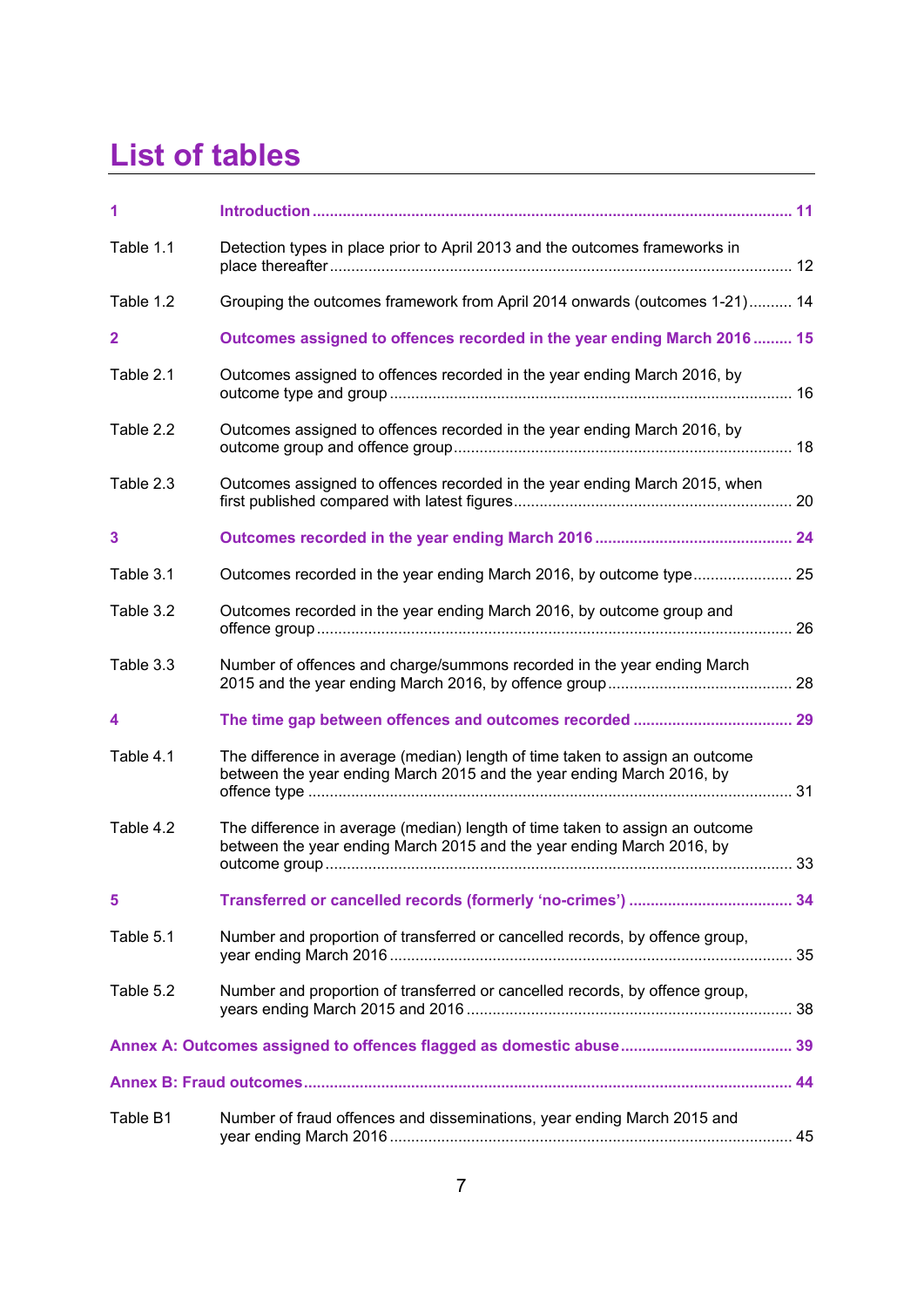| Table B2             | Fraud outcomes recorded in the year ending March 2015 and the year ending |  |
|----------------------|---------------------------------------------------------------------------|--|
|                      |                                                                           |  |
| Table C1             |                                                                           |  |
| Table C <sub>2</sub> | Trends in the number of outcomes and outcome rates by outcome type, year  |  |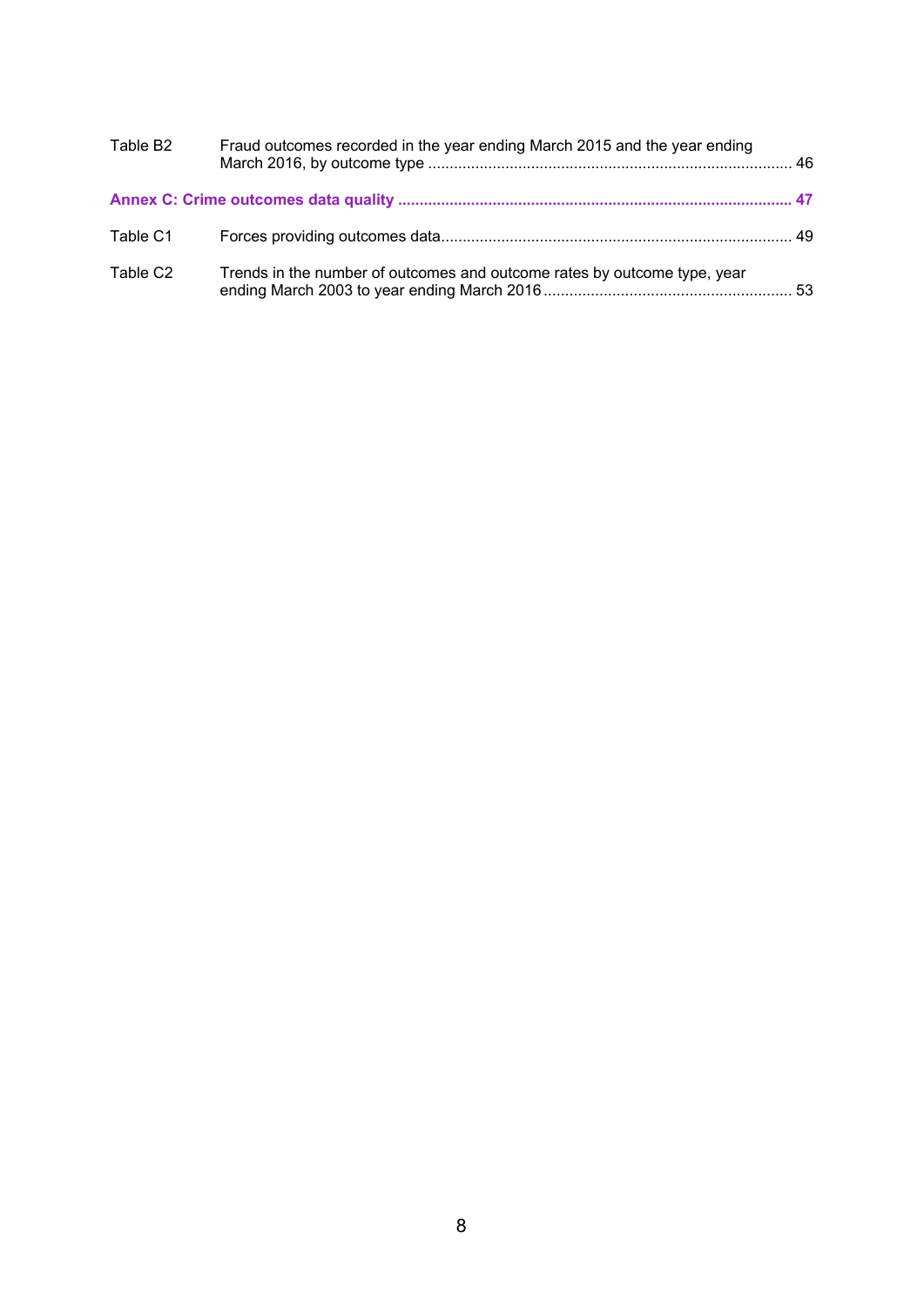## **OVERVIEW**

This is the second statistical bulletin based entirely on the full outcomes framework introduced in April 2014. The outcomes framework allows every crime recorded by the police to be given an outcome, showing how the police deal with all crimes (including crimes which are still under investigation).

## **KEY FINDINGS**

#### **Outcomes of crimes recorded in the year ending March 2016:**

- Almost half (48%) of offences had been closed with no suspect identified. The proportion of investigations closed with no suspect identified varied by crime type, from around two-thirds of criminal damage and arson offences to five per cent or lower for rapes, possession of weapons and drug offences.
- Thirteen per cent of crimes resulted in someone being charged or summonsed, and in ten per cent of offences the victim did not support (or withdrew support for) police action despite a named suspect being identified. Seven per cent of offences recorded in the year ending March 2016 were still under investigation at the time of data capture.
- The proportion of crimes assigned a charge or summons decreased from 16 per cent to 13 per cent over the last year. Conversely, the proportion of crimes that resulted in evidential difficulties increased from 17 per cent to 22 per cent over the same period. This is likely to at least in part be due to improved recording and increased reporting of crimes that are less likely to result in a charge/summons.

#### **The time gap between offences and outcomes recorded in the year ending March 2016:**

The length of time taken to assign an outcome to a crime varies and is dependent on the offence type and the outcome being assigned. Based on a subset of forces for which we have data:

- Outcomes recorded in the year ending March 2016 took an average of 9 days to be assigned, similar to the previous year. Criminal damage and arson offences had outcomes assigned most quickly, on average 3 days, while sexual offences (81 days) took longest, particularly rape offences (142 days).
- Where crimes were closed with no suspect identified it took an average of 3 days for the outcome to be assigned, whereas it took 36 days to assign an outcome of evidential difficulties where a suspect is identified and the victim supports action.

#### **Transferred or cancelled records in the year ending March 2016:**

- Overall 3.3 per cent of crimes originally recorded were subsequently transferred or cancelled in the year ending March 2016, a slight increase from 3.1 per cent in the previous year.
- Half of all transferred or cancelled records were cancelled due to additional verifiable information becoming available that showed no notifiable crime had occurred.

#### **Outcomes of domestic abuse offences recorded in the year ending March 2016:**

For the first time, this bulletin contains data provided by a subset of forces on outcomes assigned to crimes which are domestic abuse related.

- A quarter (25%) of the offences recorded in the year ending March 2016 that were flagged as domestic abuse were dealt with by a charge or summons.
- Domestic abuse related offences were more likely than other offences to have evidential difficulties. In the year ending March 2016, 60 per cent of domestic abuse related offences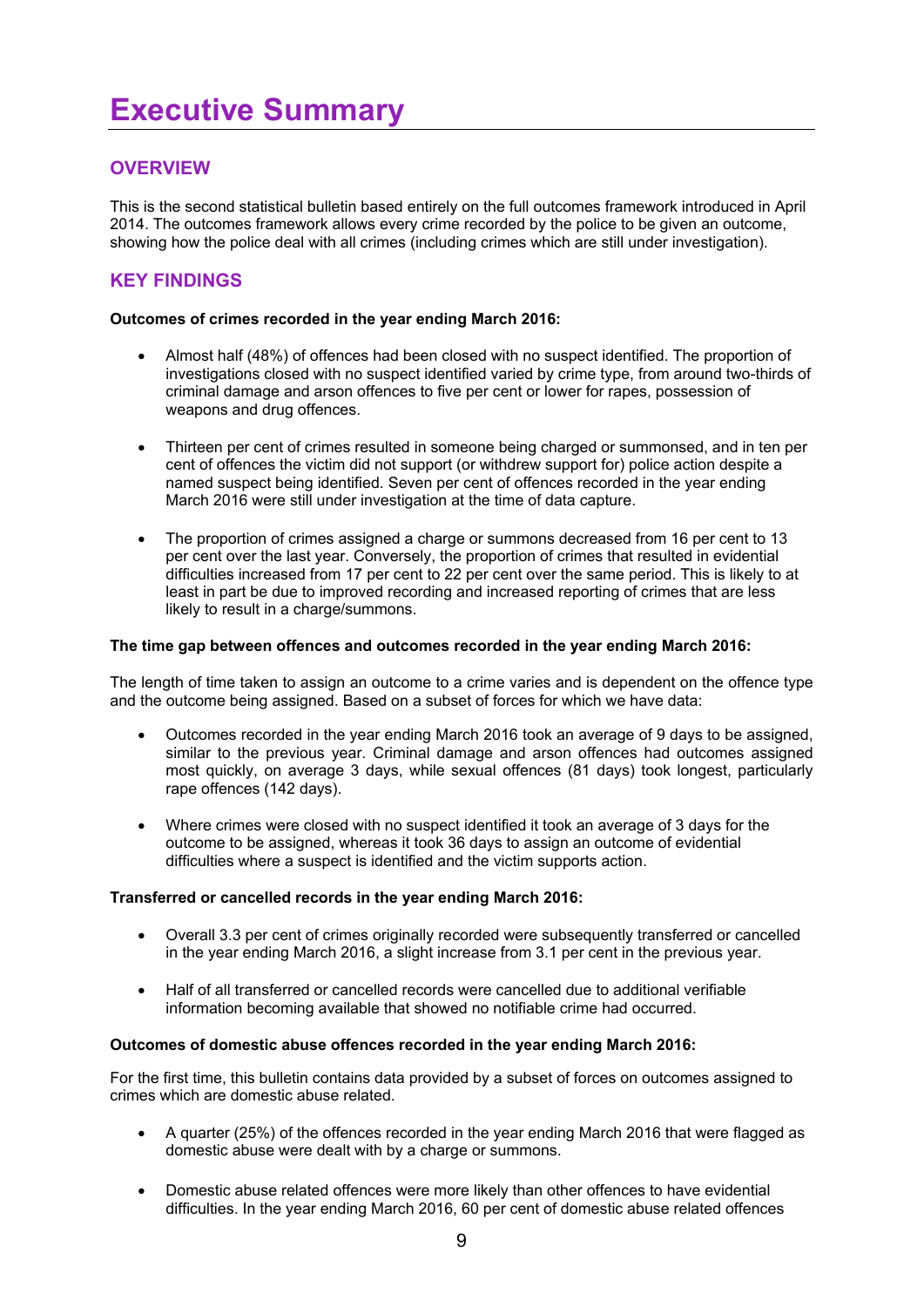had evidential difficulties outcomes compared with 19 per cent of offences not flagged as being domestic abuse related.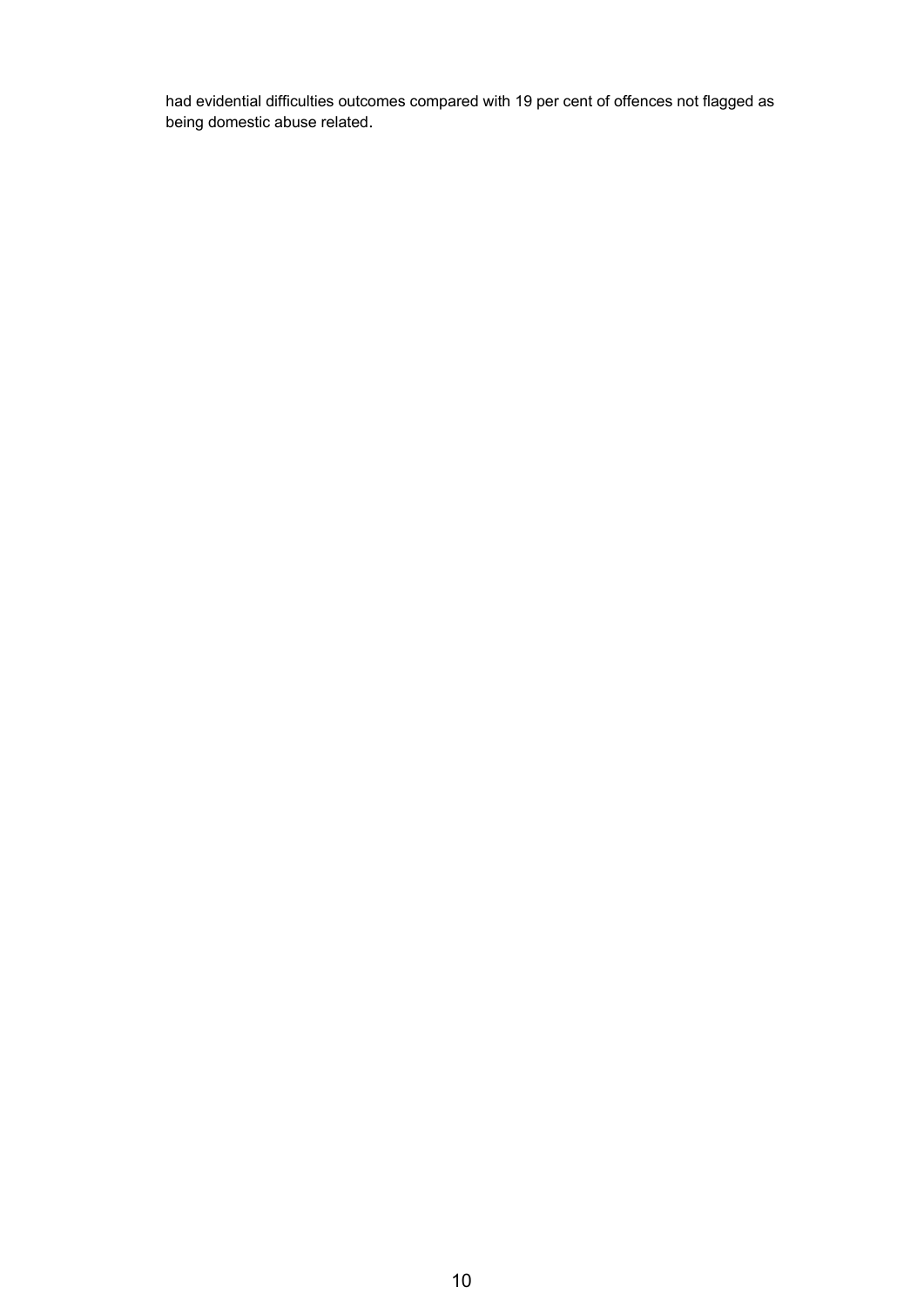## **1 Introduction**

## **1.1 – OVERVIEW**

This bulletin reports on the outcomes of crimes recorded by the 43 territorial police forces in England and Wales, plus the British Transport Police. In April 2013 the new outcomes framework was introduced, replacing the previous regime of detections. This move from detections to outcomes was a marked change, with an emphasis on greater transparency on how **all** crimes recorded by the police are dealt with. The previous focus on detections gave a partial picture of the work police do to investigate and resolve crime, and saw performance targets established which risked driving perverse behaviour with respect to crime recording decisions and may also have undermined the victim-focused approach set out in the crime recording standard<sup>2</sup>.

Following consultation with users, the Home Office published the first set of quarterly outcomes tables in October 2015, available from: www.gov.uk/government/collections/crime-outcomes-in-england-andwales-statistics.

For more information on the background to the outcomes framework and how it was developed, see Annex C: Crime Outcomes Data Quality.

## **1.2 – THE FULL OUTCOMES FRAMEWORK**

Since its introduction in April 2013, the outcome framework has evolved to provide full coverage of all outcomes. Table 1.1 shows how the current framework of outcomes builds on former outcomes and detections measures and how it has developed to cover all crimes recorded by the police.

 <sup>2</sup> www.gov.uk/government/publications/counting-rules-for-recorded-crime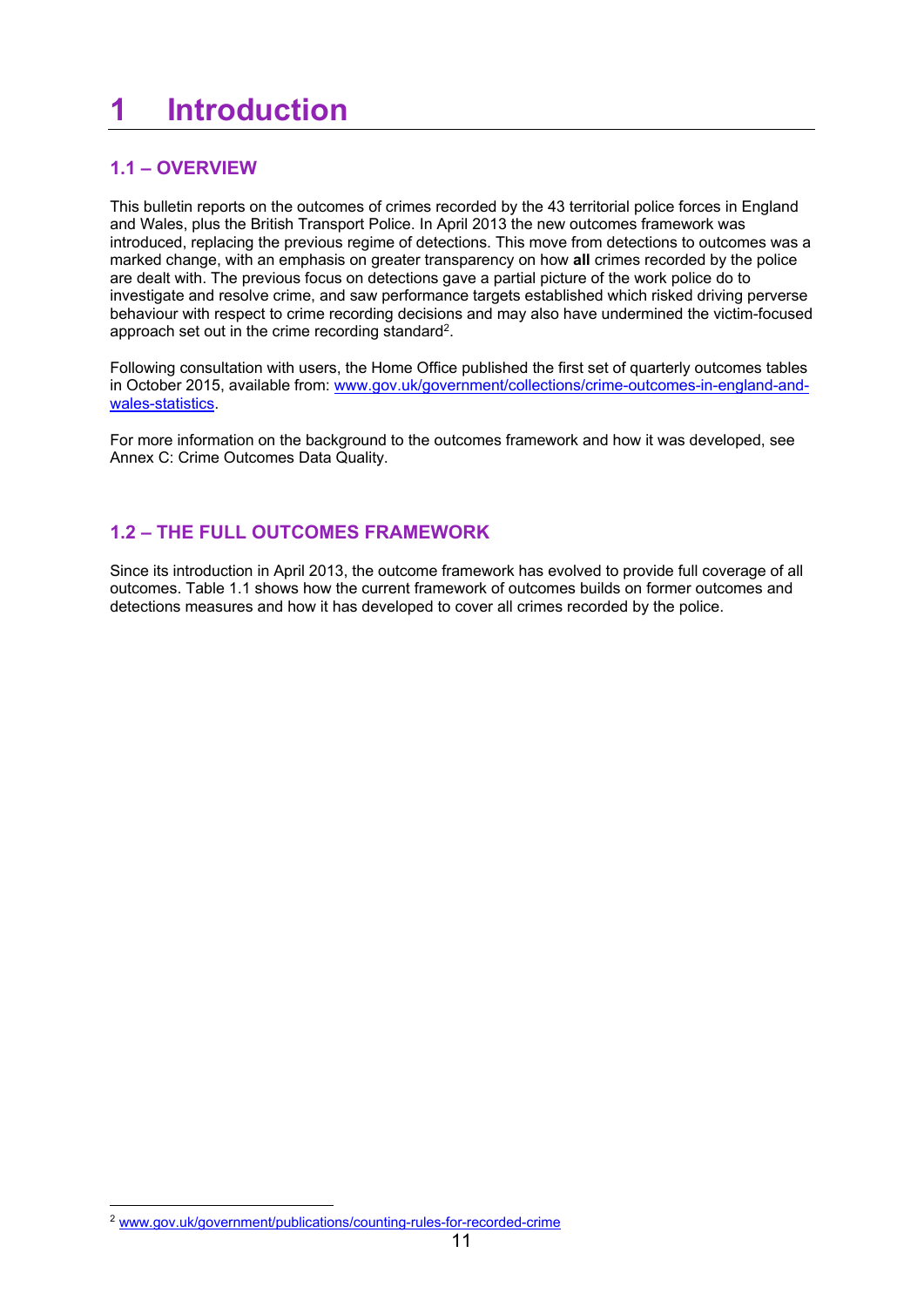## **Table 1.1: Detection types prior to April 2013 and the outcomes frameworks in place thereafter**

| Detections regime -                                                                                              | <b>Outcomes framework - April</b>                             |                                                                                                                                                          |
|------------------------------------------------------------------------------------------------------------------|---------------------------------------------------------------|----------------------------------------------------------------------------------------------------------------------------------------------------------|
| prior to April 2013                                                                                              | 2013 to March 2014                                            | Outcomes framework - April 2014 onwards                                                                                                                  |
| (outcomes 1-6)                                                                                                   | (outcomes 1-9)                                                | (outcomes 1-19)                                                                                                                                          |
| 1. Charge/Summons                                                                                                | 1. Charge/Summons                                             | 1. Charge/Summons                                                                                                                                        |
| 2. Caution                                                                                                       | 2. Caution - youths                                           | 2. Caution - youths                                                                                                                                      |
|                                                                                                                  | 3. Caution - adults                                           | 3. Caution - adults                                                                                                                                      |
| 3. Taken into consideration -<br>previously recorded<br>4. Taken into consideration -<br>not previously recorded | 4. Taken into consideration (TIC)                             | 4. Taken into consideration (TIC)                                                                                                                        |
|                                                                                                                  | 5. Penalty Notice for Disorder 6. Penalty Notice for Disorder | 6. Penalty Notice for Disorder                                                                                                                           |
|                                                                                                                  | 5. The offender has died<br>(indictable only/sexual offences) | 5. The offender has died (all offences)                                                                                                                  |
|                                                                                                                  | 7. Cannabis Warning                                           | 7. Cannabis/Khat Warning                                                                                                                                 |
|                                                                                                                  | 8. Community Resolution                                       | 8. Community Resolution                                                                                                                                  |
|                                                                                                                  | 9. Prosecution not in public interest                         |                                                                                                                                                          |
| 6. Other                                                                                                         | (CPS) (indictable only offences)                              | 9. Prosecution not in the public interest (CPS) (all offences)                                                                                           |
|                                                                                                                  |                                                               | 10. Formal action against the offender is not in the public<br>interest (police decision)<br>11. Prosecution prevented - named suspect identified but is |
|                                                                                                                  |                                                               | below the age of criminal responsibility                                                                                                                 |
|                                                                                                                  |                                                               | 12. Prosecution prevented - named suspect identified but is too                                                                                          |
|                                                                                                                  |                                                               | ill (physical or mental health) to prosecute<br>13. Prosecution prevented - named suspect identified but                                                 |
|                                                                                                                  |                                                               | victim or key witness is dead or too ill to give evidence                                                                                                |
|                                                                                                                  |                                                               | 14. Evidential difficulties victim based - named suspect not                                                                                             |
|                                                                                                                  |                                                               | identified – the crime is confirmed but the victim declines or is                                                                                        |
|                                                                                                                  |                                                               | unable to support further police action to identify the offender                                                                                         |
|                                                                                                                  |                                                               | 15. Evidential difficulties named suspect identified - the crime is<br>confirmed and the victim supports police action but evidential                    |
|                                                                                                                  |                                                               | difficulties prevent further action                                                                                                                      |
|                                                                                                                  |                                                               | 16. Evidential difficulties victim based - named suspect                                                                                                 |
|                                                                                                                  |                                                               | identified - the victim does not support (or withdraws support                                                                                           |
|                                                                                                                  | Data not collected                                            | from) police action<br>17. Prosecution time limit expired - suspect identified but the                                                                   |
|                                                                                                                  | by the Home Office                                            | time limit for prosecution has expired                                                                                                                   |
|                                                                                                                  |                                                               | 18. Investigation complete - no suspect identified. Crime                                                                                                |
|                                                                                                                  |                                                               | investigated as far as reasonably possible - case closed                                                                                                 |
|                                                                                                                  |                                                               | pending further investigative opportunities becoming available                                                                                           |
|                                                                                                                  |                                                               | 19. National Fraud Intelligence Bureau filed (NFIB only). A crime<br>of fraud has been recorded but has not been allocated for                           |
|                                                                                                                  |                                                               | investigation because the assessment process at the NFIB has                                                                                             |
|                                                                                                                  |                                                               | determined there are insufficient lines of enquiry to w arrant                                                                                           |
|                                                                                                                  |                                                               | such dissemination                                                                                                                                       |
|                                                                                                                  |                                                               | 20. Further action resulting from the crime report will be                                                                                               |
|                                                                                                                  |                                                               | undertaken by another body or agency subject to the victim (or                                                                                           |
|                                                                                                                  |                                                               | person acting on their behalf) being made aw are of the action<br>to be taken (from April 2015)                                                          |
|                                                                                                                  |                                                               | 21. Further investigation, resulting from the crime report, which                                                                                        |
|                                                                                                                  |                                                               | could provide evidence sufficient to support formal action being                                                                                         |
|                                                                                                                  |                                                               | taken against the suspect is not in the public interest – police                                                                                         |
|                                                                                                                  |                                                               | decision (from January 2016)                                                                                                                             |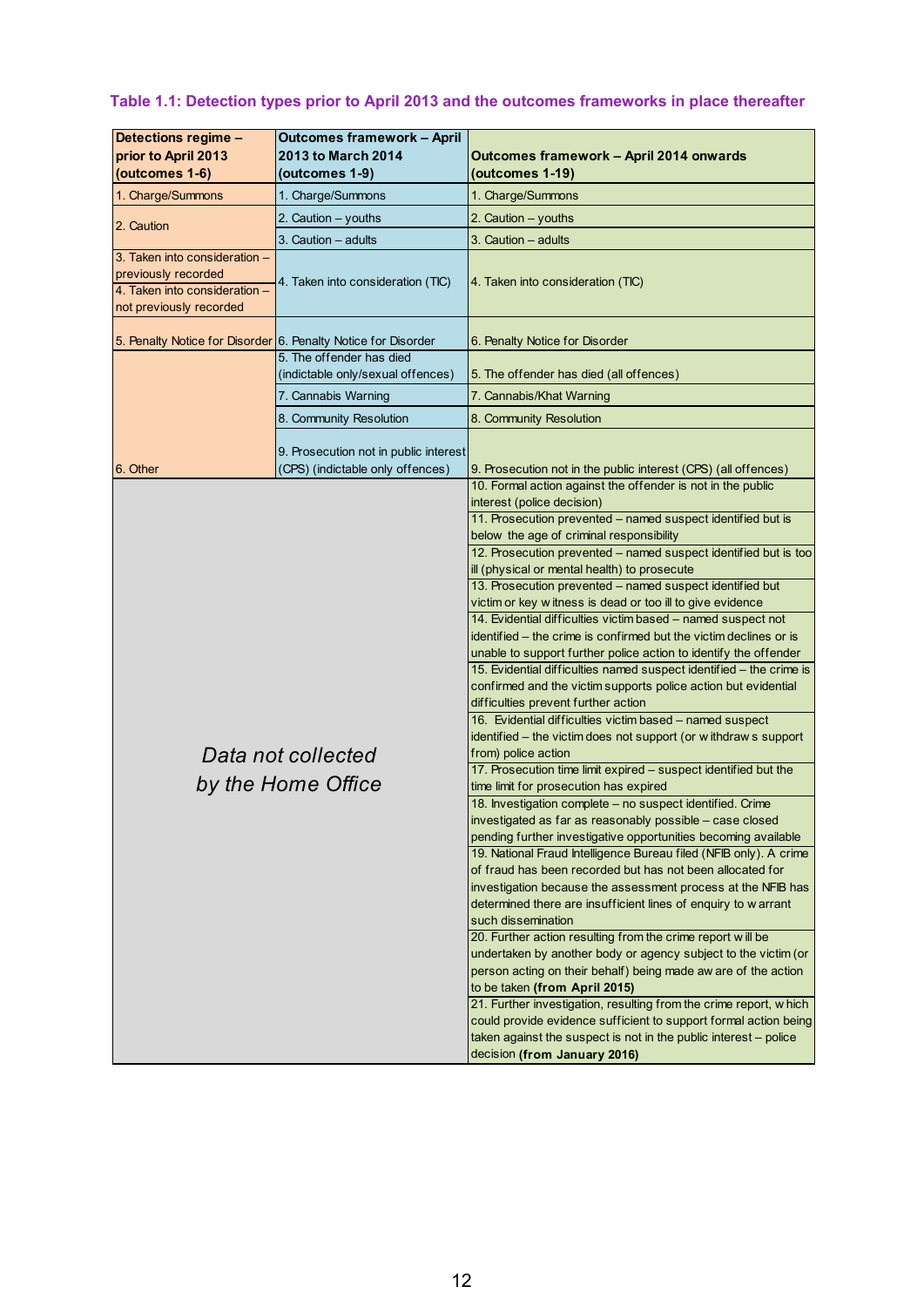In April 2015, a new outcome (outcome 20) was introduced for those offences where further action is taken by another body or agency other than the police (e.g. HM Revenue and Customs), subject to the victim (or person acting on their behalf) being made aware of the action being taken. Previously these offences were included within outcome 18 (investigation complete, no further action). Data for outcome 20 were first published in the year ending June 2015 data tables, published in October 2015.

In January 2016, a further outcome (outcome 21) was added in response to concerns that the police's use of discretion in deciding how to address offending behaviour was not always effectively recognised. This outcome can be applied where the police decide it is not in the public interest to take any formal action, despite a suspect being identified. Previously these offences could have received any outcome type.

At any given time, there will be a number of offences where the crime investigation is ongoing and an outcome has not yet been assigned. Therefore, while every crime will eventually be given an outcome under the outcomes framework, this may take some time while crimes are investigated. Data on outcomes for crimes recorded in a given period are therefore subject to ongoing revisions as investigations into crimes are completed and final outcomes are assigned. This is discussed further in Chapter 2.

For more information on how to interpret the full outcomes framework, see Annex A: Background to Crime Outcomes in "Crime Outcomes in England and Wales, 2014/15"3.

#### **1.3 – DATA SHOWN IN THIS BULLETIN**

This bulletin is based on the new outcomes categories introduced in April 2014, plus the additional outcomes introduced in April 2015 and January 2016. Given the work involved in amending police force crime recording systems, not all forces were able to supply data from April 2014 for the outcome types not previously collected by the Home Office (see Table 1.1). Consequently, year ending March 2015 data are not complete as they do not include a full year of data for all forces. Therefore, comparisons between years are typically made using proportions rather than volumes. Where necessary, notes on excluded forces are provided. While most forces had started recording the full range of outcomes by summer 2014, the Metropolitan Police provided data from December 2014.

For more details on data quality and what data has been excluded from certain periods or analyses, see Annex C: Crime Outcomes Data Quality.

#### **1.4 – OUTCOME GROUPINGS IN THIS BULLETIN**

 

The full range of outcomes is presented in some tables in this publication and the accompanying Open Data tables, available from: [www.gov.uk/government/statistics/police-recorded-crime-open-data](https://www.gov.uk/government/statistics/police-recorded-crime-open-datatables)[tables.](https://www.gov.uk/government/statistics/police-recorded-crime-open-datatables) However, in order to simplify the presentation of tables and charts in this bulletin, some of the tables in this publication show grouped outcomes.

The groupings used are shown in Table 1.2. These take account of feedback received from users following a consultation in 2014.

<sup>3</sup>Available from: www.gov.uk/government/statistics/crime-outcomes-in-england-and-wales-2014-to-2015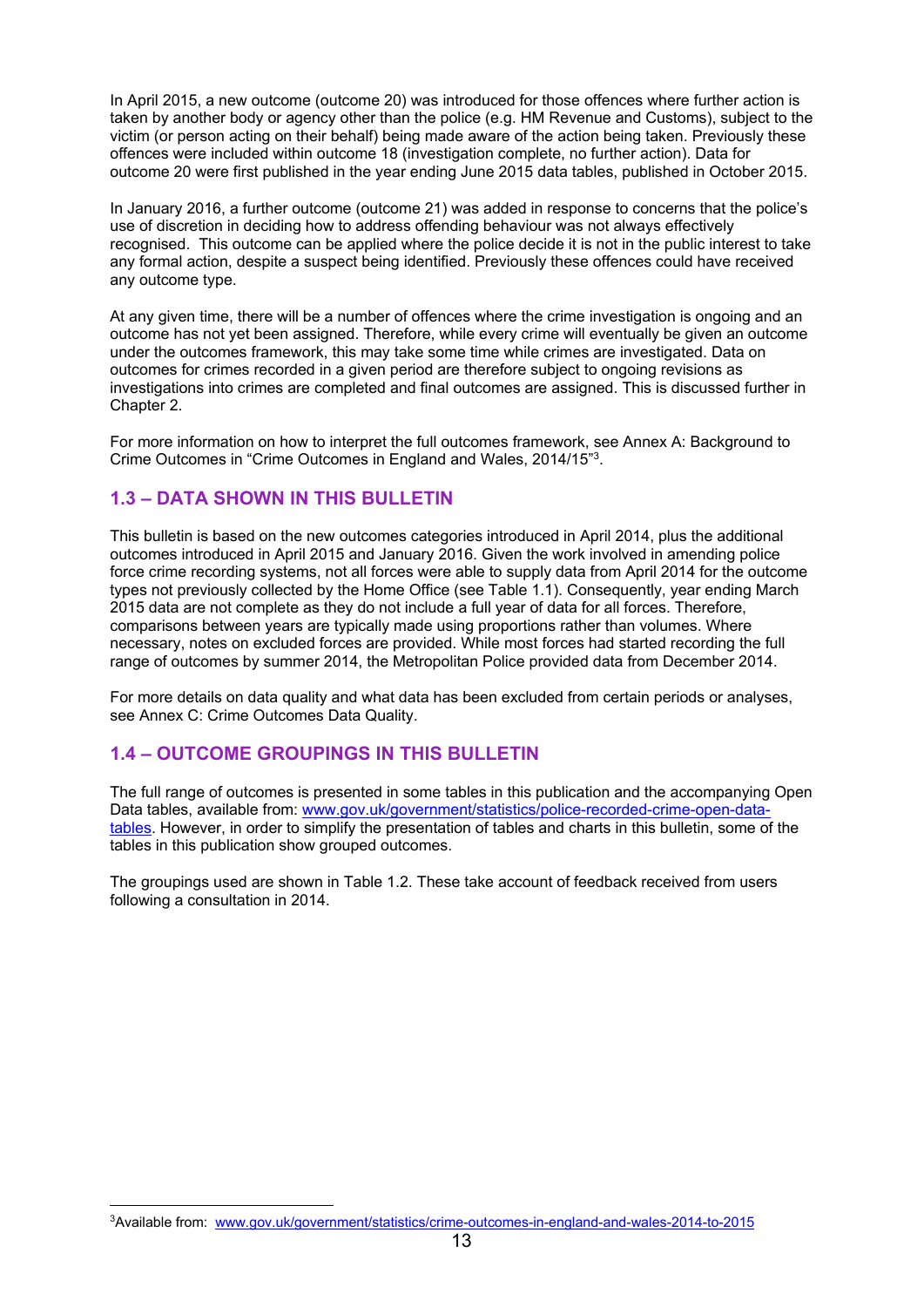#### **Table 1.2: Grouping the outcomes framework from April 2014 onwards (outcomes 1-21)**

| <b>Outcome Group</b>                                                                                               | <b>Outcome type(s)</b>   |
|--------------------------------------------------------------------------------------------------------------------|--------------------------|
| Charged/Summonsed                                                                                                  |                          |
| Taken into consideration                                                                                           | 4                        |
| Out-of-court (formal)                                                                                              | 2, 3, 6                  |
| Out-of-court (informal)                                                                                            | 7, 8                     |
| Prosecution prevented or not in the public interest                                                                | 5, 9, 10, 11, 12, 13, 17 |
| Evidential difficulties (suspect identified; victim supports action)                                               | 15                       |
| Evidential difficulties (victim does not support action)                                                           | 14, 16                   |
| Investigation complete – no suspect identified                                                                     | 18                       |
| Action undertaken by another body/agency (from April 2015)                                                         | 20                       |
| Further investigation to support formal action not in the public<br>interest (police decision) (from January 2016) | 21                       |

*Note: outcome 19 not shown as this applies to fraud offences recorded by the National Fraud Intelligence Bureau only* 

See Table 1.1 for a description of each outcome type.

#### **1.5 – POLICE RECORDED CRIME**

The police recorded crime data used in this bulletin are supplied by police forces to the Home Office, and are then published by the Office for National Statistics (ONS) in "Crime in England and Wales: Year ending March 2016":

www.ons.gov.uk/peoplepopulationandcommunity/crimeandjustice

#### **1.6 – FRAUD OUTCOMES**

Since April 2013, fraud offences have been recorded by Action Fraud (the national fraud and cyber crime reporting centre) rather than the police. ONS publish police recorded crime statistics both including and excluding fraud (as measured by a combination of crime recorded by the police, Action Fraud and industry sources). Similarly, outcomes of fraud offences are not collected in the same way as other crimes. Action Fraud refer crimes onto the National Fraud Intelligence Bureau (NFIB), which is run by the police service, and they send fraud offences to police forces who investigate the crimes and then send the outcomes back to the NFIB once they have been assigned. Fraud outcomes are therefore not included in the main body of this bulletin. Experimental data on fraud offences are presented separately in Annex B. Outcomes data presented in the rest of this bulletin do not include outcomes assigned to fraud offences.

#### **1.7 – TRANSFERRED OR CANCELLED RECORDS (FORMERLY 'NO-CRIMES')**

This bulletin contains data on transferred or cancelled records (formerly referred to as 'no-crimes'). These occur after a police force initially records an offence and subsequently determines that the crime did not take place, was recorded in error or should be transferred to another police force. Since April 2015 the data supplied to the Home Office by police forces has been split by the five possible reasons for this, and these are presented in Chapter 5. This is the first bulletin in which a full year of data split in to these categories is available.

#### **1.8 – DOMESTIC ABUSE OUTCOMES**

Since April 2015 it has been mandatory for police forces to provide the Home Office with information on the number of offences they record that relate to domestic abuse. For those forces providing record-level data via the Home Office Data Hub it is possible to link crimes relating to domestic abuse to their outcomes. These data are presented for the first time in Annex A.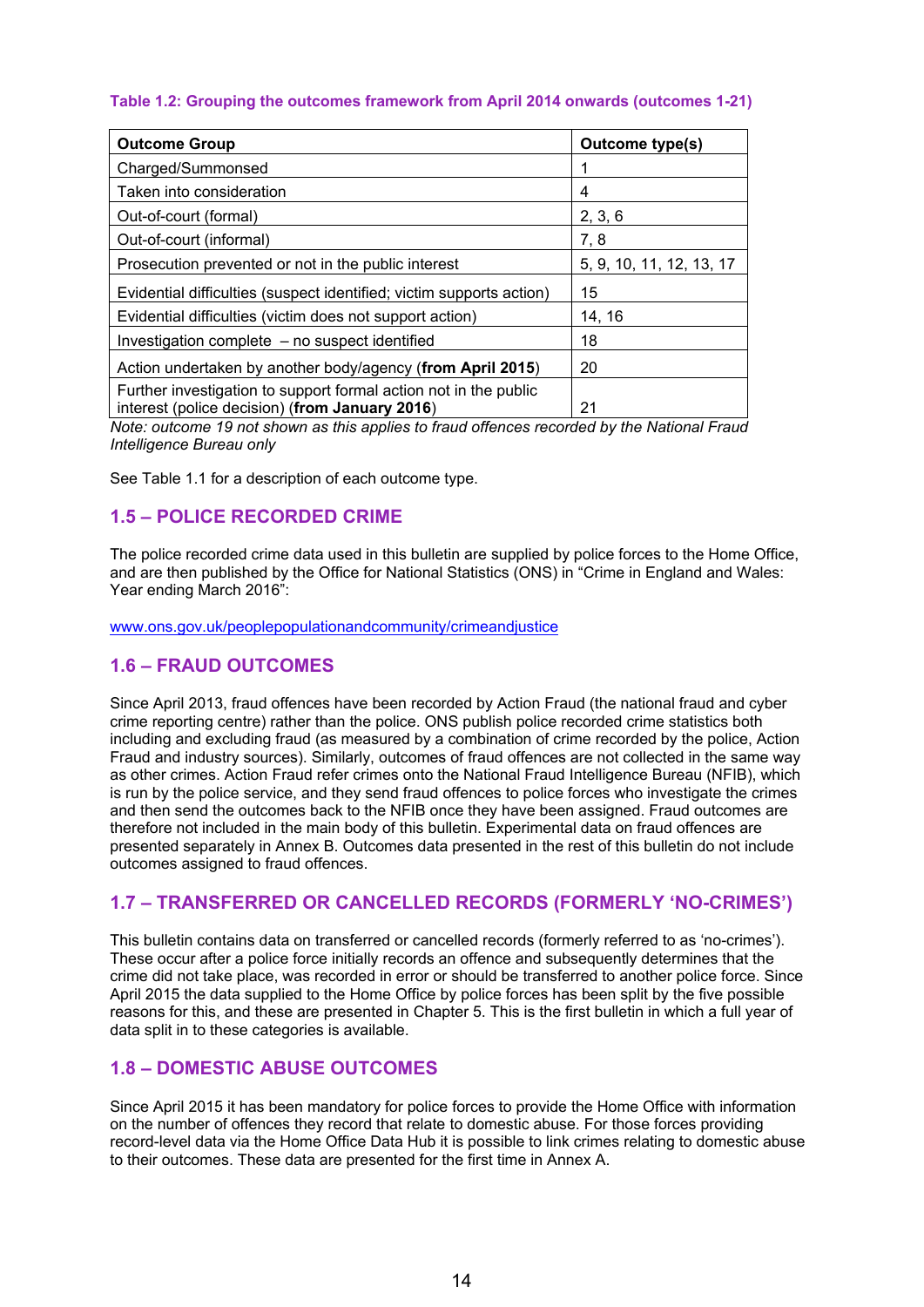## **2 Outcomes assigned to offences recorded in the year ending March 2016**

## **2.1 - INTRODUCTION**

This chapter covers how crimes recorded in the year ending March 2016 have been dealt with by the police, providing additional transparency by linking individual outcomes to the offences that they relate to. These data were first collected from forces voluntarily for the year ending March 2015, with 38 forces supplying data (see Table C1 for more details). For the latest year, data have been supplied by all 44 police forces in England and Wales, including the British Transport Police.

At the time when forces provided data, a number of crimes recorded during that year were still under investigation. These may be crimes recorded in the latter part of the period or those requiring complex and lengthy investigations. These crimes will be assigned an outcome over time, reducing the proportion 'not yet assigned an outcome'. This must be borne in mind particularly when comparing with data from previous time periods (see section 2.4).

Outcomes figures presented in this chapter are the best way of understanding how crimes recorded in the year ending March 2016 have been resolved. To gain the full benefits from this analysis, it will be repeated in future. The Home Office will revise data for the year ending March 2016 on a quarterly basis, publishing updated tables to reflect the progression of such outcomes and giving users a fuller picture of how outcomes have been assigned to the crimes recorded in the period.

### **2.2 – OUTCOMES ASSIGNED TO OFFENCES RECORDED IN THE YEAR ENDING MARCH 2016 BY OUTCOME TYPE AND OFFENCE GROUP**

The rates for individual outcome types shown in Tables 2.1 and 2.2 below relate to outcomes assigned to offences recorded in the year ending March 2016. In total, 93 per cent of offences recorded in the year ending March 2016 had been assigned an outcome by the time the data were supplied to the Home Office<sup>4</sup>. The remaining seven per cent were yet to be assigned an outcome.

- For almost half (48%) of offences recorded in the year ending March 2016, no suspect had been identified and the case was closed. These crimes could be reopened at any time if further information comes to light.
- The next most common outcome type was an offender being charged or summonsed (13%).
- In one-in-ten offences (10%) the victim did not support (or withdrew support for) police action despite a named suspect being identified.

It is unlikely that the outcome types that will eventually be assigned to the remaining seven per cent of crimes still under investigation will be distributed in the same way as those already assigned. For example, Table 2.3 (section 2.3) shows that of the crimes recorded in the year ending March 2015 that have had an outcome assigned during the following year, around a quarter received a charge/summons, around 40 per cent had an evidential difficulties outcome and around a further quarter had investigations closed with no suspect identified. In some cases suspects may already be identified and the police may be gathering evidence before formally assigning an outcome, which may subsequently result in a charge or lead to evidential difficulties. Future quarterly updates will provide a fuller picture. See section 2.3 for further information on how the outcomes assigned to offences recorded in the year ending March 2015 have changed over time.

 4 See Section C6 for when data were provided.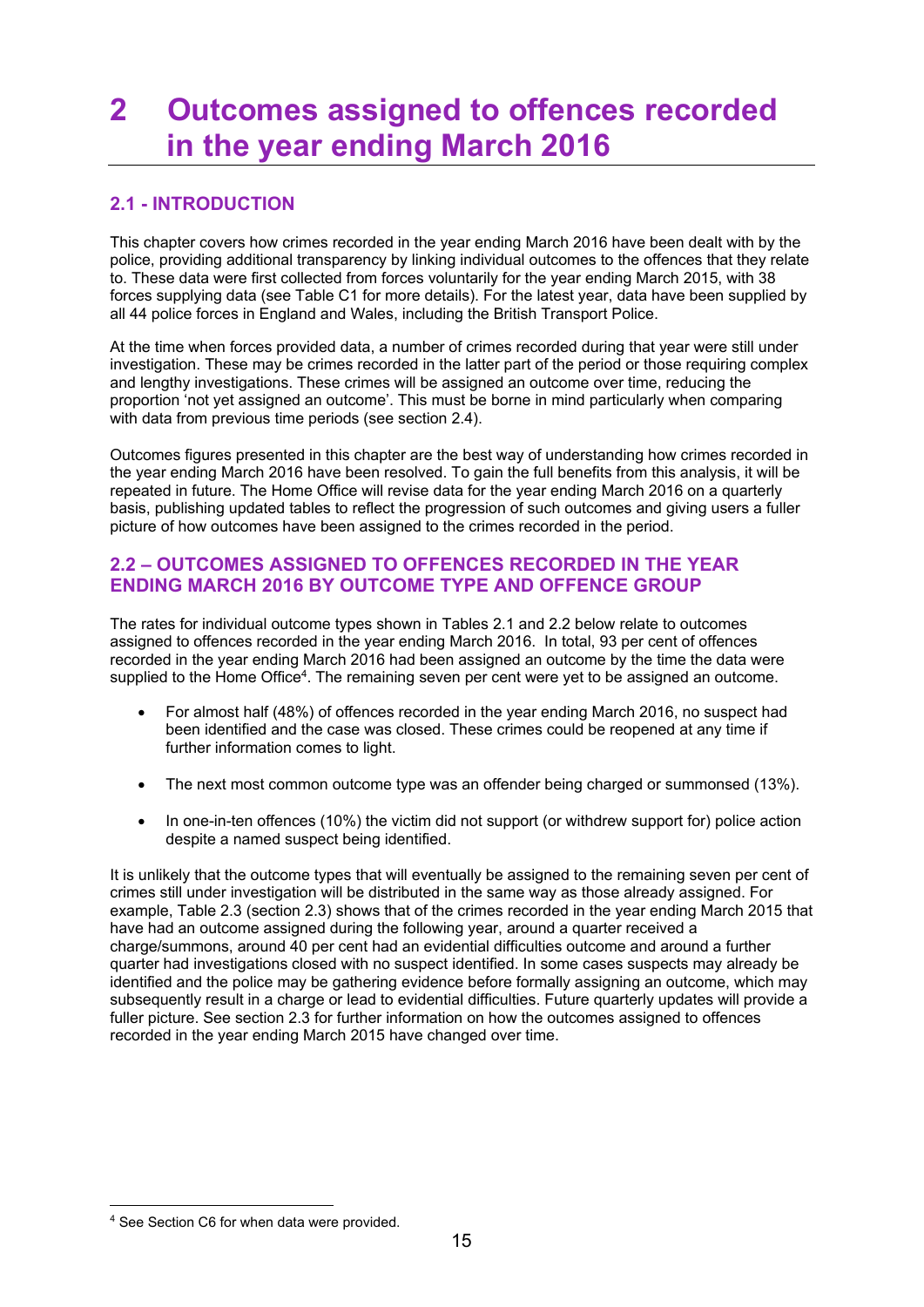#### **Table 2.1: Outcomes assigned to offences recorded in the year ending March 2016, by outcome type and group**

|                    | England and Wales, Recorded crime and outcomes                                          |                               |
|--------------------|-----------------------------------------------------------------------------------------|-------------------------------|
| <b>Outcome</b>     |                                                                                         | <b>Proportion of offences</b> |
| number             | Outcome type/group                                                                      | recorded in period:3, 4       |
| 1                  | Charged/Summonsed                                                                       | 13.1                          |
| 4                  | Taken into consideration <sup>2</sup>                                                   | 0.2                           |
|                    | Out-of-court (formal)                                                                   | 3.5                           |
| 2                  | Caution - youths                                                                        | 0.4                           |
| 3                  | Caution - adults                                                                        | 2.5                           |
| 6                  | Penalty Notices for Disorder                                                            | 0.6                           |
|                    | Out-of-court (informal)                                                                 | 3.9                           |
| 7                  | Cannabis/Khat w arning                                                                  | 0.9                           |
| 8                  | Community resolution                                                                    | 2.9                           |
|                    | Prosecution prevented or not in the public interest                                     | 2.2                           |
| 5                  | Offender died                                                                           | 0.0                           |
| 9                  | Not in public interest (CPS)                                                            | 0.2                           |
| 10                 | Not in public interest (Police)                                                         | 1.4                           |
| 11                 | Prosecution prevented – suspect under age                                               | 0.1                           |
| 12                 | Prosecution prevented - suspect too ill                                                 | 0.3                           |
| 13                 | Prosecution prevented - victim/key w itness dead/too ill                                | 0.0                           |
| 17                 | Prosecution time limit expired                                                          | 0.1                           |
| 15                 | Evidential difficulties (suspect identified; victim supports action)                    | 8.6                           |
|                    | Evidential difficulties (victim does not support action)                                | 13.2                          |
| 14                 | Evidential difficulties: suspect not identified; victim does not support further action | 3.2                           |
| 16                 | Evidential difficulties: suspect identified; victim does not support further action     | 10.0                          |
| 18                 | Investigation complete - no suspect identified                                          | 48.1                          |
| 20                 | Action undertaken by another body/agency <sup>5</sup>                                   | 0.5                           |
| 21                 | Further investigation to support formal action not in the public interest <sup>6</sup>  | 0.0                           |
|                    | Total offences assigned an outcome (type 1-18, 20, 21) <sup>5, 6</sup>                  | 93.4                          |
|                    | Offences not yet assigned an outcome                                                    | 6.6                           |
| Total <sup>1</sup> |                                                                                         | 100.0                         |
|                    |                                                                                         |                               |

1. Year to March 2016 data exclude fraud offences. Fraud offences are now recorded by the National Fraud Intelligence Bureau (NFIB) rather than police forces. Outcome 19 not show n as this applies only to fraud offences recorded by the NFIB.

2. Offences asked to be taken in to consideration by a court (TICs).

3. Proportions show the percentage of crimes recorded in the year ending March 2016 receiving each outcome.

4. Based on data from all 44 forces as referenced in Table A.

5. Outcome 20 w as introduced from April 2015.

6. Outcome 21 w as introduced from January 2016 on a voluntary basis.

As shown in Table 2.2 and Figure 2.1, outcome proportions varied considerably by offence type and reflected the nature of the offence. For example, only 5 per cent of possession of weapons offences and 1 per cent of drug offences had been assigned an outcome of investigation complete – no suspect identified, compared with around 70 per cent of criminal damage and arson and theft offences.

Given the different natures of the various offence types shown, it is unsurprising that some outcome types are more common for some crime types than others. This reflects the severity of each offence, the local guidance on outcomes given to police forces and the varying difficulty in identifying a suspect for certain types of offence. For example, it may be far more difficult to identify a suspect for a criminal damage offence that was not witnessed or caught on CCTV than for a drug possession offence where the offender is usually identified when the crime comes to the attention of the police, or for an offence where there was substantial forensic evidence.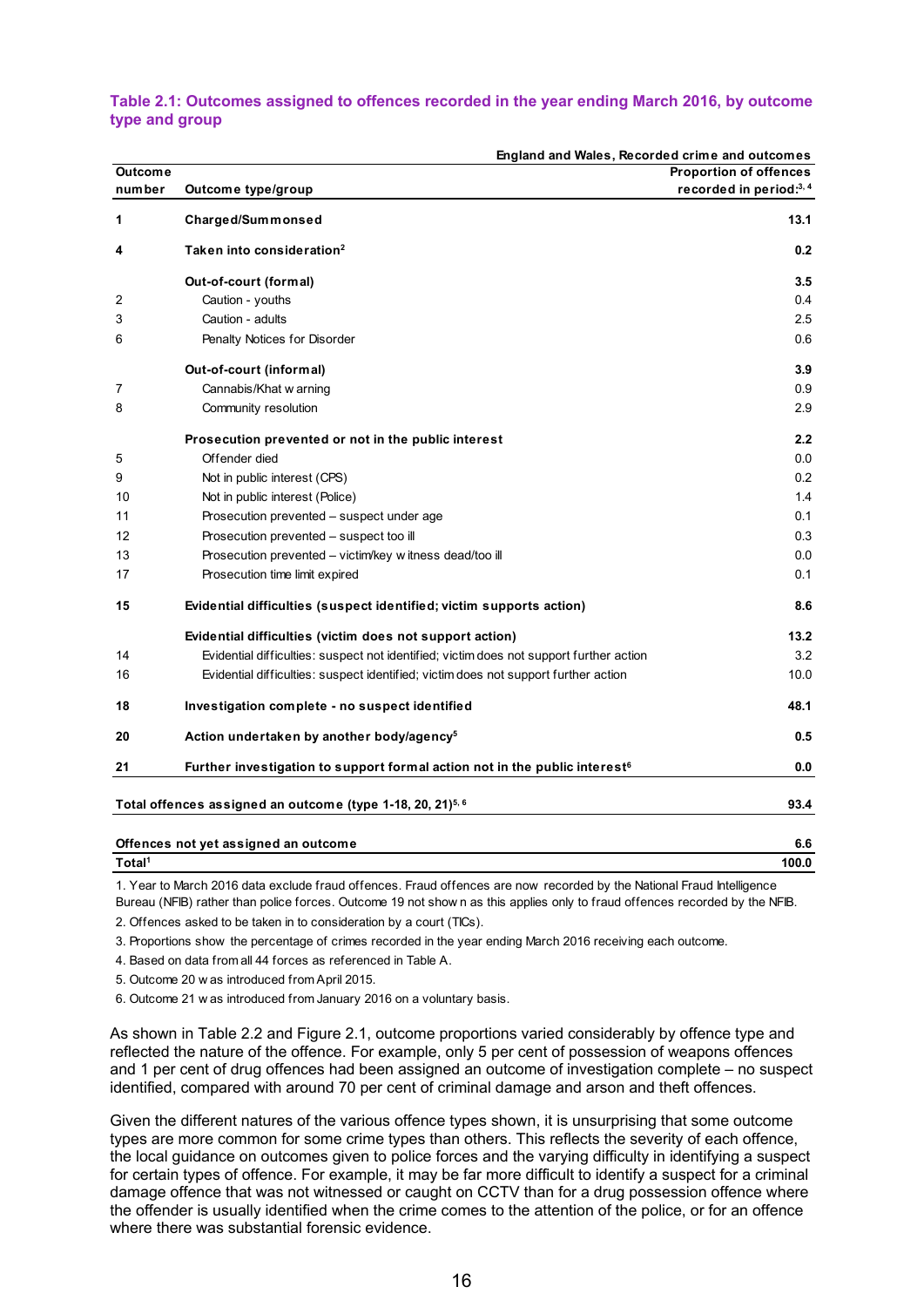

#### **Figure 2.1: Outcomes assigned to offences recorded in the year ending March 2016, by outcome group and offence group**

**E**vidential difficulties (suspect identified; victim supports action)

**Evidential difficulties (victim does not support action)** 

Investigation complete - no suspect identified

**Action undertaken by another body/agency** 

 $\blacksquare$  Further investigation to support formal action not in the public interest

**Offences not yet assigned an outcome** 

*Source: Home Office Data Hub and voluntary spreadsheet return* 1. The numbers behind this chart are available in Table 2.3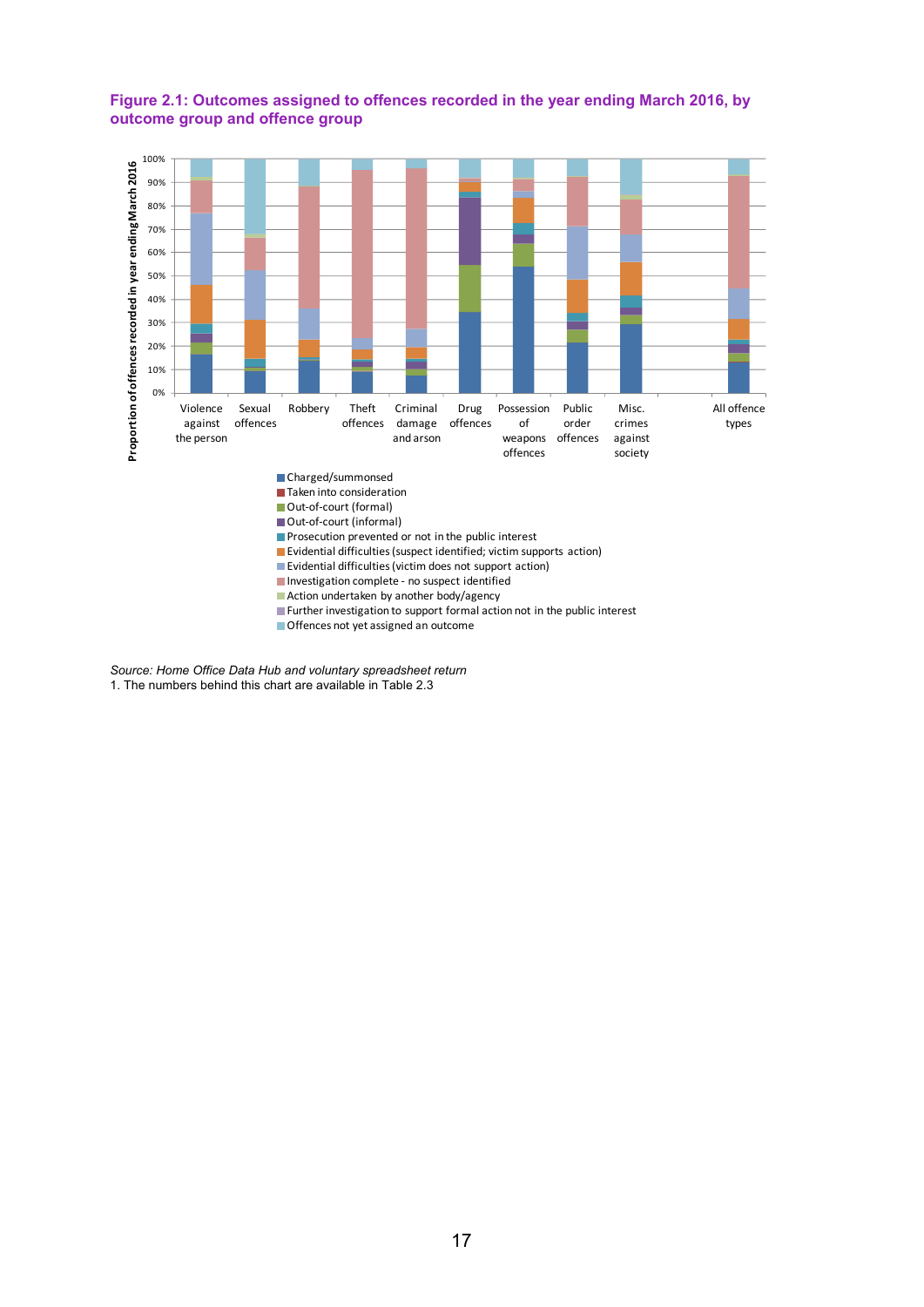#### **Table 2.2: Outcomes assigned to offences recorded in the year ending March 2016, by outcome group and offence group**

|                                |                               |                        |         |                                                          |                       |                   |                       |            |                     | England and Wales, Recorded crime and outcomes |                     |
|--------------------------------|-------------------------------|------------------------|---------|----------------------------------------------------------|-----------------------|-------------------|-----------------------|------------|---------------------|------------------------------------------------|---------------------|
|                                |                               |                        |         |                                                          |                       | <b>Evidential</b> |                       |            |                     | <b>Further</b>                                 |                     |
|                                |                               |                        |         |                                                          |                       | difficulties      | <b>Evidential</b>     |            |                     | investigation                                  |                     |
|                                |                               |                        |         |                                                          | <b>Prosecution</b>    |                   | (suspect difficulties |            | <b>Action</b>       | to support Offences                            |                     |
|                                |                               |                        |         |                                                          | prevented or          | identified;       |                       |            |                     | (victim Investigation undertaken formal action | not yet             |
|                                |                               | Taken into             | Out-of- | Out-of-                                                  | not in the            | victim            | does not              | complete - | by another          |                                                | not in the assigned |
|                                |                               | Charged/ consideration | court   | court                                                    | public                | supports          | support               | no suspect | body/               | public                                         | an                  |
| Offence group                  | summonsed                     |                        |         | $(TICs)^2$ (formal) <sup>3</sup> (informal) <sup>4</sup> | interest <sup>5</sup> | action)           | action) <sup>6</sup>  | identified | agency <sup>7</sup> | interest <sup>8</sup>                          | outcome             |
|                                | Outcome rate (%) <sup>9</sup> |                        |         |                                                          |                       |                   |                       |            |                     |                                                |                     |
| Violence against the person    | 16.8                          | 0.0                    | 4.6     | 4.0                                                      | 4.2                   | 16.6              | 30.6                  | 13.9       | 1.5                 | 0.1                                            | 7.6                 |
| Sexual offences                | 9.6                           | 0.0                    | 1.0     | 0.5                                                      | 3.6                   | 16.6              | 21.1                  | 14.0       | 1.7                 | 0.1                                            | 31.8                |
| of which: Rape                 | 7.0                           | 0.0                    | 0.0     | 0.0                                                      | 1.5                   | 15.5              | 24.9                  | 5.4        | 0.5                 | 0.0                                            | 45.0                |
| Robbery                        | 13.7                          | 0.1                    | 0.3     | 0.2                                                      | 1.0                   | 7.5               | 13.5                  | 52.2       | 0.0                 | 0.0                                            | 11.6                |
| Theft offences                 | 9.0                           | 0.5                    | 1.7     | 2.2                                                      | 0.9                   | 4.2               | 4.7                   | 71.9       | 0.1                 | 0.0                                            | 4.6                 |
| Criminal damage and arson      | 7.5                           | 0.1                    | 2.6     | 3.1                                                      | 1.2                   | 5.0               | 7.8                   | 68.6       | 0.1                 | 0.0                                            | 4.0                 |
| Drug offences                  | 34.5                          | 0.0                    | 20.3    | 28.7                                                     | 2.4                   | 4.1               | 0.3                   | 1.5        | 0.1                 | 0.1                                            | 7.9                 |
| Possession of weapons offences | 54.0                          | 0.0                    | 9.9     | 3.9                                                      | 4.8                   | 10.6              | 3.2                   | 5.1        | 0.4                 | 0.1                                            | 7.9                 |
| Public order offences          | 21.5                          | 0.0                    | 5.5     | 3.8                                                      | 3.6                   | 14.1              | 22.8                  | 21.3       | 0.2                 | 0.1                                            | 7.1                 |
| Misc. crimes against society   | 29.2                          | 0.1                    | 4.0     | 3.2                                                      | 5.0                   | 14.4              | 11.8                  | 15.0       | 2.0                 | 0.3                                            | 15.0                |
| All offence types <sup>1</sup> | 13.1                          | 0.2                    | 3.5     | 3.9                                                      | 2.2                   | 8.6               | 13.2                  | 48.1       | 0.5                 | 0.0                                            | 6.6                 |

1. Year to March 2016 data exclude fraud offences. Fraud offences are now recorded by the National Fraud Intelligence Bureau (NFIB) rather than police forces.

2. Offences asked to be taken into consideration by a court (TICs).

3. Includes caution - adults; caution - youths; Penalty Notices for Disorder.

4. Includes cannabis/khat w arnings and community resolutions.

5. Includes not in the public interest (CPS); Not in public interest (Police); Offender Died; Prosecution prevented (suspect under age; suspect too ill; victim/key w itness dead/too ill); Prosecution time limit expired.

6. Includes evidential difficulties w here the suspect w as/w as not identified and the victim does not support further action.

7. Outcome 20 (Action undertaken by another body/agency) w as introduced from April 2015.

8. Outcome 21 (Further investigation to support formal action not in the public interest) w as introduced from January 2016 on a voluntary basis.

9. Proportions show the percentage of each crime type recorded in the year ending March 2016 that received each outcome.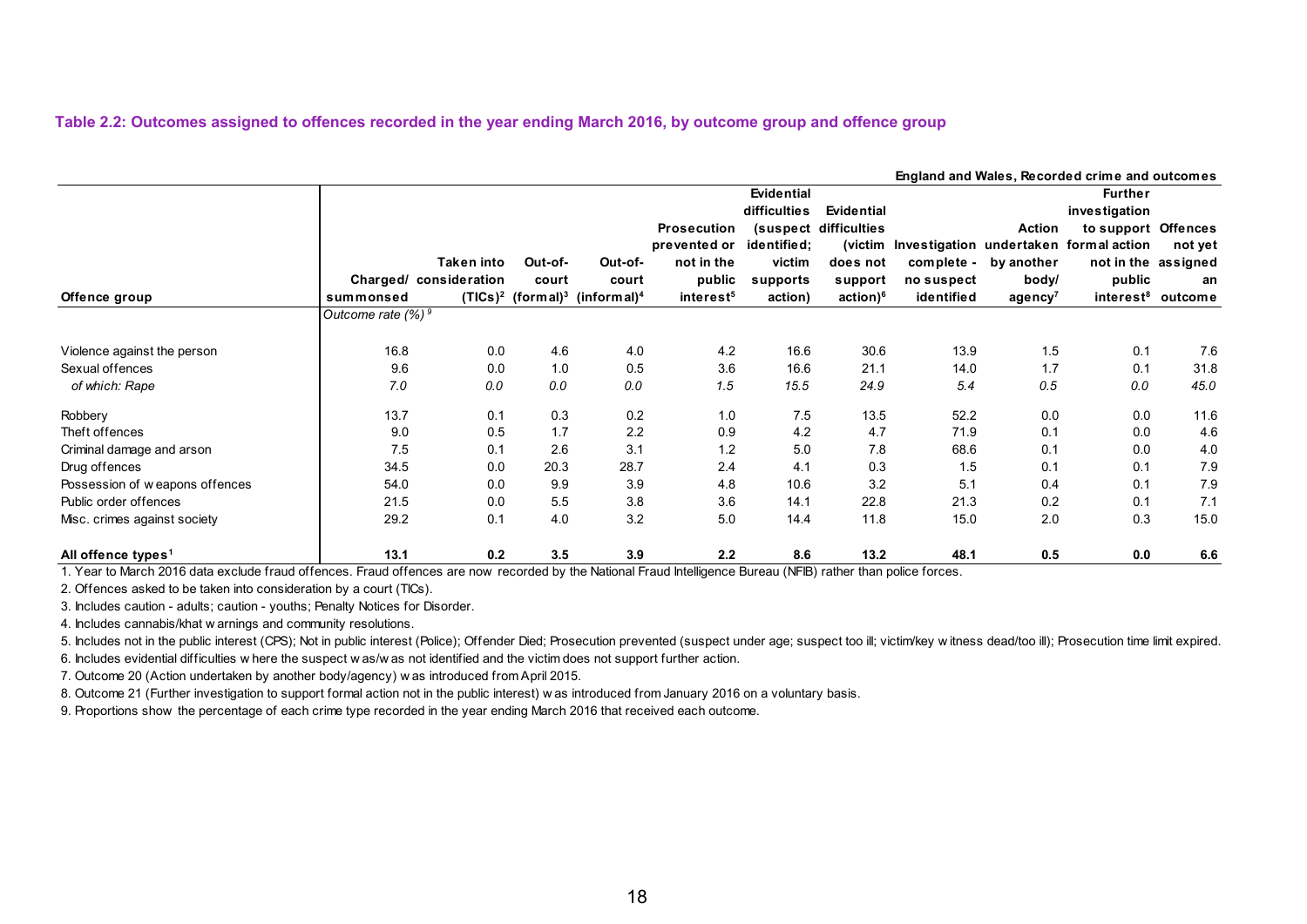In particular:

- Possession of weapons was the offence group most likely to be assigned a charge/summons outcome, with someone being charged or summonsed for over half (54%) of the crimes recorded in this category. This is likely to be due to the fact that a suspect will have been found in possession and then dealt with for the crime.
- In contrast, 8 per cent of criminal damage and arson offences and 9 per cent of theft offences resulted in a charge or summons. These offence groups had the highest proportion of outcomes where no suspect was identified and the case was closed, with 69 per cent of criminal damage and arson and 72 per cent of theft offences recorded in the year ending March 2016 receiving this outcome type reflecting the fact that victims often report these cases without having been present when the offence occurred.
- While the proportion of sexual offences recorded in the year ending March 2016 that had been resolved by a charge/summons (10%) was relatively low compared with most other offence groups, around one-third (32%) had not yet been assigned an outcome, i.e. the investigation was still ongoing. In particular, almost half (45%) of rape offences had not yet been assigned an outcome. This was higher than for all other offence groups, which ranged from 4 per cent (criminal damage and arson) to 15 per cent (miscellaneous crimes against society). This reflects the greater complexity of investigations for sexual offences and the extended time period required to assign an outcome compared with many other crime types (see Chapter 4).
- Around half (49%) of drug offences recorded in the year ending March 2016 were assigned out-of-court outcomes, a far higher proportion than all other offence types, and half of those were cannabis/khat warnings. Out-of-court outcomes were less prevalent for other offence types. The second highest proportion was for possession of weapon offences (14%) which, like drug possession offences, are often resolved at an early stage as an offender will have been found in possession.
- Violent offences (47%), sexual offences (38%) and public order offences (37%) had a greater proportion of outcomes where there were evidential difficulties than other crime types.
- Drug offences (1%) and possession of weapon offences (5%) were far less likely than other main offence groups to result in the case being closed without a suspect being identified. This is to be expected as, unlike victim-based crime types such as theft, the offender is usually identified at the same time as the crime comes to the attention of the police and is recorded.

### **2.3 – OUTCOMES ASSIGNED TO OFFENCES RECORDED IN THE YEAR ENDING MARCH 2015: CHANGES OVER TIME**

Data for year ending March 2015 are based on 38 forces (accounting for around three-quarters of offences). The forces that supplied data and for which periods are highlighted in Table C1.These have been updated on a quarterly basis since they were first published in July 2015 in order to reflect that some offences recorded during the year ending March 2015 will have had outcomes assigned during the following year.

A comparison of the latest data for year ending March 2015 with those that were published one year earlier is shown in Table 2.3.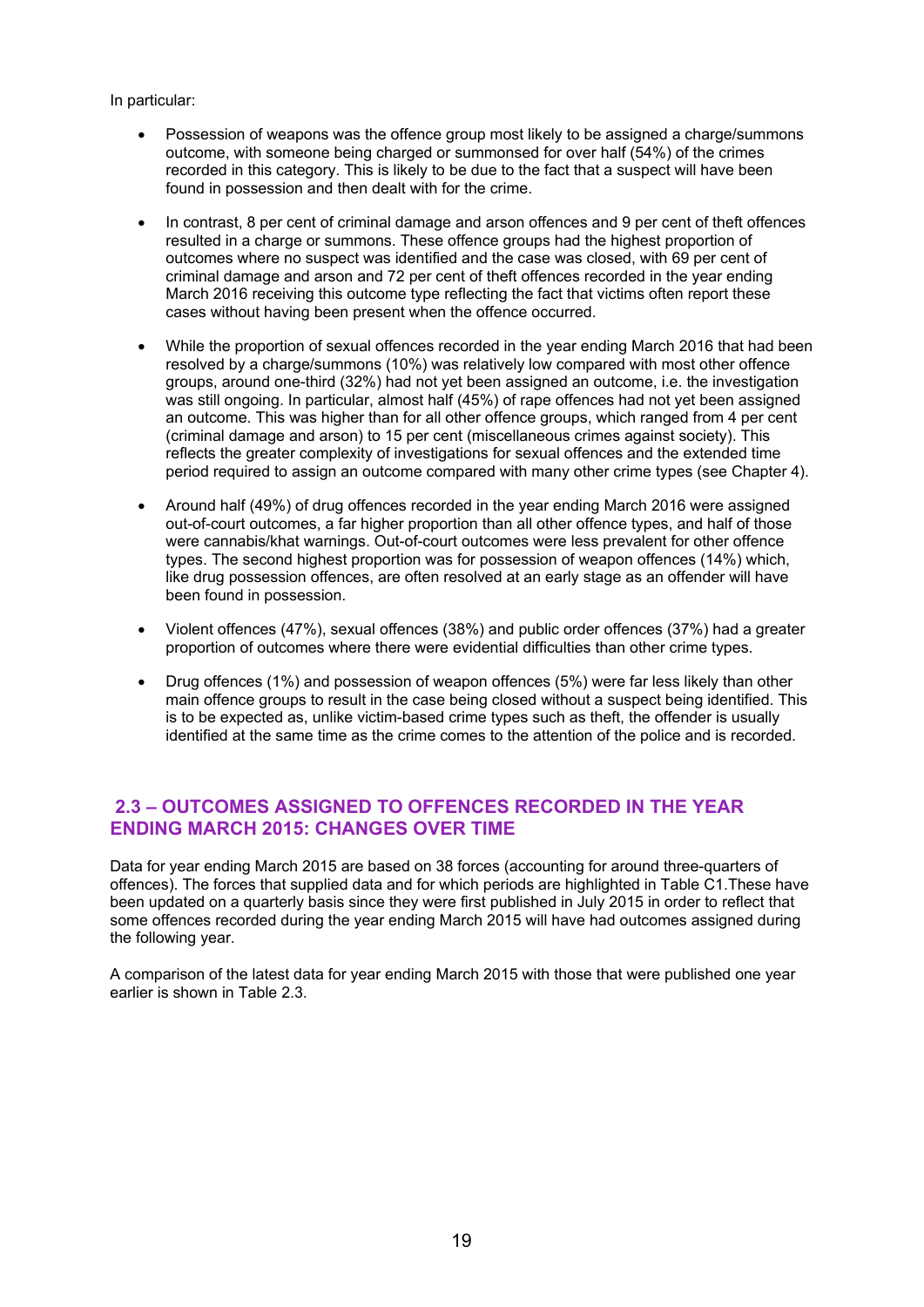#### **Table 2.3: Outcomes assigned to offences recorded in the year ending March 2015, when first published compared with latest figures**

|                             | England and Wales, Recorded crime and outcomes                                          |                                    |                      |  |  |
|-----------------------------|-----------------------------------------------------------------------------------------|------------------------------------|----------------------|--|--|
| Outcome                     |                                                                                         | Proportion of offences recorded in |                      |  |  |
| number                      | Outcome type/group                                                                      |                                    | year to March 2015:2 |  |  |
|                             |                                                                                         | <b>First published</b>             | <b>Updated (July</b> |  |  |
|                             |                                                                                         | (July 2015) <sup>3, 4</sup>        | $2016)^{3,4}$        |  |  |
| 1                           | Charged/Summonsed                                                                       | 15.5                               | 16.9                 |  |  |
| 4                           | Taken into consideration <sup>5</sup>                                                   | 0.5                                | 0.6                  |  |  |
|                             | Out-of-court (formal)                                                                   | 4.6                                | 4.8                  |  |  |
| 2                           | Caution - youths <sup>6</sup>                                                           | 0.6                                | 0.6                  |  |  |
| 3                           | Caution - adults $6$                                                                    | 3.1                                | 3.3                  |  |  |
| 6                           | Penalty Notices for Disorder                                                            | 0.9                                | 0.9                  |  |  |
|                             | Out-of-court (informal)                                                                 | 4.6                                | 4.8                  |  |  |
| 7                           | Cannabis/Khat w arning                                                                  | 1.1                                | 1.2                  |  |  |
| 8                           | Community resolution                                                                    | 3.5                                | 3.7                  |  |  |
|                             | Prosecution prevented or not in the public interest                                     | 2.0                                | 2.1                  |  |  |
| 5                           | Offender died                                                                           | 0.0                                | 0.0                  |  |  |
| 9                           | Not in public interest (CPS)                                                            | 0.2                                | 0.2                  |  |  |
| 10                          | Not in public interest (Police)                                                         | 1.2                                | 1.3                  |  |  |
| 11                          | Prosecution prevented - suspect under age                                               | 0.1                                | 0.1                  |  |  |
| 12                          | Prosecution prevented - suspect too ill                                                 | 0.2                                | 0.3                  |  |  |
| 13                          | Prosecution prevented - victim/key w itness dead/too ill                                | 0.0                                | 0.0                  |  |  |
| 17                          | Prosecution time limit expired                                                          | 0.2                                | 0.1                  |  |  |
| 15                          | Evidential difficulties (suspect identified; victim supports action)                    | 7.9                                | 9.3                  |  |  |
|                             | Evidential difficulties (victim does not support action)                                | 8.7                                | 9.6                  |  |  |
| 14                          | Evidential difficulties: suspect not identified; victim does not support further action | 1.9                                | 2.0                  |  |  |
| 16                          | Evidential difficulties: suspect identified; victim does not support further action     | 6.9                                | 7.6                  |  |  |
| 18                          | Investigation complete - no suspect identified                                          | 48.9                               | 50.4                 |  |  |
|                             | Total offences assigned an outcome (type 1-18)7                                         | 92.7                               | 98.6                 |  |  |
|                             | Offences not yet assigned an outcome                                                    | 7.3                                | 1.4                  |  |  |
| Total offences <sup>1</sup> |                                                                                         | 100.0                              | 100.0                |  |  |

1. Year to March 2015 exclude fraud offences. Fraud offences are now recorded by the National Fraud Intelligence Bureau (NFIB) rather than police forces.

2. Proportions show the percentage of crimes recorded in the year ending March 2015 receiving each outcome.

or the force could not initially provide data to cover the full outcomes framew ork. See Table C1.

4. Proportions as at the time data w ere provided to the Home Office. This means the proportion of offences assigned an outcome w ill be higher for the updated figures (published in July 2016) as they have had a longer period since being recorded in w hich to be assigned. How ever, not all forces submitted updated year to March 2015 data to the Home Office alongside data for the latest year and may appear to have few er than expected outcomes assigned during year to March 2015.

5. Offences asked to be taken in to consideration by a court (TICs).

 

6. The Metropolitan Police w ere unable to provide 'caution - youths' separately until December 2014. These are therefore included w ithin 'caution - adults'.

7. A very small proportion of offences recorded in year ending March 2015 may have been assigned an outcome 20 follow ing the introduction of this outcome from April 2015. This means that the proportion 'not yet assigned an outcome' in the updated figures may be slightly overstated. Data provided via the Home Office Data Hub indicate that less than 0.1% of crimes recorded in 2014-15 w ere assigned an outcome 20.

As can be seen in Table 2.3, the proportion of crimes not yet assigned an outcome has fallen in this latest set of figures<sup>5</sup>, meaning six per cent of offences recorded in the year to March 2015 were assigned outcomes during the past year. These outcomes mainly consisted of charge/summonses, evidential difficulties where the suspect was identified, and cases that were closed with no suspect identified.

The value of repeating this analysis is particularly evident when looking at crime types where a high proportion of offences had not been assigned an outcome when first published. For example, 37 per cent of sexual offences recorded in the year ending March 2015 had yet to be assigned an outcome

<sup>5</sup> Not all forces revised their data each quarter after they initially supplied them. Of the 38 forces that provided year ending March 2015 data, 22 updated these alongside data for the year to March 2016. The further 16 forces that did not revise data may appear to have fewer than expected outcomes assigned during year to March 2015.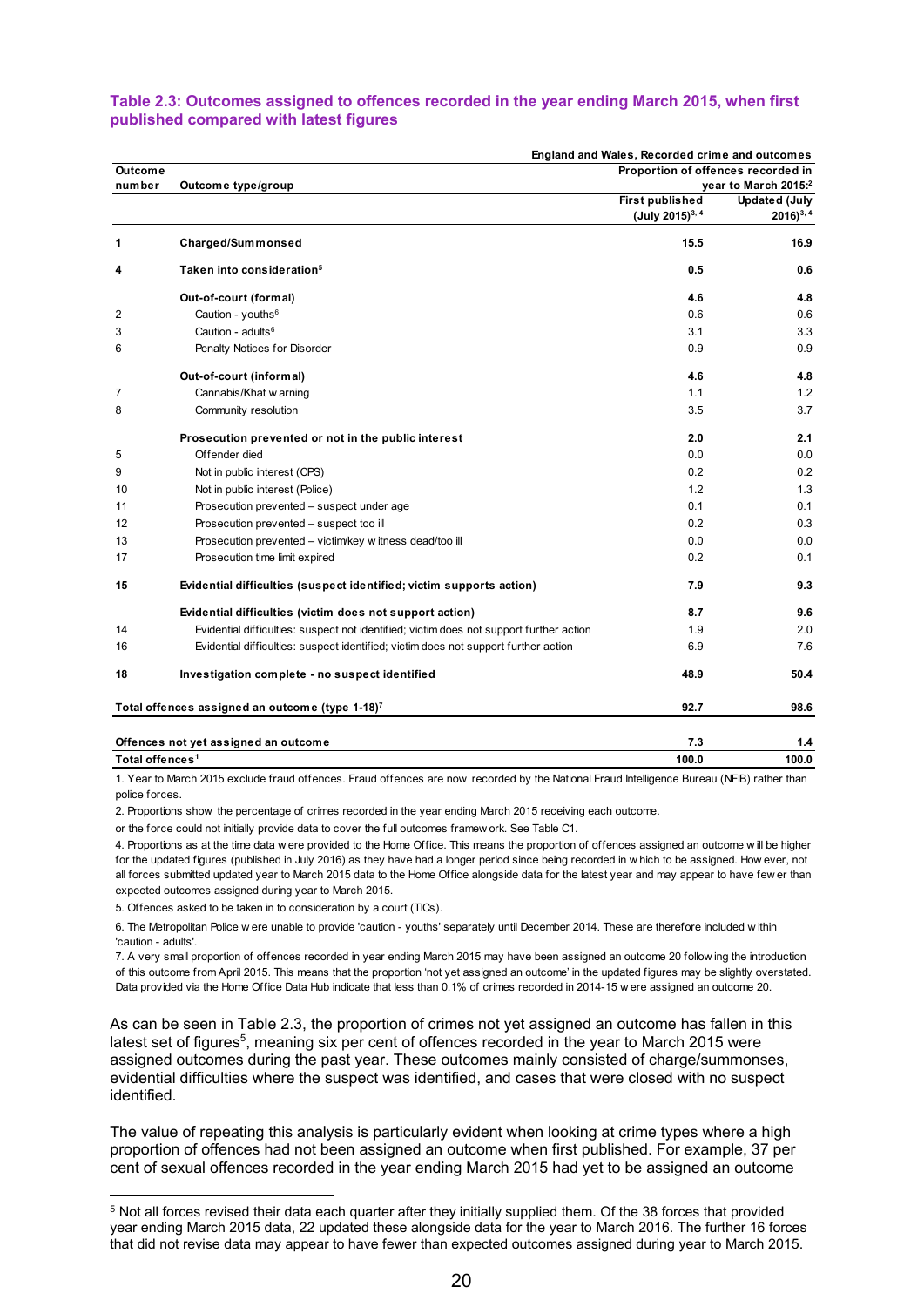when the data were first published in July 2015. By the time the latest data were provided to the Home Office this had fallen to twelve per cent.

In particular, the proportion of rape offences recorded in the year ending March 2015 that had not been assigned an outcome has fallen from around half (49%) to eighteen per cent, giving a more complete picture of the outcomes assigned to these offences. Figure 2.2 shows the evolving trend in outcomes of rape offences recorded in the year ending March 2015. Many of the rape offences that had not been assigned an outcome when data were first published resulted in evidential difficulties. A substantial proportion also led to someone being charged or summonsed.



#### **Figure 2.2: Outcomes assigned to rape offences recorded in the year ending March 2015, by outcome group and publication date**

*Source: Home Office Data Hub and voluntary spreadsheet return*

1. The numbers behind this chart are in the supplementary online data tables document, which can be found here: www.gov.uk/government/statistics/crime-outcomes-in-england-and-wales-2015-to-2016

2. No rape offences recorded in year ending March 2015 were 'Taken in to Consideration' and less than 0.5 per cent were assigned an out-of-court disposal

3. Data are generally provided to the Home Office two to three months before publication. See Annex C for further information.

It will likely be some time before all crimes recorded in year ending March 2015 have an outcome assigned. Analysis of the average time between an offence being recorded and an outcome being assigned to the corresponding crime is presented in Chapter 4.

### **2.4 – OUTCOMES ASSIGNED TO OFFENCES RECORDED IN THE YEAR ENDING MARCH 2016 COMPARED WITH THE PREVIOUS YEAR**

Offences recorded in the year ending March 2015 have had an additional year in which an outcome could have been assigned compared with offences recorded in the year ending March 2016. As demonstrated in the previous section, this means that the proportions that have been assigned each outcome type will not be directly comparable.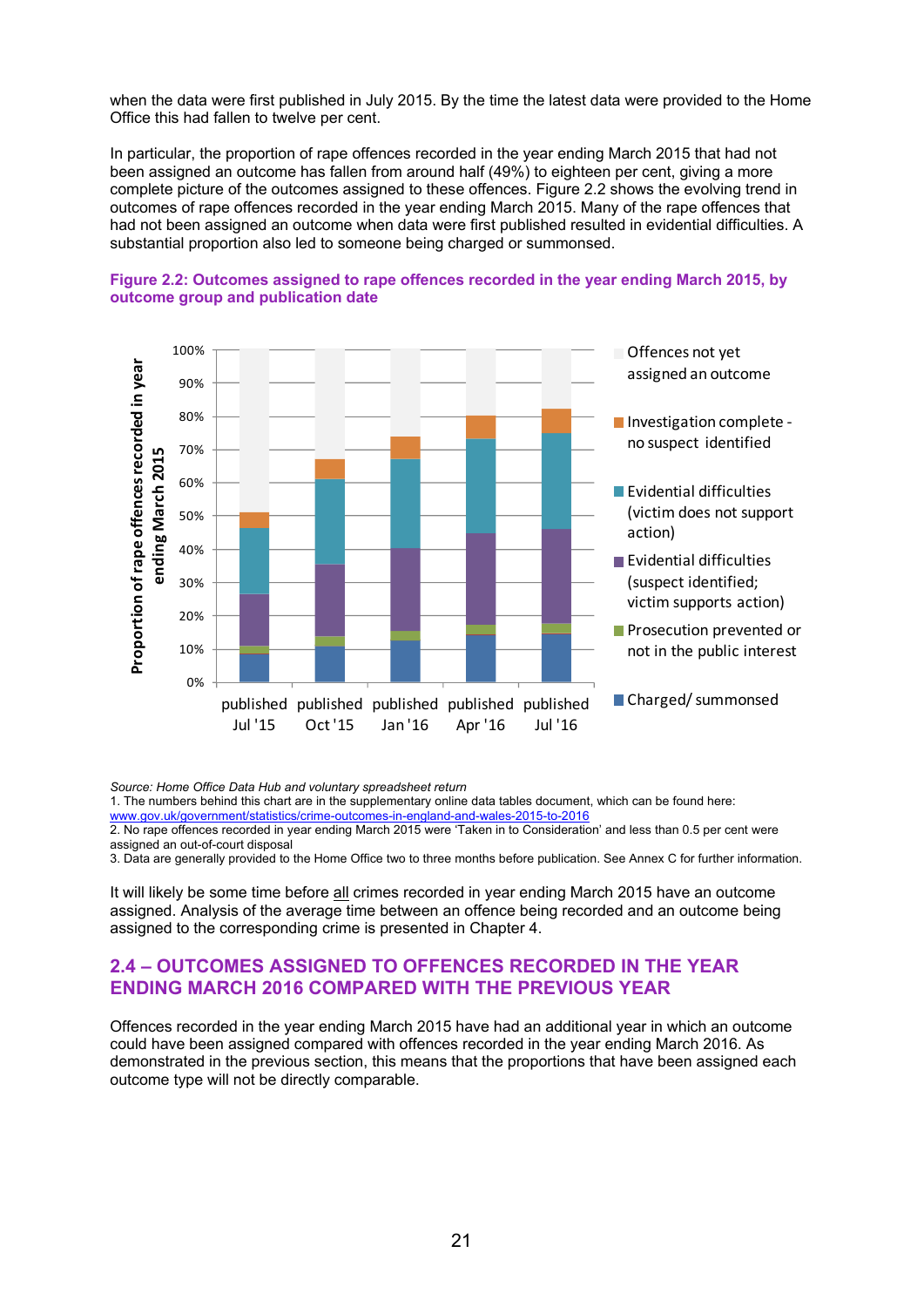In order to get an indication of genuine changes over time it is therefore more meaningful to compare figures for the year ending March 2016 with figures for the previous year as at the time they were first published in July 2015<sup>6</sup>.

As can be seen from Figure 2.3, a similar proportion of crimes had been assigned an outcome in both years. However, the proportion of crimes assigned a charge/summons decreased (from 16% to 13%), as did the proportion assigned an out-of-court disposal (from 9% to 7%). Conversely, the proportion of crimes that resulted in evidential difficulties increased, from 17 per cent of crimes recorded in the year ending March 2015 to 22 per cent in the following year.

Differences in outcome proportions will be influenced by a number of factors, including but not limited to:

- Improvements in crime recording by the police have led to increases in crime volumes for some crime types, in particular for violence and sexual offences. These increased by 27 per cent and 21 per cent respectively in the year ending March 2016. It is likely that many of the additional offences now being recorded are those that are less likely to be resolved by a charge, summons or other out of court resolution.
- The different crime mix between years. For example, in the year ending March 2015, 22 per cent of crimes recorded by the police were violent offences, rising to 26 per cent in the current year. Part of this increase is due to two newly notifiable offences being included in the harassment crime category ('Disclosure of private sexual photographs and films with the intent to cause distress or anxiety' and 'Sending letters with intent to cause distress or anxiety') which has led to a 90 per cent increase in harassment offences over the year. These new crime types are generally more likely than other types of violent crime to be closed without police identifying a suspect and less likely to be resolved with a charge/summons, caution or community resolution.
- An increased willingness of victims to report crimes to the police, particularly for violent and sexual offences. In particular, Annex A shows that larger proportions of violent and sexual offences that related to domestic abuse experienced evidential difficulties compared with violent and sexual offences that were not domestic abuse related. It is likely that some of the increase in evidential difficulties outcomes is due to crimes that victims would not have reported to the police in previous years.
- The different set of forces' data included in each year. As highlighted previously, not all forces were able to supply data for some or all of the previous year, although this is only likely to have a small impact on outcome rates.

These points highlight the additional transparency of the broader outcomes framework in ensuring every crime receives an outcome and removes the focus on a smaller subset of all crimes and the victims of those crimes.

 

<sup>&</sup>lt;sup>6</sup> While these datasets are broadly comparable, the comparison is not exact as the data are affected by when they are taken from forces' systems. For example, a force taking data from their systems even a few days later can mean one set of crimes has had comparatively longer than the other to have outcomes assigned. Additionally, data for the year ending March 2015 covers around three-quarters of offences because some forces were unable to provide any for this voluntary collection.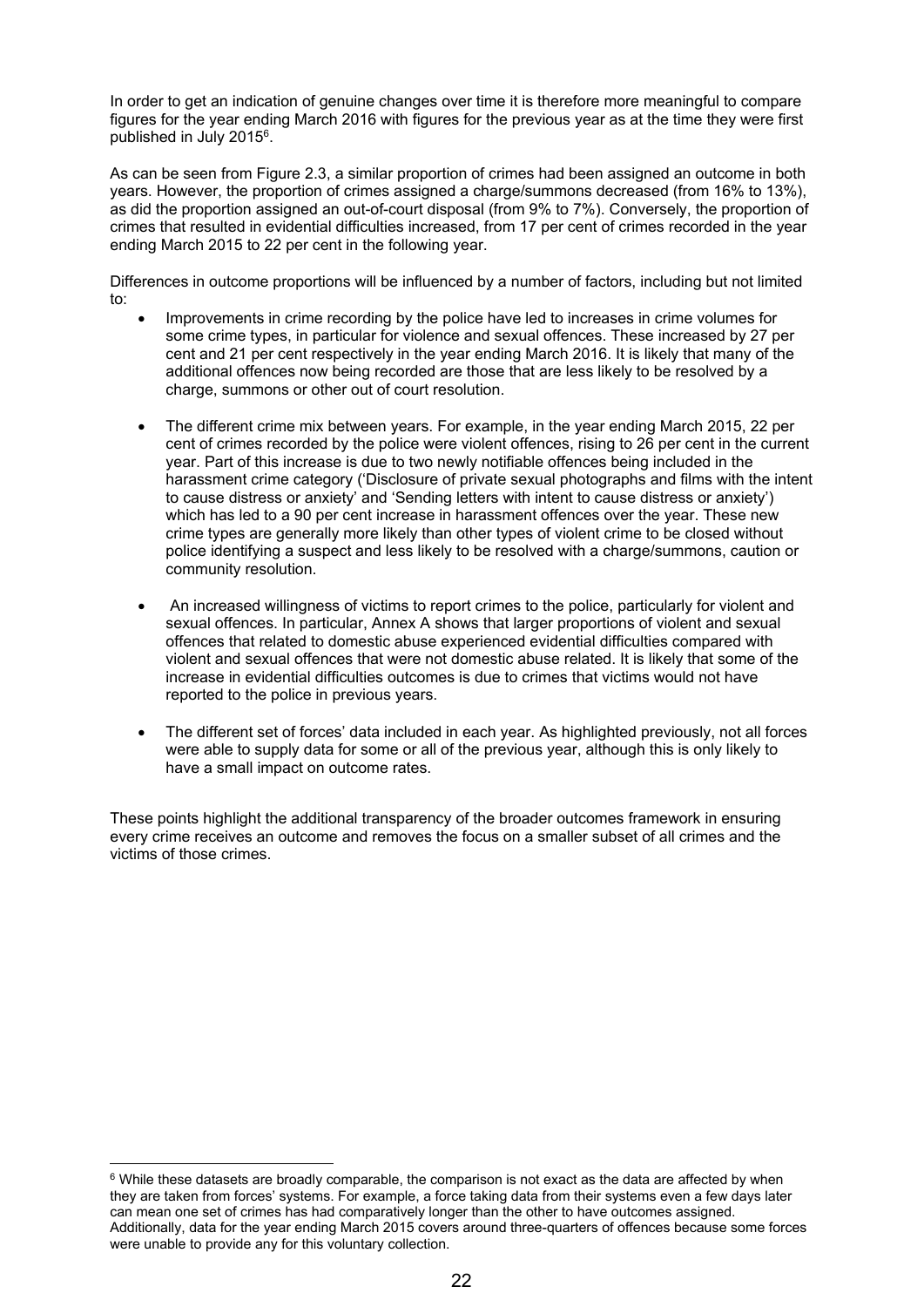#### **Figure 2.3: Outcomes assigned to offences recorded in the year ending March 2015 (as first published) and the year ending March 2016, by outcome group**



■ Y.e. March 2015 (as first published in July 2015) ■ Y.e. March 2016

*Source: Home Office Data Hub and voluntary spreadsheet return*

1. The numbers behind this chart are available in Tables 2.1 and 2.3.

2. See Table 1.2 for details of which outcome types each outcome group consists of.

3. Year ending March 2015 data based on 38 forces that supplied data. All forces provided data in year ending March 2016. 4. Data for outcome 20 (Action undertaken by another body/agency) and outcome 21 (Further investigation to support formal

action not in the public interest) are not shown as these were introduced during year ending March 2016.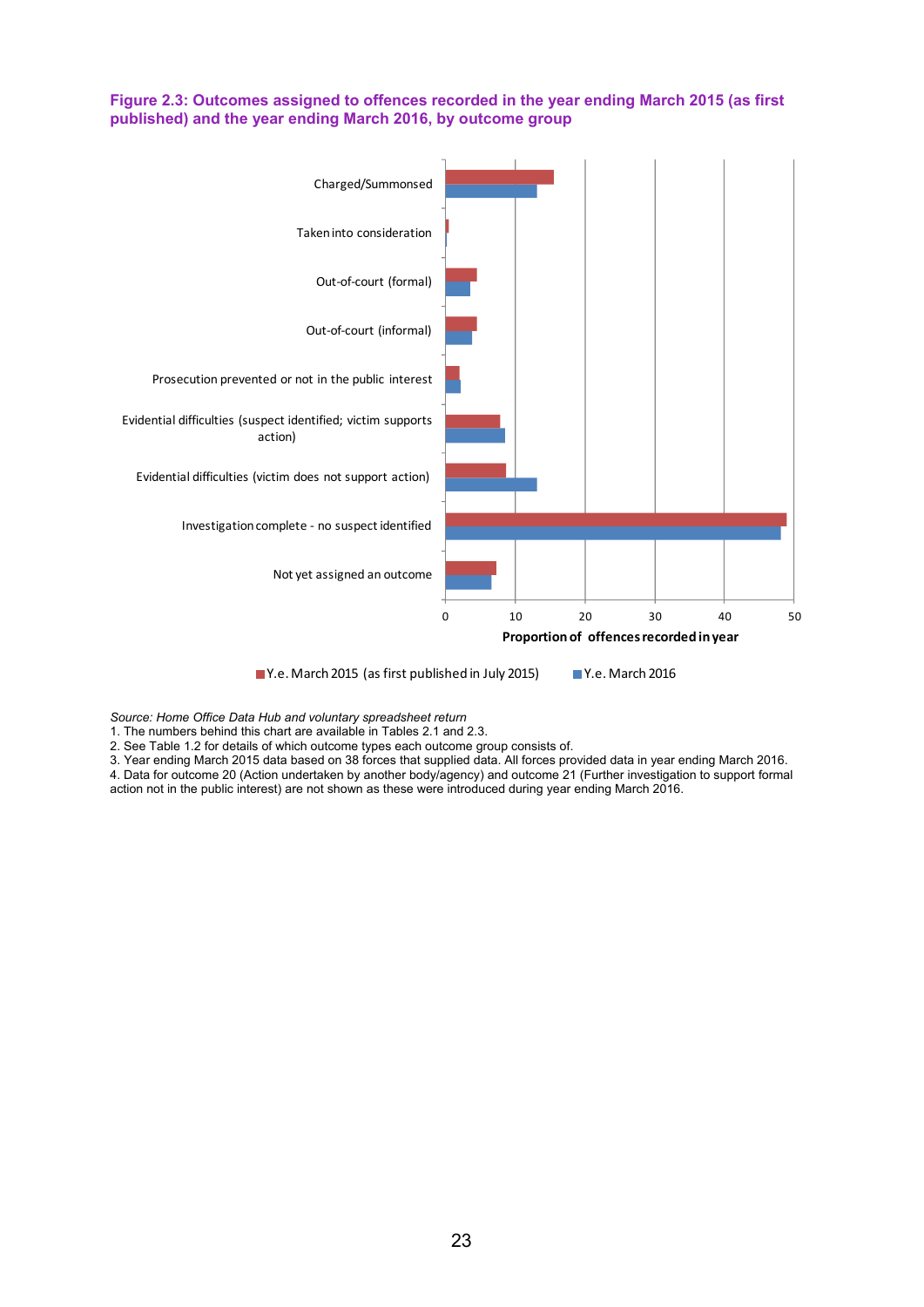## **3 Outcomes recorded in the year ending March 2016**

## **3.1 – INTRODUCTION**

The outcome volumes and rates described in this chapter relate to outcomes recorded in a year regardless of when the associated crime was recorded. The volumes of outcomes recorded provide a useful indication of police activity in resolving crime.

Rates in this chapter are calculated as the number of outcomes recorded in the year as a proportion of crimes recorded in the same year, which is how rates were presented before it was possible to link crimes with their outcomes. Comparing the number of outcomes with the number of recorded offences in this way should be done with caution, as the outcomes do not relate precisely to the same period as the offences. Some of the outcomes will refer to offences that were recorded in previous years, and were allocated an outcome following completion of the investigation. Some crime types could show a rate of over 100 per cent against a particular outcome, which is sometimes the case for relatively low volume crimes.

Rates presented in this chapter are therefore illustrative rather than 'true' rates and can be influenced by changes in crime volumes. In future years, we intend to remove the 'outcome rates' calculated using unmatched crimes (as in this chapter) as these are less meaningful compared with rates shown in Chapter 2. The analysis presented in the previous chapter offers a more meaningful representation of how a given set of crimes are resolved and become increasingly useful when repeated over time.

#### **3.2 – OUTCOMES RECORDED IN THE YEAR ENDING MARCH 2016 BY OUTCOME TYPE AND OFFENCE GROUP**

Table 3.1 shows the number of each outcome recorded by the police in the year ending March 2016 alongside the number of offences that were recorded during the same period. The outcome data are based on all outcome types recorded by the police during the year ending March 2016 (see Table 1.1).

Rates for the 'further investigation to support formal action not in the public interest' outcome are not given as this was only introduced from January 2016.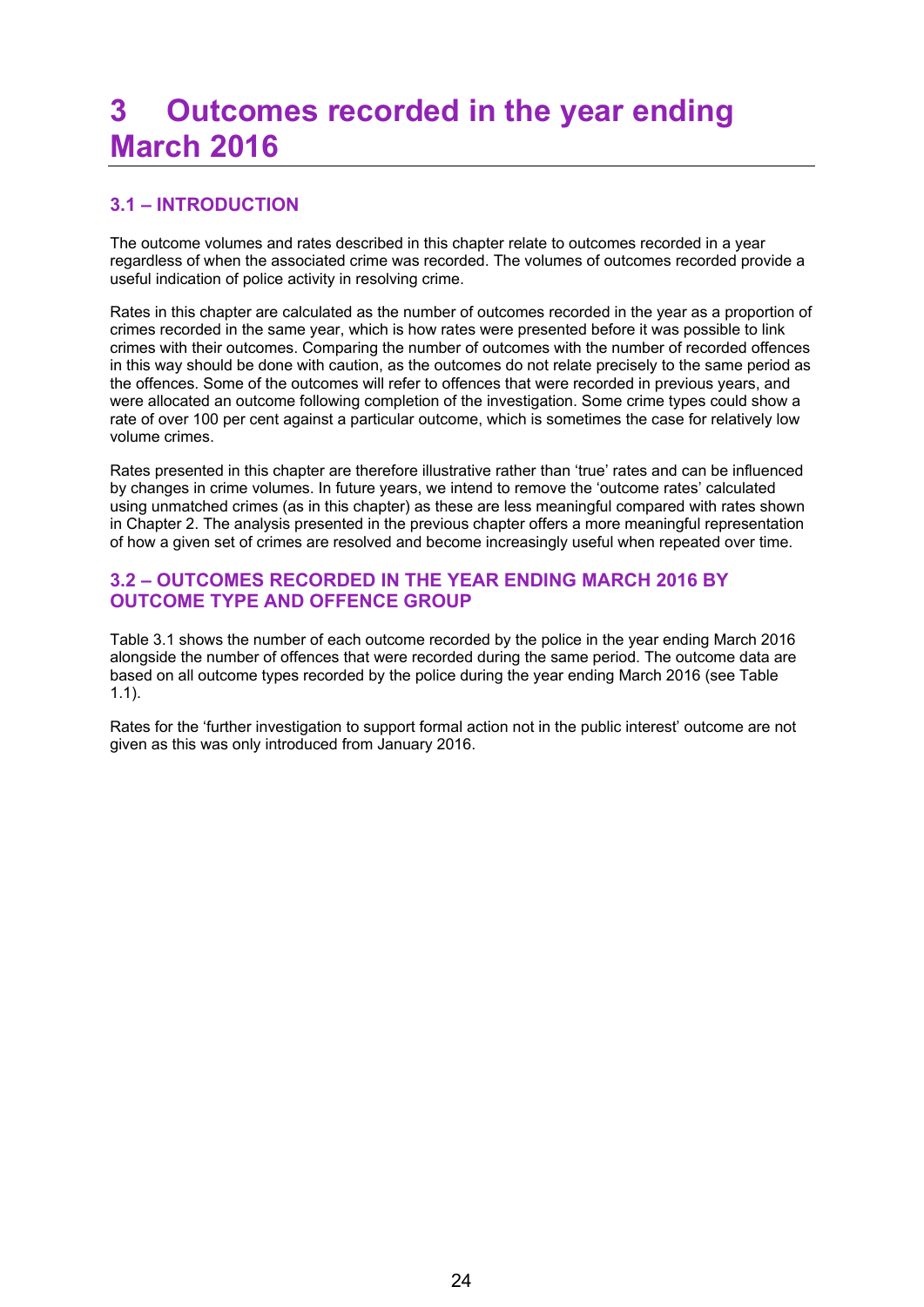| <b>Outcome</b><br>number | England and Wales, Recorded crime and outcomes<br>Outcome type/group                    | Number of<br>outcomes | Rate <sup>3</sup> |
|--------------------------|-----------------------------------------------------------------------------------------|-----------------------|-------------------|
| 1                        | Charged/Summonsed                                                                       | 561,836               | 14.4              |
| 4                        | Taken into consideration <sup>2</sup>                                                   | 13,331                | 0.3               |
|                          | Out-of-court (formal)                                                                   | 145,549               | 3.7               |
| 2                        | Caution - youths                                                                        | 18,390                | 0.5               |
| 3                        | Caution - adults                                                                        | 102,217               | 2.6               |
| 6                        | Penalty Notices for Disorder                                                            | 24,942                | 0.6               |
|                          | Out-of-court (informal)                                                                 | 157,335               | 4.0               |
| 7                        | Cannabis/Khat w arning                                                                  | 36,682                | 0.9               |
| 8                        | Community resolution                                                                    | 120,653               | 3.1               |
|                          | Prosecution prevented or not in the public interest                                     | 95,407                | 2.5               |
| 5                        | Offender died                                                                           | 1,370                 | 0.0               |
| 9                        | Not in public interest (CPS)                                                            | 9,295                 | 0.2               |
| 10                       | Not in public interest (Police)                                                         | 61,537                | 1.6               |
| 11                       | Prosecution prevented - suspect under age                                               | 5,282                 | 0.1               |
| 12                       | Prosecution prevented - suspect too ill                                                 | 10,603                | 0.3               |
| 13                       | Prosecution prevented - victim/key w itness dead/too ill                                | 1,502                 | 0.0               |
| 17                       | Prosecution time limit expired                                                          | 5,818                 | 0.1               |
| 15                       | Evidential difficulties (suspect identified; victim supports action)                    | 382,014               | 9.8               |
|                          | Evidential difficulties (victim does not support action)                                | 535,124               | 13.7              |
| 14                       | Evidential difficulties: suspect not identified; victim does not support further action | 131,378               | 3.4               |
| 16                       | Evidential difficulties: suspect identified; victim does not support further action     | 403,746               | 10.4              |
| 18                       | Investigation complete - no suspect identified                                          | 1,931,798             | 49.6              |
| 20                       | Action undertaken by another body/agency <sup>4</sup>                                   | 19,136                | 0.5               |
| 21                       | Further investigation to support formal action not in the public interest <sup>5</sup>  | 1,370                 |                   |
|                          | Total recorded offences <sup>1</sup>                                                    | 3,892,947             |                   |

#### **Table 3.1: Outcomes recorded in the year ending March 2016, by outcome type**

**England and Wales, Recorded crime and outcomes**

1. Excludes (outcomes for) fraud offences. Fraud offences are now recorded by the National Fraud Intelligence Bureau (NFIB) rather than police forces.

2. Offences asked to be taken in to consideration by a court (TICs)

3. Rate based on number of outcomes recorded in year divided by number of offences recorded in year.

4. Outcome 20 w as introduced from April 2015.

5. Outcome 21 w as introduced from January 2016 on a voluntary basis.

Table 3.2 shows the number of each outcome recorded for each offence group in the year ending March 2016. Similarly to Table 2.2, the proportions vary considerably by offence type.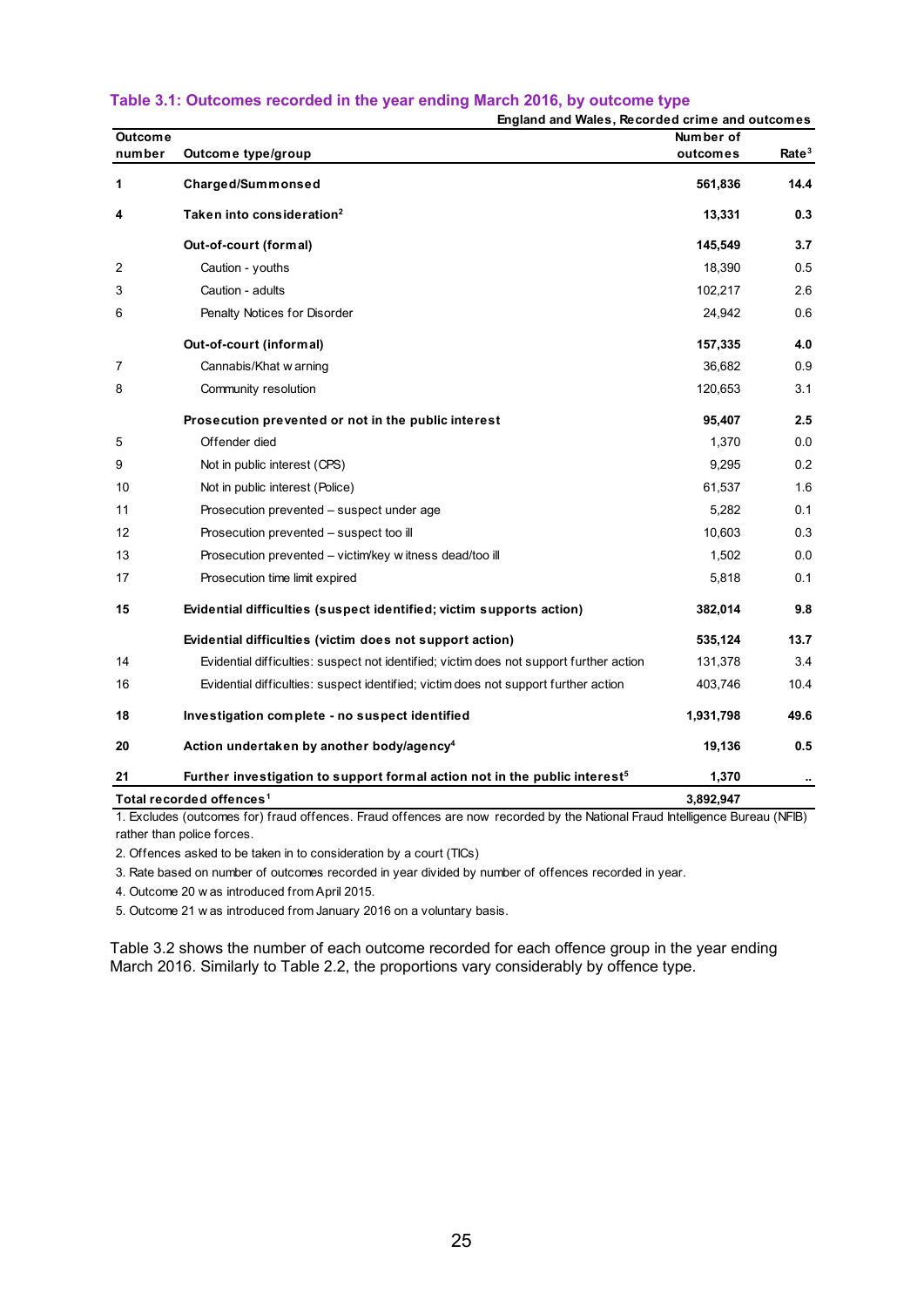|                                 |                                        |                    |                                      |                                      |                         |                    |                                        |                       |                            |                                     | England and Wales, Recorded crime and outcomes |
|---------------------------------|----------------------------------------|--------------------|--------------------------------------|--------------------------------------|-------------------------|--------------------|----------------------------------------|-----------------------|----------------------------|-------------------------------------|------------------------------------------------|
|                                 |                                        |                    |                                      |                                      |                         | <b>Prosecution</b> | <b>Evidential</b>                      | <b>Evidential</b>     |                            |                                     | <b>Further</b>                                 |
|                                 |                                        |                    |                                      |                                      |                         | prevented or       | difficulties                           |                       | difficulties Investigation | <b>Action</b>                       | investigation to                               |
|                                 |                                        |                    |                                      |                                      |                         | not in the         |                                        | (suspect (victim does | complete -                 | undertaken                          | support formal                                 |
|                                 | Recorded                               | Charged/           |                                      | Taken into Out-of-court Out-of-court |                         |                    | public identified; victim              | not support           | no suspect                 | by another                          | action not in the                              |
| Offence group                   | $\mathbf{crim}\,\mathbf{e}^{\,\prime}$ |                    | Summonsed consideration <sup>2</sup> | (formal) $3$                         | (informal) <sup>3</sup> |                    | interest <sup>3</sup> supports action) | $action)^3$           |                            | identified body/agency <sup>4</sup> | public interest <sup>5</sup>                   |
|                                 |                                        | Number of outcomes |                                      |                                      |                         |                    |                                        |                       |                            |                                     |                                                |
| Violence against the person     | 994,444                                | 177,956            | 87                                   | 48,706                               | 42.173                  | 46,908             | 179,549                                | 312,555               | 144,628                    | 14,128                              | 509                                            |
| Sexual offences                 | 106,378                                | 17,494             | 43                                   | 1,310                                | 638                     | 5,039              | 26,981                                 | 27,963                | 17,328                     | 1,739                               | 68                                             |
| Robbery                         | 50,904                                 | 8,278              | 40                                   | 175                                  | 143                     | 676                | 4,987                                  | 7,503                 | 29,632                     | 19                                  |                                                |
| Theft offences                  | 1,760,305                              | 174,885            | 12,156                               | 31,377                               | 41,176                  | 18,812             | 88,440                                 | 87,826                | 1,304,897                  | 940                                 | 347                                            |
| Criminal damage and arson       | 539,909                                | 43,353             | 855                                  | 15,138                               | 18,237                  | 6,785              | 29,851                                 | 43,043                | 376,352                    | 441                                 | 85                                             |
| Drug offences                   | 147,557                                | 57,457             | 29                                   | 31,598                               | 43,696                  | 4,133              | 7,516                                  | 439                   | 2,533                      | 137                                 | 77                                             |
| Possession of w eapons offences | 25,502                                 | 14,554             | 2                                    | 2,635                                | 1,036                   | 1,281              | 2,970                                  | 834                   | 1,336                      | 101                                 | 22                                             |
| Public order offences           | 204,616                                | 46,164             | 32                                   | 11,786                               | 8,157                   | 8,218              | 30,922                                 | 47,361                | 45,096                     | 435                                 | 96                                             |
| Misc. crimes against society    | 63,332                                 | 21,695             | 87                                   | 2,824                                | 2,079                   | 3,555              | 10,798                                 | 7,600                 | 9,996                      | 1,196                               | 163                                            |
| Total <sup>1</sup>              | 3,892,947                              | 561,836            | 13,331                               | 145,549                              | 157,335                 | 95,407             | 382,014                                | 535,124               | 1,931,798                  | 19,136                              | 1,370                                          |
|                                 |                                        | Rate $(%)^6$       |                                      |                                      |                         |                    |                                        |                       |                            |                                     |                                                |
| Violence against the person     |                                        | 17.9               | 0.0                                  | 4.9                                  | 4.2                     | 4.7                | 18.1                                   | 31.4                  | 14.5                       | 1.4                                 | $\sim$                                         |
| Sexual offences                 |                                        | 16.4               | $0.0\,$                              | 1.2                                  | 0.6                     | 4.7                | 25.4                                   | 26.3                  | 16.3                       | 1.6                                 | $\cdots$                                       |
| Robbery                         |                                        | 16.3               | 0.1                                  | 0.3                                  | 0.3                     | 1.3                | 9.8                                    | 14.7                  | 58.2                       | 0.0                                 | $\sim$                                         |
| Theft offences                  |                                        | 9.9                | 0.7                                  | 1.8                                  | 2.3                     | 1.1                | 5.0                                    | 5.0                   | 74.1                       | 0.1                                 | $\sim$                                         |
| Criminal damage and arson       |                                        | 8.0                | 0.2                                  | 2.8                                  | 3.4                     | 1.3                | 5.5                                    | 8.0                   | 69.7                       | 0.1                                 | $\sim$                                         |
| Drug offences                   |                                        | 38.9               | 0.0                                  | 21.4                                 | 29.6                    | 2.8                | 5.1                                    | 0.3                   | 1.7                        | 0.1                                 | $\sim$                                         |
| Possession of weapons offences  |                                        | 57.1               | 0.0                                  | 10.3                                 | 4.1                     | 5.0                | 11.6                                   | 3.3                   | 5.2                        | 0.4                                 | $\sim$                                         |
| Public order offences           |                                        | 22.6               | 0.0                                  | 5.8                                  | 4.0                     | 4.0                | 15.1                                   | 23.1                  | 22.0                       | 0.2                                 | $\sim$                                         |
| Misc. crimes against society    |                                        | 34.3               | 0.1                                  | 4.5                                  | 3.3                     | 5.6                | 17.0                                   | 12.0                  | 15.8                       | 1.9                                 | $\sim$                                         |
| Total <sup>1</sup>              |                                        | 14.4               | 0.3                                  | 3.7                                  | 4.0                     | 2.5                | 9.8                                    | 13.7                  | 49.6                       | 0.5                                 |                                                |

#### **Table 3.2: Outcomes recorded in the year ending March 2016, by outcome group and offence group**

1. Excludes (outcomes for) fraud offences. Fraud offences are now recorded by the National Fraud Intelligence Bureau (NFIB) rather than police forces.

2. Offences asked to be taken into consideration by a court (TICs).

3. See Table 1.2 for outcome types included w ithin group.

4. Outcome 20 w as introduced from April 2015. During year to March 2015 these w ere included w ithin outcome type 18.

5. Outcome 21 w as introduced on a voluntary basis from January 2016. Figures therefore do not cover the full year or all forces. Prior to this these w ere included w ithin outcome types 10 or 18.

6. Rate based on number of outcomes recorded in year to March 2016 divided by number of offences recorded in year to March 2016.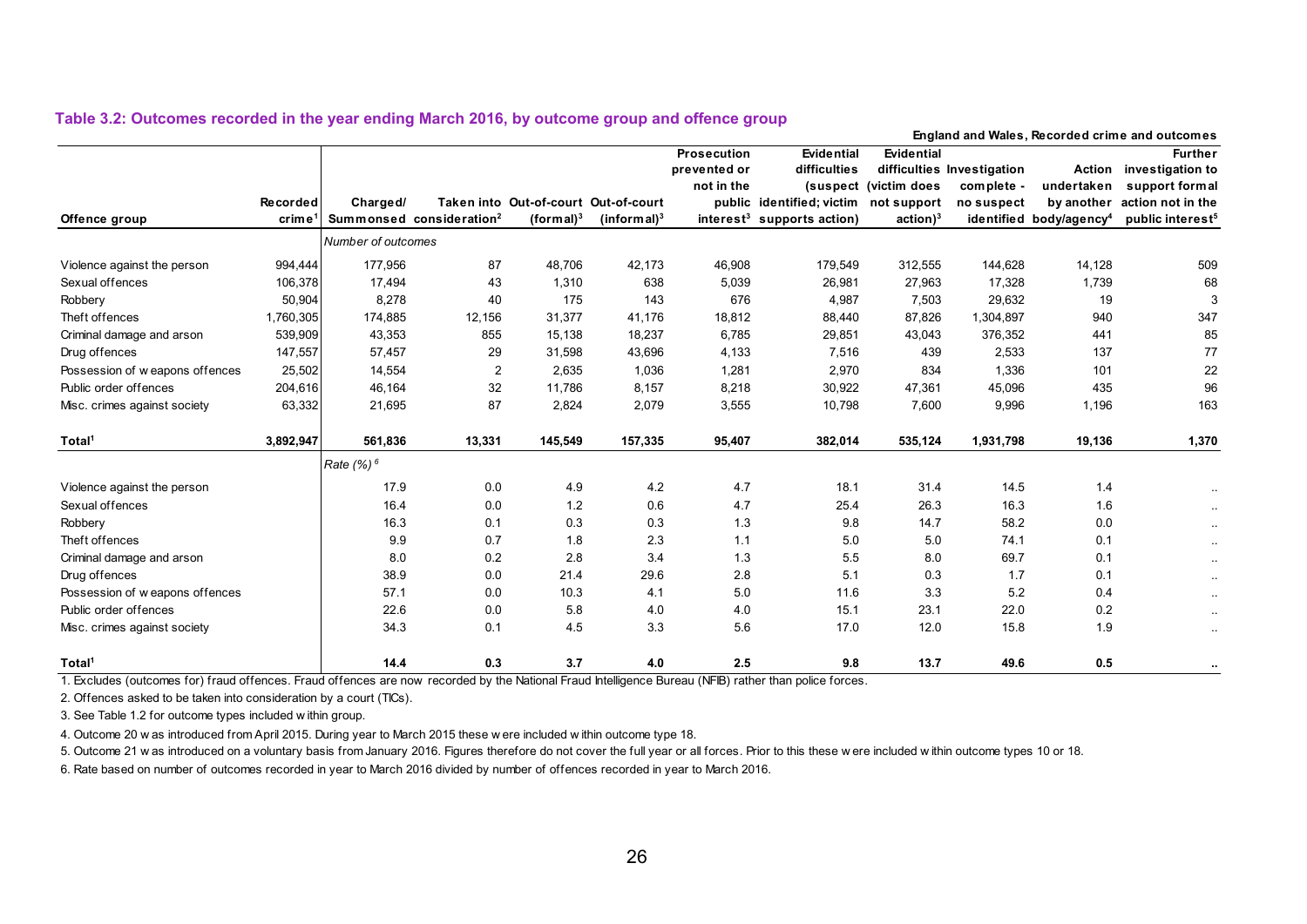As in the previous chapter, different outcome types are more common for different crime types, reflecting the different nature of the crime types, decisions made within forces and the guidance on outcomes given to police forces.

'Rates' can be particularly influenced by changes in crime volumes for certain offence categories, as in-year comparisons pair outcomes with a different set of crimes and should therefore be treated as indicative only. The rates shown in Table 3.2 can be particularly difficult to interpret for those crime types that take longer to investigate and assign an outcome. Where crime volumes increase or decrease markedly from one year to the next, it is likely that any outcome rate will react more slowly.

#### **3.3 – OUTCOMES RECORDED IN THE YEAR ENDING MARCH 2016 COMPARED WITH PREVIOUS YEAR**

Overall England and Wales comparisons between outcome volumes recorded in the year ending March 2016 and the previous year are only possible for outcome types that were supplied by all forces during the year ending March 2015 (see Table C1). As explained in Annex C, some forces were only able to start supplying data on the full outcomes framework mid-year. As a result, the year ending March 2015 totals for England and Wales are only complete for the outcomes which were previously 'detection' types (outcomes 1 to 4 and 6 to 8). See Table 1.1 for details.

Changes in outcomes and outcome rates illustrated in this chapter are broadly similar to those seen in Chapter 2, which shows how a set of crimes have been resolved.

For example, between the year ending March 2015 and the year ending March 2016 the proportion of charge/summons outcomes recorded in the year as a proportion of total crimes recorded in the year decreased from 17 per cent to 14 per cent. This represents a reversal in the long-term trend of steady increases between the year ending March 2007 (13%) and the year ending March 2014 (17%), which was the highest rate since the introduction of the National Crime Recording Standard (NCRS) from April 2002. The trend is shown in Annex Table C2. However, this is likely to be affected by the same issues that affect the "true rates" presented in Chapter 2. These are discussed in section 2.4.

Table 3.3 shows a comparison of the volume of charge/summons recorded between the year ending March 2016 and the previous year.

While the number of charge/summonses recorded for sexual offences rose by 10 per cent compared with the previous year, this did not match the level of the larger increase in the number of sexual offences recorded (21 per cent increase). As well as better recording, this offence group is likely to be particularly influenced by the time lag highlighted in section 3.1, given that sexual offences tend to have longer investigation times than other offence groups (see Chapter 4). As shown in Chapter 2, a large number of sexual offences recorded in the year ending March 2016 were still under investigation.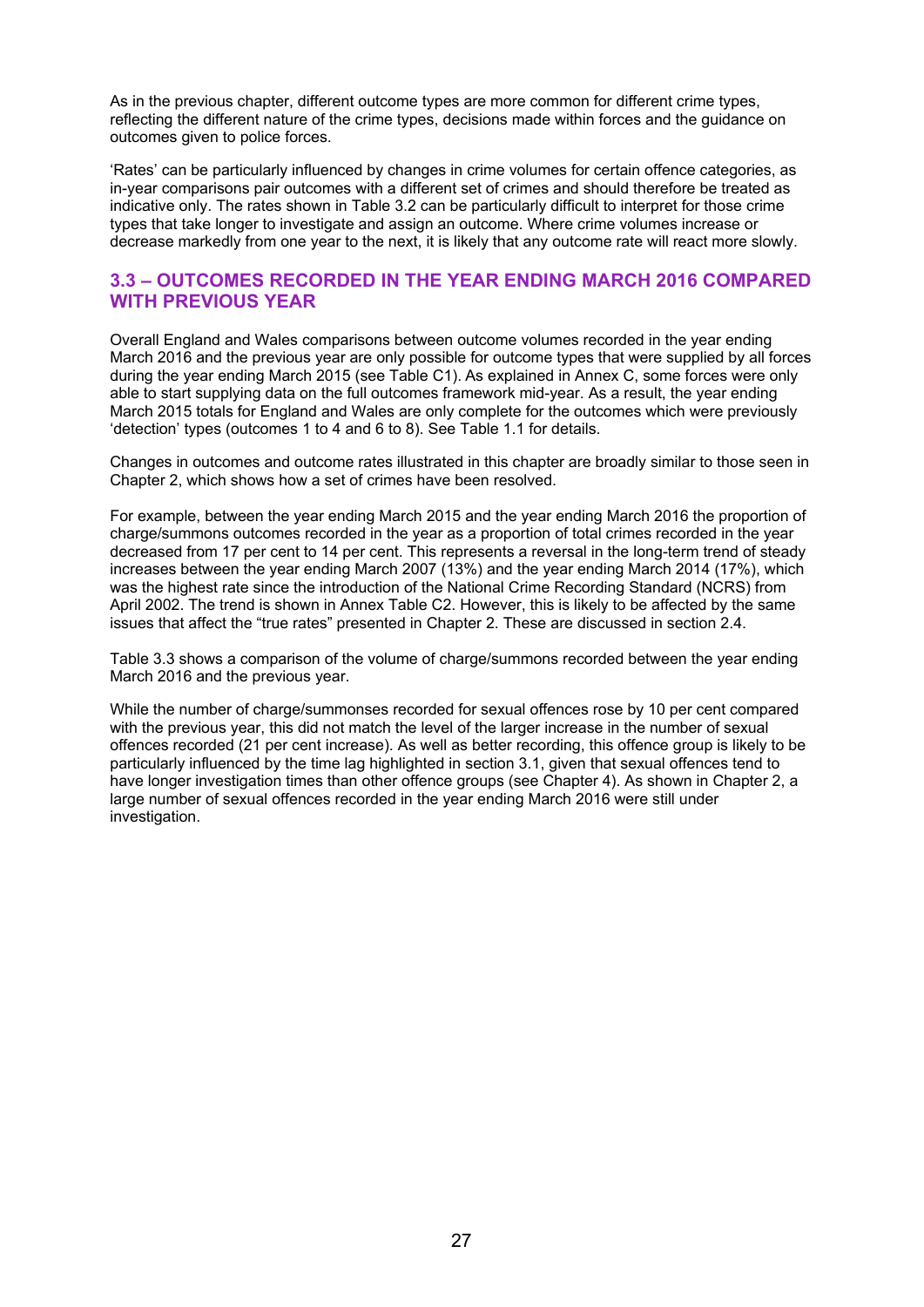#### **Table 3.3: Number of offences and charge/summons recorded in the year ending March 2015 and the year ending March 2016, by offence group**

|                               |                    | England and Wales, Recorded crime and outcomes |         |                         |         |               |  |  |  |  |  |  |  |  |
|-------------------------------|--------------------|------------------------------------------------|---------|-------------------------|---------|---------------|--|--|--|--|--|--|--|--|
|                               |                    |                                                |         | Number of charge/       |         |               |  |  |  |  |  |  |  |  |
|                               | Number of offences |                                                |         | summonses               |         |               |  |  |  |  |  |  |  |  |
|                               |                    | Y.e. March Y.e. March                          |         | % Y.e. March Y.e. March |         | $\frac{0}{0}$ |  |  |  |  |  |  |  |  |
|                               | 2015               | 2016                                           | change  | 2015                    | 2016    | change        |  |  |  |  |  |  |  |  |
| Violence against the person   | 780,026            | 994.444                                        | 27.5    | 178,594                 | 177,956 | $-0.4$        |  |  |  |  |  |  |  |  |
| Sexual offences               | 88,238             | 106,378                                        | 20.6    | 15,834                  | 17.494  | 10.5          |  |  |  |  |  |  |  |  |
| Robbery                       | 50,245             | 50.904                                         | 1.3     | 9,485                   | 8,278   | $-12.7$       |  |  |  |  |  |  |  |  |
| Theft offences                | 1,755,123          | 1.760.305                                      | 0.3     | 196,178                 | 174.885 | $-10.9$       |  |  |  |  |  |  |  |  |
| Criminal damage and arson     | 503,877            | 539,909                                        | 7.2     | 45,719                  | 43,353  | $-5.2$        |  |  |  |  |  |  |  |  |
| Drug offences                 | 169,863            | 147,557                                        | $-13.1$ | 64,287                  | 57,457  | $-10.6$       |  |  |  |  |  |  |  |  |
| Possession of weapons offence | 21,917             | 25,502                                         | 16.4    | 13,711                  | 14,554  | 6.1           |  |  |  |  |  |  |  |  |
| Public order offences         | 159,489            | 204,616                                        | 28.3    | 49,995                  | 46,164  | $-7.7$        |  |  |  |  |  |  |  |  |
| Misc. crimes against society  | 52,348             | 63,332                                         | 21.0    | 22,593                  | 21,695  | $-4.0$        |  |  |  |  |  |  |  |  |
| Total <sup>1</sup>            | 3,581,126          | 3,892,947                                      | 8.7     | 596.396                 | 561,836 | -5.8          |  |  |  |  |  |  |  |  |

1. Excludes (outcomes for) fraud offences. Fraud offences are now recorded by the National Fraud Intelligence Bureau (NFIB) rather than police forces.

2. Police recorded crime data are published by the Office for National Statistics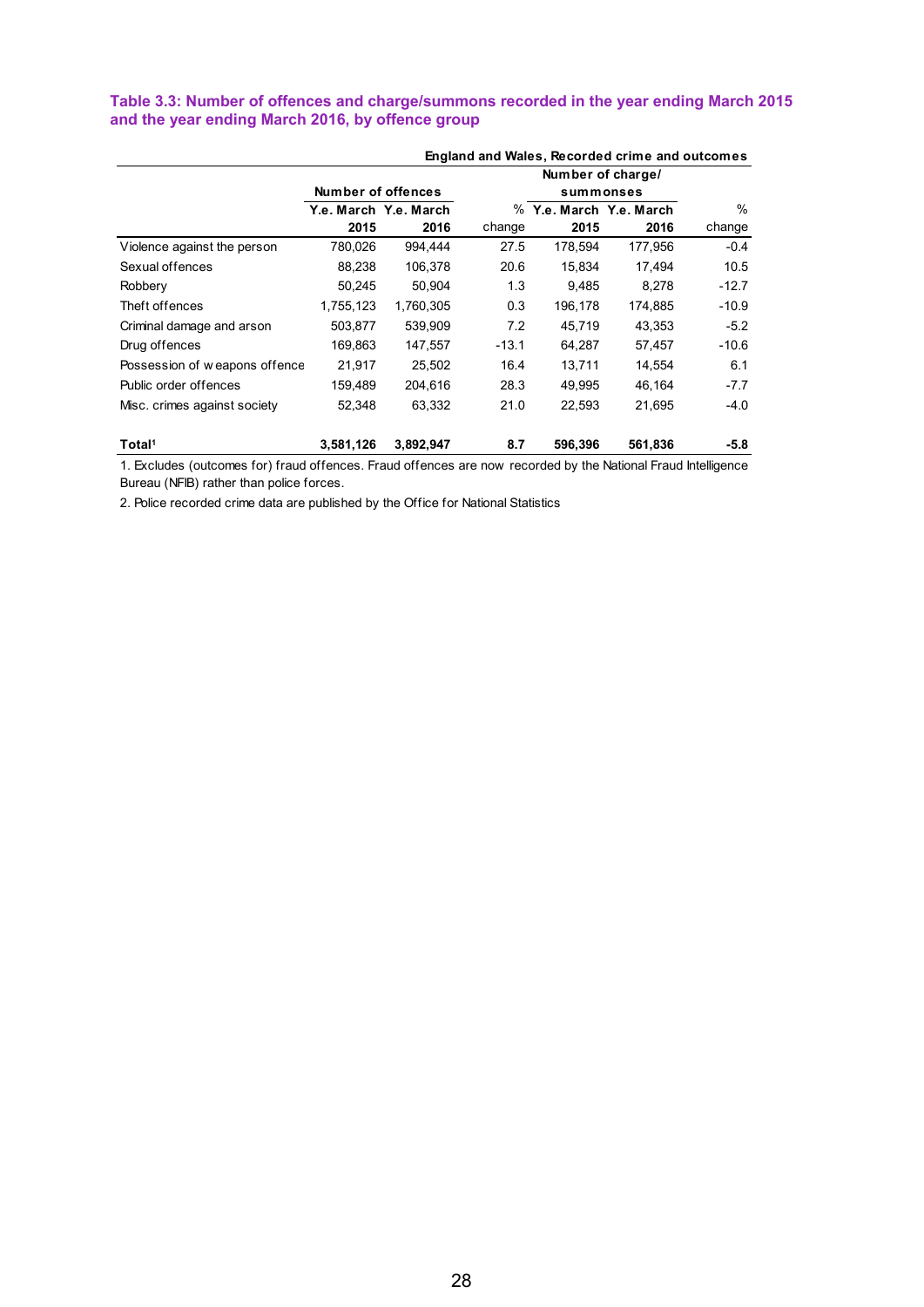## **4 The time gap between offences and outcomes recorded**

## **4.1 – INTRODUCTION**

This chapter presents data on the length of time between offences being recorded and an outcome being assigned to that offence. This analysis is broken down by crime type and outcome, so it is possible to see an indication of the length of time taken for different crime types to be assigned an outcome on the new framework. Data are available for the last two years.

Findings are based on those forces that provide record-level data via the Home Office Data Hub (HODH). The benefits and extent of the analysis continues to increase as the HODH continues to evolve and more forces provide good quality record-level data. As shown in Annex Table C1, the data for the year ending March 2016 relate to 32 forces, including the Metropolitan Police, so are likely to be representative of England and Wales.

To preserve consistency, the analysis comparing the current year with the previous year uses a subset of 27 forces that supplied good quality data in both periods. This excludes the Metropolitan Police. See Table C1 for further details.

In order to include outcomes that may have taken a long time to be assigned, the data presented in this chapter cover outcomes that were recorded in the year ending March 2016 regardless of when the offence was initially recorded.

While this analysis gives an indication of the length of time it takes for an outcome to be assigned, it is affected by any delay between a force achieving an outcome and recording it on their system. In particular, for some of the outcomes that take 1-5 days to assign, the outcome may have been 'actioned' on the same day as the offence was recorded but implemented on the system at a later date. For example, cannabis warnings will almost always be issued at the time the offence comes to the attention of the police, but the administrative task of assigning the outcome on the crime recording system may happen some days later.

### **4.2 – THE LENGTH OF TIME BETWEEN OFFENCES AND OUTCOMES BEING RECORDED, BY OFFENCE TYPE**

Figure 4.1 shows the number of days between an offence being recorded and an outcome being assigned for that offence, by offence group. In the year ending March 2016, it took nine days on average to assign an outcome; 44 per cent of the outcomes were assigned within five days of the offence being recorded, and around three-quarters (71 per cent) of outcomes were assigned within 30 days. Nine per cent of outcomes took more than 100 days to be assigned.

As expected, sexual offences generally took much longer to be assigned an outcome than other offence types, taking an average of 81 days with 44 per cent taking over 100 days. In particular, rape offences took an average of 142 days to be assigned an outcome, with 61 per cent taking over 100. This is likely to be due to the complexity of these cases and the level of investigation needed. In contrast, drug offences (10 days), possession of weapons (9 days), theft (5 days) and criminal damage and arson (3 days) were generally resolved much more quickly. In some cases, this reflects the nature of these types of offences, in particular for drug and possession of weapon offences where the offender is usually identified immediately. In other cases, this may represent the limited evidence available in investigating the crime (e.g. thefts, where there may be no CCTV, fingerprints or other evidence of the perpetrator).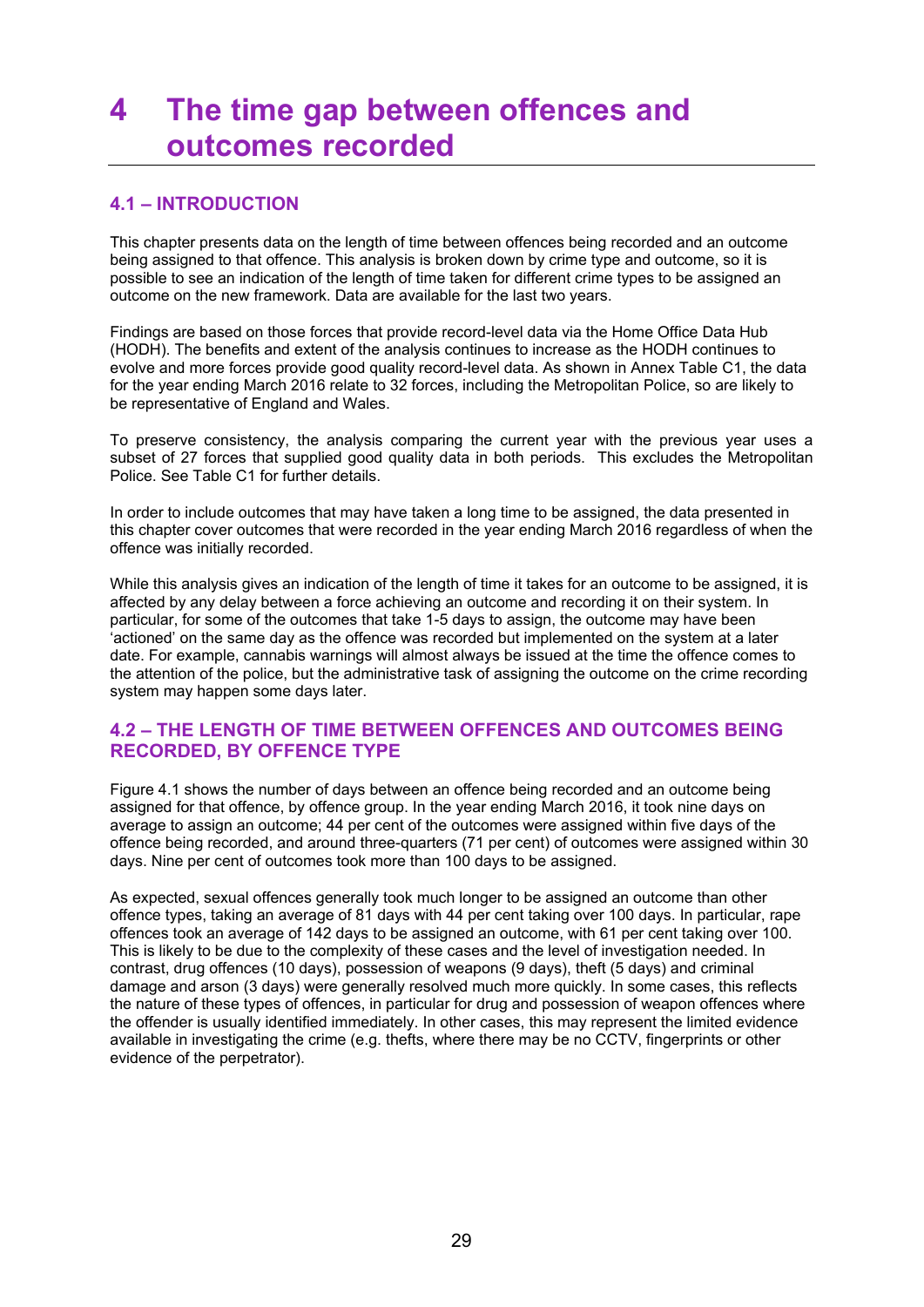

**Figure 4.1: The length of time between offences and outcomes being recorded for outcomes recorded in the year ending March 2016, by offence type** 

*Source: Home Office Data Hub, 32 forces (see Table C1), outcomes recorded in the year ending March 2016*  1. The numbers behind this chart are in the supplementary online data tables, which can be found here: www.gov.uk/government/statistics/crime-outcomes-in-england-and-wales-2015-to-2016

Table 4.1 shows how the average (median) length of time to assign an outcome to particular offence types has changed since the previous year. As this calculation is only possible for 27 forces the figures for the year ending March 2016 will differ from those in Figure 4.1.

Overall, there has been no change in the average number of days taken to assign an outcome. However, there is some variation by crime type:

- The average time for a sexual offence to be assigned an outcome has increased from 70 days in the year ending March 2015 to 78 days in the year ending March 2016. In particular, rape offences increased from 122 days to 132 days during the same period. This could reflect an increase in the complexity of sexual offences being reported to and recorded by the police.
- The average time taken to assign an outcome also increased over the last year for some other offence types: miscellaneous crimes (an extra 5 days), drug offences (extra 4 days) and possession of weapon offences (extra 3 days).
- There were only two offence types which, on average, took less time to assign an outcome in the year ending March 2016 compared with the previous year. These were robbery (3 days less) and theft offences (2 days less).

The National Police Chiefs' Council report *Estimating Demand on the Police Service7* states that "crime types which are more complex to investigate, require more police time and are therefore more costly, are now a greater proportion of police recorded crime".

As this is the first year for which comparisons can be made, for a subset of forces, small changes between the years may be due to natural variation and care should be taken when making any inferences from these changes.

 

<sup>7</sup>Available from: www.college.police.uk/Documents/Demand\_Report\_21\_1\_15.pdf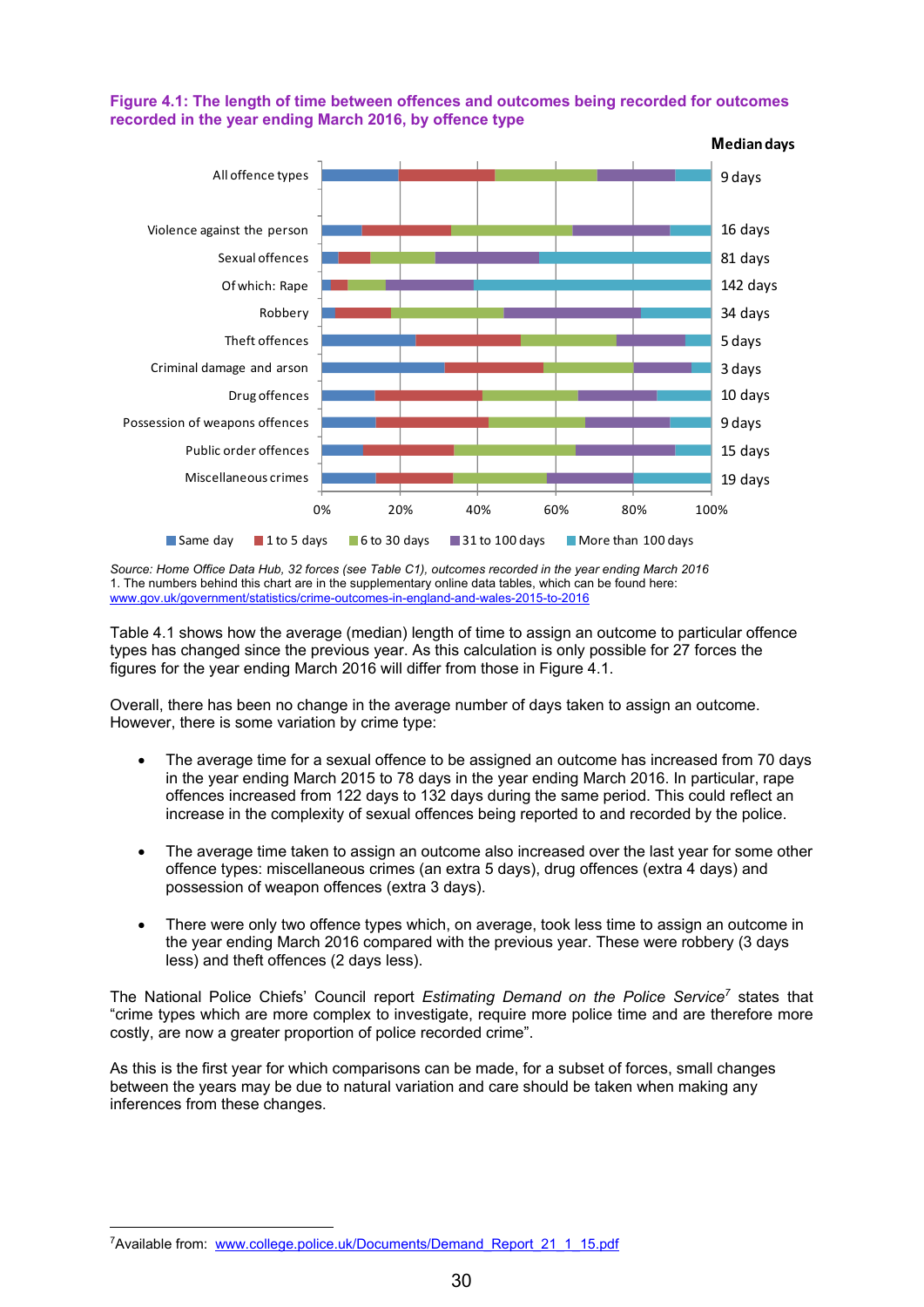#### **Table 4.1: The difference in the average (median) length of time taken to assign an outcome between the year ending March 2015 and the year ending March 2016, by offence type**

|                                | <b>England and Wales, Recorded crime and outcomes</b> |            |                     |  |  |  |  |  |  |
|--------------------------------|-------------------------------------------------------|------------|---------------------|--|--|--|--|--|--|
|                                | Median number of days for an outcome to be assigned   |            |                     |  |  |  |  |  |  |
|                                | Difference between                                    |            |                     |  |  |  |  |  |  |
|                                | Y.e. March                                            | Y.e. March | y.e. March 2015 and |  |  |  |  |  |  |
|                                | 2015                                                  | 2016       | y.e. March 2016     |  |  |  |  |  |  |
| Violence against the person    | 14                                                    | 14         | 0                   |  |  |  |  |  |  |
| Sexual offences                | 70                                                    | 78         | 8                   |  |  |  |  |  |  |
| of which: Rape                 | 122                                                   | 132        | 10                  |  |  |  |  |  |  |
| Robbery                        | 35                                                    | 32         | -3                  |  |  |  |  |  |  |
| Theft offences                 | 7                                                     | 5          | $-2$                |  |  |  |  |  |  |
| Criminal damage and arson      | 3                                                     | 3          | <sup>0</sup>        |  |  |  |  |  |  |
| Drug offences                  |                                                       | 11         | 4                   |  |  |  |  |  |  |
| Possession of weapons offences | 5                                                     | 8          | 3                   |  |  |  |  |  |  |
| Public order offences          | 13                                                    | 13         | O                   |  |  |  |  |  |  |
| Miscellaneous crimes           | 15                                                    | 20         | 5                   |  |  |  |  |  |  |
| All crimes (excluding fraud)   | 8                                                     | 8          | 0                   |  |  |  |  |  |  |

*Source: Home Office Data Hub, 27 forces (see Table C1), outcomes recorded in the year ending March 2016 and outcomes recorded in the year ending March 2015*

1. Average number of days taken to assign an outcome calculated using the median number of days

### **4.3 – THE LENGTH OF TIME BETWEEN OFFENCES AND OUTCOMES BEING RECORDED, BY OUTCOME TYPE**

Figure 4.2 shows how the time taken for an outcome to be assigned to a crime varies by outcome type. It should be borne in mind that police forces employ different administrative systems and processes which could impact on the amount of time taken to assign some outcomes. For instance some forces may only assign outcomes on their crime recording systems on Monday to Friday, which could impact on any crimes recorded at the weekend.

- Investigations that were completed with no suspect identified tended to be the outcomes assigned most quickly, taking an average of three days to be assigned in the year ending March 2016, with 29 per cent assigned on the same day as the crime was recorded. Appendix Table  $4a^8$  shows that the vast majority of these were applied to offences of theft (68%) or criminal damage and arson (26%).
- Charge/summonses took an average of 13 days to be assigned, with 38 per cent being assigned within five days of the offence being recorded.
- It is not surprising that 'taken into consideration' by the court generally took the longest to assign (an average of 70 days) as these arise where the offender admits to the crime some time after it took place.

 

<sup>&</sup>lt;sup>8</sup> Appendix Table 4a can be found in the supplementary online data tables here: www.gov.uk/government/statistics/crime-outcomes-in-england-and-wales-2015-to-2016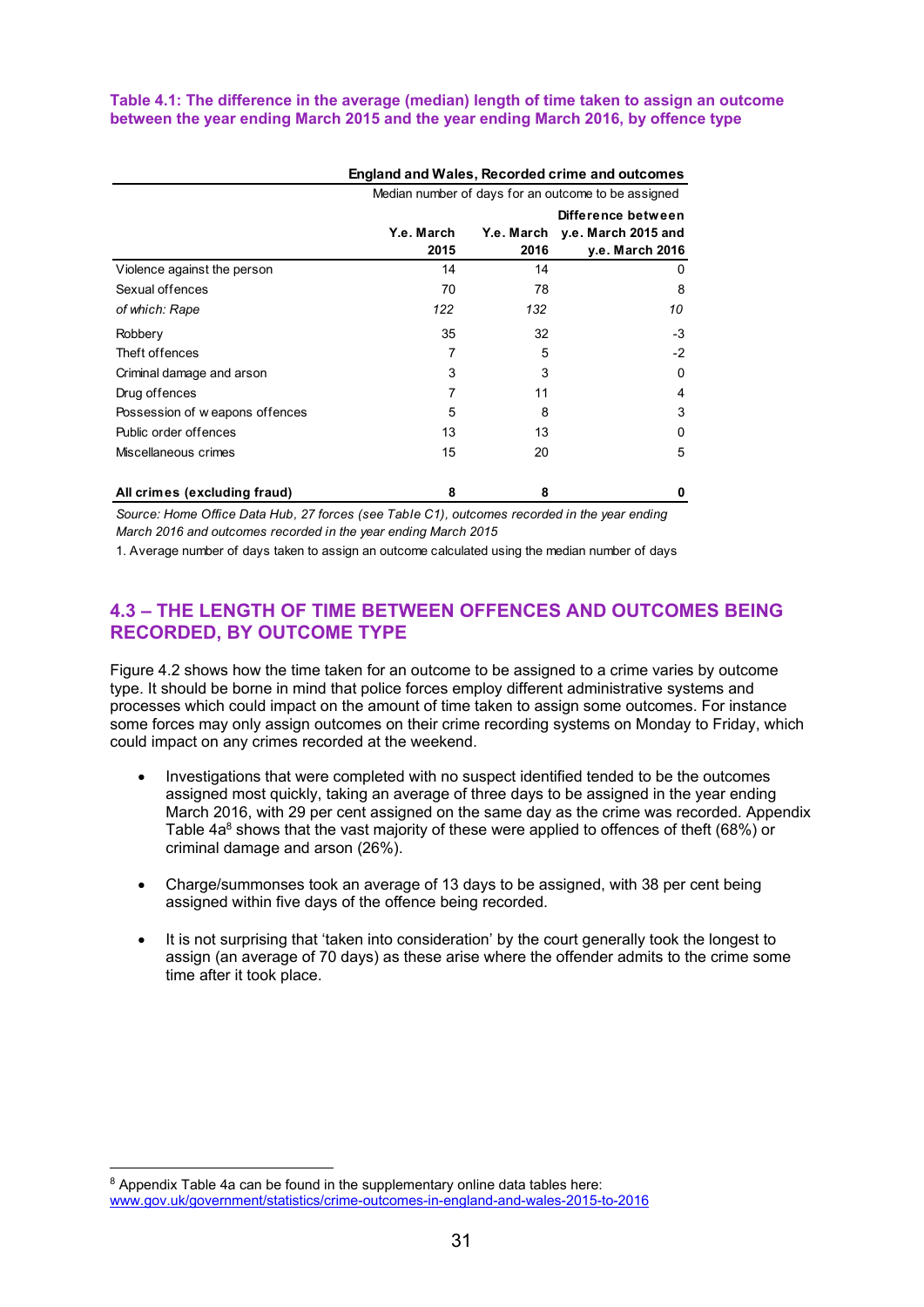#### **Figure 4.2: The length of time between offences and outcomes being recorded for outcomes recorded in the year ending March 2016, by outcome group**



*Source: Home Office Data Hub, 32 forces (see Table C1), outcomes recorded in the year ending March 2016*  1. See Tables 1.1 and 1.2 for details of which outcome types are included in which groups 2. The numbers behind this chart are in the supplementary online data tables, which can be found here: www.gov.uk/government/statistics/crime-outcomes-in-england-and-wales-2015-to-2016

Table 4.2 shows how the average (median) length of time to assign particular outcomes has changed since the previous year. It should be borne in mind that the volume and types of crimes recorded by forces can change from one year to the next and this will have a bearing on the types of outcomes being assigned and the time taken to assign them.

In particular:

- In the year ending March 2016, it took an average of 12 days to assign a charge/summons, an increase from 10 in the previous year.
- The police took less time, on average, to close a crime without a suspect being identified in the year ending March 2016 (2 days) compared with the previous year (4 days).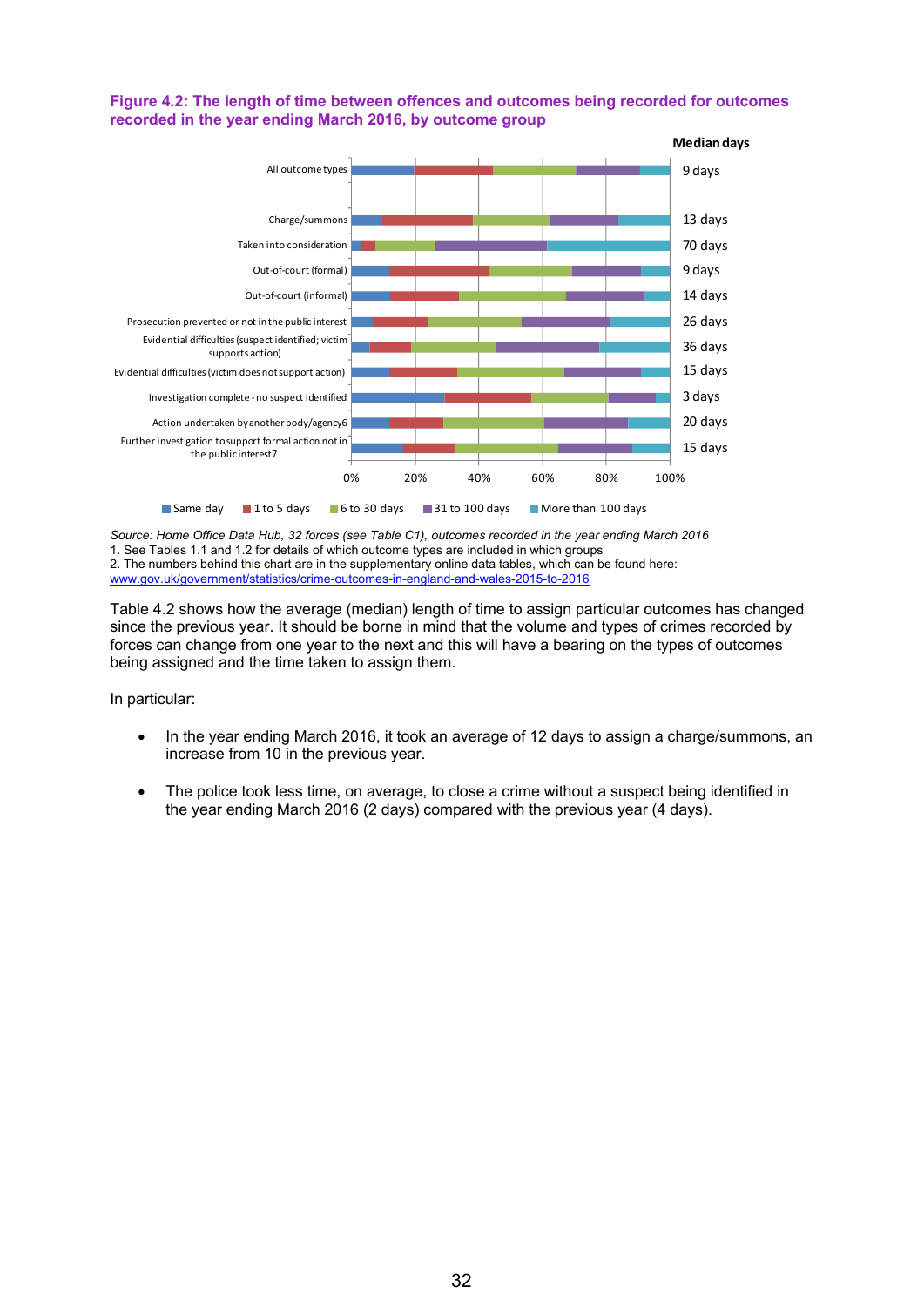#### **Table 4.2: The difference in the average (median) length of time taken to assign an outcome between the year ending March 2015 and the year ending March 2016, by outcome group**

|                                                                                        | England and Wales, Recorded crime and outcomes |                                                     |                     |  |  |  |  |  |  |
|----------------------------------------------------------------------------------------|------------------------------------------------|-----------------------------------------------------|---------------------|--|--|--|--|--|--|
|                                                                                        |                                                | Median number of days for an outcome to be assigned |                     |  |  |  |  |  |  |
|                                                                                        |                                                | Difference between                                  |                     |  |  |  |  |  |  |
|                                                                                        | Y.e. March                                     | Y.e. March                                          | y.e. March 2015 and |  |  |  |  |  |  |
|                                                                                        | 2015                                           | 2016                                                | y.e. March 2016     |  |  |  |  |  |  |
| Charge/summons                                                                         | 10                                             | 12                                                  | 2                   |  |  |  |  |  |  |
| Taken into consideration <sup>2</sup>                                                  | 72                                             | 65                                                  | $-7$                |  |  |  |  |  |  |
| Out-of-court (formal)                                                                  | 6                                              | 10                                                  | 4                   |  |  |  |  |  |  |
| Out-of-court (informal)                                                                | 11                                             | 15                                                  | 4                   |  |  |  |  |  |  |
| Prosecution prevented or not in the public interest                                    | 25                                             | 21                                                  | $-4$                |  |  |  |  |  |  |
| Evidential difficulties (suspect identified; victim supports action)                   | 34                                             | 35                                                  |                     |  |  |  |  |  |  |
| Evidential difficulties (victim does not support action)                               | 15                                             | 13                                                  | $-2$                |  |  |  |  |  |  |
| Investigation complete - no suspect identified                                         | 4                                              | 2                                                   | $-2$                |  |  |  |  |  |  |
| Action undertaken by another body/agency <sup>3</sup>                                  |                                                | 14                                                  |                     |  |  |  |  |  |  |
| Further investigation to support formal action not in the public interest <sup>3</sup> |                                                | 19                                                  |                     |  |  |  |  |  |  |
| All crimes (excluding fraud)                                                           | 8                                              | 8                                                   | 0                   |  |  |  |  |  |  |

*Source: Home Office Data Hub, 27 forces (see Table C1), outcomes recorded in the year ending March 2016 and outcomes recorded in the year ending March 2015*

1. Average number of days taken to assign an outcome calculated using the median number of days.

2. Offences asked to be taken into consideration by a court (TICs).

3. Differences betw een the year ending March 2015 and the year ending March 2016 are not available for outcome 20 (Action undertaken by another body/agency) or outcome 21 (Further investigation to support formal action not in the public interest) as these outcomes w ere not introduced until April 2015 (outcome 20) and January 2016 (outcome 21).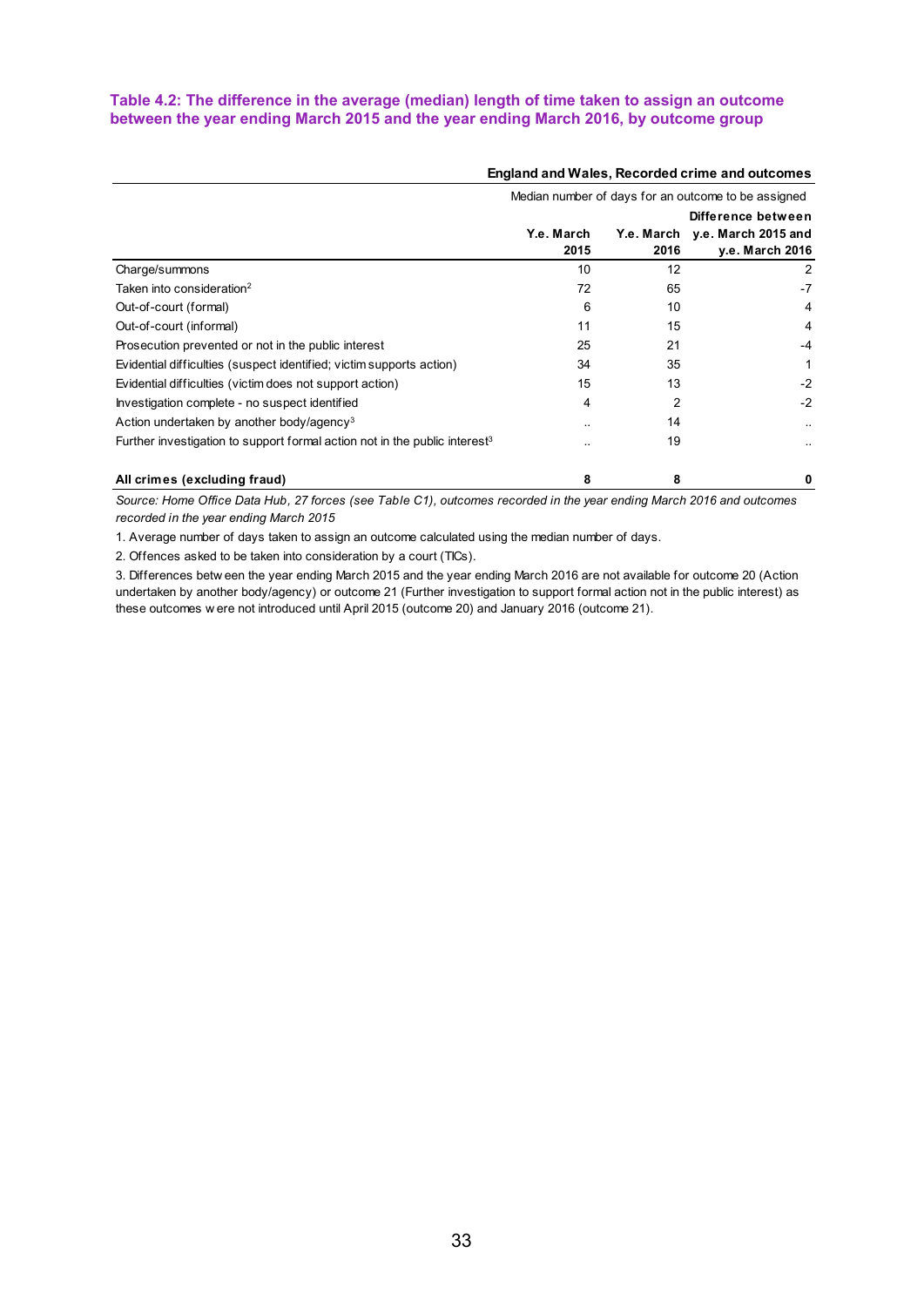## **5 Transferred or cancelled records (formerly 'no-crimes')**

## **5.1 – DEFINITIONS AND CIRCUMSTANCES FOR TRANSFERRED OR CANCELLED RECORDS (FORMERLY 'NO-CRIMES')**

A transferred or cancelled record occurs when the police record an offence, but subsequently determine that the crime did not take place, was recorded in error or should be transferred to another force. Cases where an incident was not recorded as a crime in the first place are not included. Offences may be transferred or cancelled in one of the following situations:

- 1 Transferred: Crime committed outside the jurisdiction of the police force in which it was recorded – passed to the appropriate force.
- 2 Cancelled: Additional verifiable information that determines that no notifiable crime occurred becomes available.
- 3 Cancelled: Duplicate record or part of a crime already recorded.
- 4 Cancelled: Crime recorded in error.
- 5 Cancelled: Self defence claimed (for specific recorded assaults).

In the statistics shown in this section, transferred or cancelled records are always recorded in the same financial year as the offence that was originally recorded. So if, for example, an offence was recorded in January and then subsequently transferred or cancelled in the next financial year (e.g. May), the transferred or cancelled record will be recorded for the previous financial year. This ensures that the total count of offences in any given year is correct.

The year ending March 2016 is the first time these breakdowns have been presented covering a full year's worth of data9. Prior to April 2015, all 43 police forces in England and Wales (including British Transport Police) supplied the total number of transferred and cancelled records to the Home Office as one combined category ("no-crimes"), with no further explanation of why the crime was classed as such. Therefore, comparisons with previous years are only possible by looking at the total of the five categories.

### **5.2 – TRANSFERRED OR CANCELLED RECORDS BY OFFENCE GROUP**

Data on records that were transferred or cancelled in the year ending March 2016 are shown in Table 5.1. Overall, 3.3 per cent of crimes originally recorded in the year ending March 2016 were subsequently transferred or cancelled. Most of these (3.1 per cent) were subsequently cancelled and 0.2 per cent of crimes were transferred to another police force.

These proportions varied considerably by offence group. The highest cancelled record rate was for miscellaneous crimes against society (6.8 per cent), whilst the lowest was for robbery (1.7 per cent). The cancelled record rate for rape offences was 4.4 per cent.

The highest proportion of records transferred to another police force was for sexual offences (1.3 per cent in the year ending March 2016), in particular rape offences (1.5 per cent).

<sup>9</sup> Northamptonshire were unable to provide a breakdown of transferred and cancelled records by type for the year ending March 2016.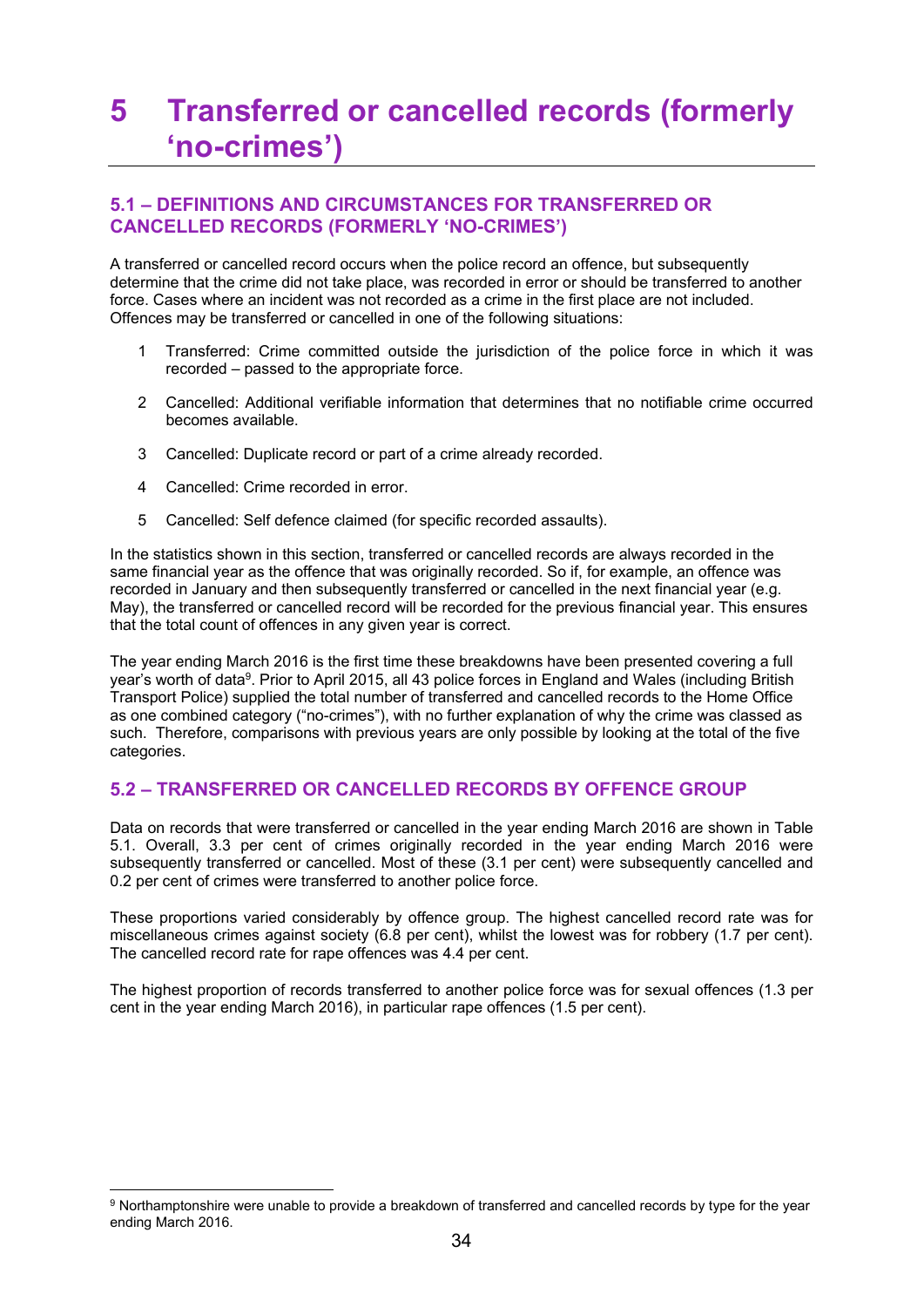#### **Table 5.1: Number and proportion of transferred or cancelled records, by offence group, year ending March 2016**

|                                | Offences<br>initially<br>recorded <sup>3</sup> | Transferred<br>records <sup>3</sup> | Cancelled<br>records <sup>3</sup> | <b>Offences</b><br>recorded <sup>3</sup> | Transferred<br>records as %<br>of offences<br>initially<br>recorded <sup>3</sup> | Cancelled<br>records as %<br>of offences<br>initially<br>recorded <sup>3</sup> | Total transferred or<br>cancelled records<br>as % of offences<br>initially recorded<br>(all forces) <sup>4</sup> |
|--------------------------------|------------------------------------------------|-------------------------------------|-----------------------------------|------------------------------------------|----------------------------------------------------------------------------------|--------------------------------------------------------------------------------|------------------------------------------------------------------------------------------------------------------|
| Violence against the person    | 1,027,479                                      | 2,185                               | 30,850                            | 994,444                                  | 0.2                                                                              | 3.0                                                                            | 3.3                                                                                                              |
| Sexual offences                | 112,593                                        | 1,418                               | 4,797                             | 106,378                                  | 1.3                                                                              | 4.3                                                                            | 5.6                                                                                                              |
| of which: Rape                 | 38,054                                         | 566                                 | 1,690                             | 35,798                                   | 1.5                                                                              | 4.4                                                                            | 6.1                                                                                                              |
| Robbery                        | 51,855                                         | 45                                  | 906                               | 50.904                                   | 0.1                                                                              | 1.7                                                                            | 1.8                                                                                                              |
| Theft offences                 | 1,816,591                                      | 2,181                               | 54,105                            | 1,760,305                                | 0.1                                                                              | 3.0                                                                            | 3.1                                                                                                              |
| Criminal damage and arson      | 552,830                                        | 271                                 | 12,650                            | 539,909                                  | 0.0                                                                              | 2.3                                                                            | 2.4                                                                                                              |
| Drug offences                  | 152.483                                        | 132                                 | 4,794                             | 147.557                                  | 0.1                                                                              | 3.1                                                                            | 3.3                                                                                                              |
| Possession of weapons offences | 27,363                                         | 19                                  | 1.842                             | 25,502                                   | 0.1                                                                              | 6.7                                                                            | 6.9                                                                                                              |
| Public order offences          | 213.865                                        | 290                                 | 8,959                             | 204,616                                  | 0.1                                                                              | 4.2                                                                            | 4.4                                                                                                              |
| Misc. crimes against society   | 68,371                                         | 381                                 | 4,658                             | 63,332                                   | 0.6                                                                              | 6.8                                                                            | 7.4                                                                                                              |
| Total <sup>1</sup>             | 4,023,430                                      | 6,922                               | 123,561                           | 3,892,947                                | 0.2                                                                              | 3.1                                                                            | 3.3                                                                                                              |

#### **England and Wales, Recorded crime**

1. Excludes fraud offences as responsibility for recording and transferring/cancelling these had transferred to Action Fraud by March 2013.

2. Transferred and cancelled records w ere formerly referred to as 'no-crimes'.

3. Northamptonshire police provided data on the total number of transferred and cancelled records but did not provide a breakdow n by type therefore have been excluded from all but the last column.

4. The last column includes total transferred and cancelled records for Northamptonshire and therefore provides the total rates for all forces (see Table 5.2).

## **5.3 – TRANSFERRED OR CANCELLED RECORDS BY CATEGORY**

Data on the reason why a record was transferred or cancelled were collected by the Home Office for the first time during year ending March 2016. Half (50%) of the records that were either transferred or cancelled in the year ending March 2016 were cancelled because additional verifiable information became available that determined that no notifiable crime had been committed.

As shown in Figure 5.1, nearly one-quarter (24%) were cancelled due to being duplicate records, around one-fifth (21%) were recorded in error and five per cent were transferred to another force. Only a very small proportion (less than 0.5 per cent) of all transferred or cancelled records were crimes of assault that had been cancelled due to evidence that the offender acted in self-defence. Although these can only be applied to records initially recorded as specific assault offences, it also comprised a very small proportion of the volume of assaults recorded<sup>10</sup>.

#### **Figure 5.1: Transferred or cancelled records by type, year ending March 2016**



*Source: Police Recorded Crime, Home Office*

 

1. The Metropolitan Police Service are unable to record records cancelled due to self defence claimed.

2. Northamptonshire were unable to provide a breakdown by transferred and cancelled records type.

The year ending March 2016 is the first time these new breakdowns have been presented at an offence group level (Figure 5.2).

<sup>&</sup>lt;sup>10</sup> The Metropolitan Police Service are unable to provide figures on the number of transferred and cancelled records that were cancelled due to self defence claimed. However, given the small proportion seen across all forces and the specific nature of when this type can be applied it would still be likely to be low overall.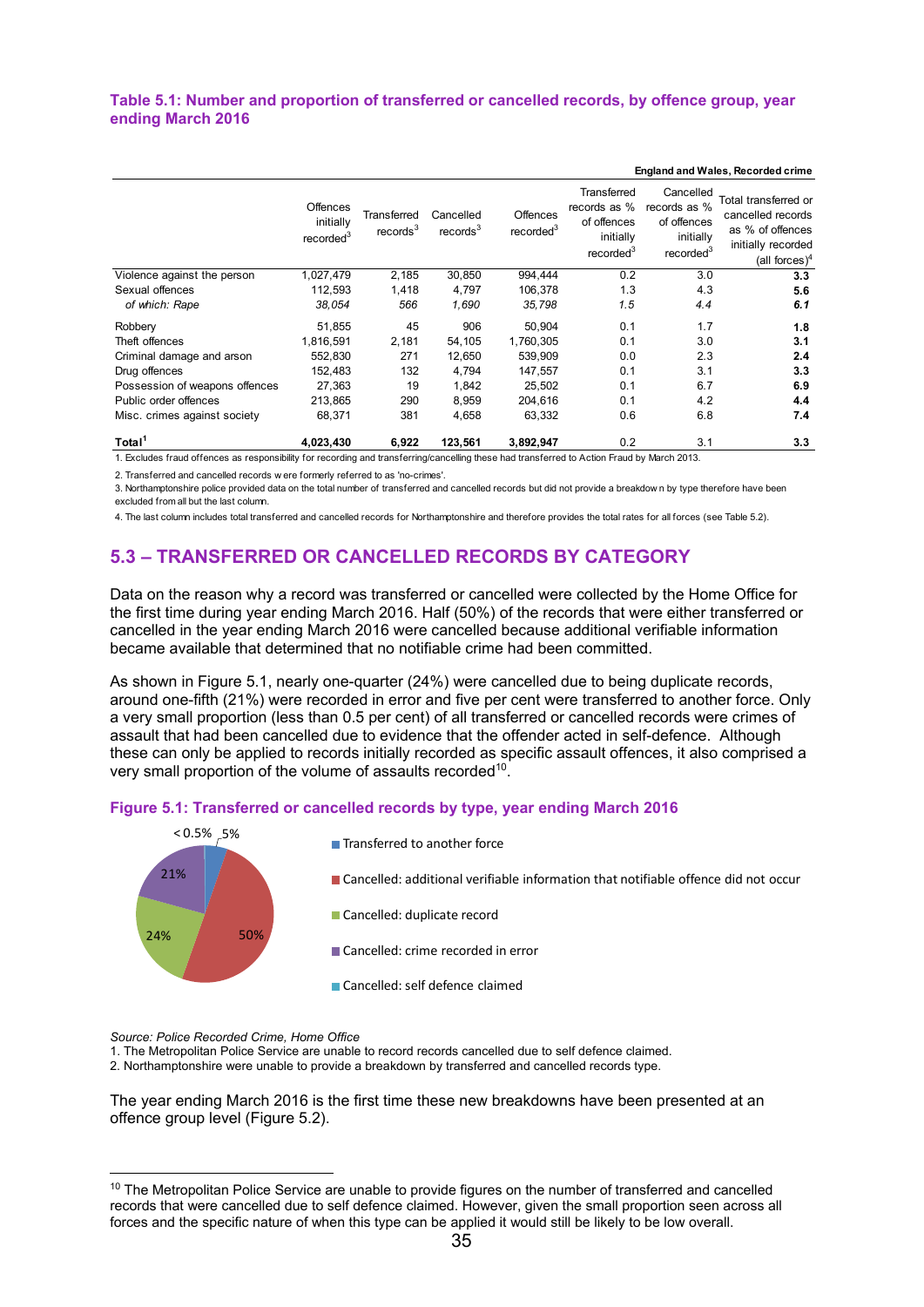The offence group with the highest proportion of records that were transferred to another force was sexual offences (23%).

The offence group with the highest proportion of crime records that were cancelled because additional verifiable information became available that determined that no notifiable crime had been committed was theft offences (65 per cent of theft records that had been transferred or cancelled). This may be due to the nature of the offence, whereby an item which is first recorded as stolen is subsequently found to have been misplaced. Possession of weapons offences had the lowest proportion of records that were cancelled because additional verifiable information became available that determined that no notifiable crime had been committed (30 per cent of transferred or cancelled records for this offence type).

Of all records that were transferred or cancelled in the year ending March 2016, 24 per cent were cancelled due to being a duplicate record. The main offence group with the highest proportion of these duplicate records was criminal damage and arson (35%) whilst the lowest proportions of duplicate records were seen for miscellaneous crimes against society and theft offences (18%).

The offence group with the highest proportion of transferred or cancelled records that were cancelled because they were recorded in error were miscellaneous crimes against society (42 per cent in the year ending March 2016), followed by possession of weapons (40%) and public order offences (39%). This is in contrast to the proportions of transferred or cancelled records for sexual offences (14%), theft offences (13%) and robbery (15%) which were cancelled due to being recorded in error.



#### **Figure 5.2: Transferred or cancelled records by type broken down by offence group, year ending March 2016**

*Source: Police Recorded Crime, Home Office*

1. The Metropolitan Police Service are unable to record records cancelled due to self defence claimed.

2. Northamptonshire were unable to provide a breakdown by transferred and cancelled records type.

Only specific types of assaults can be cancelled due to evidence that the offence was acted in selfdefence, and less than 1 per cent of all violence against the person offences were cancelled for this reason.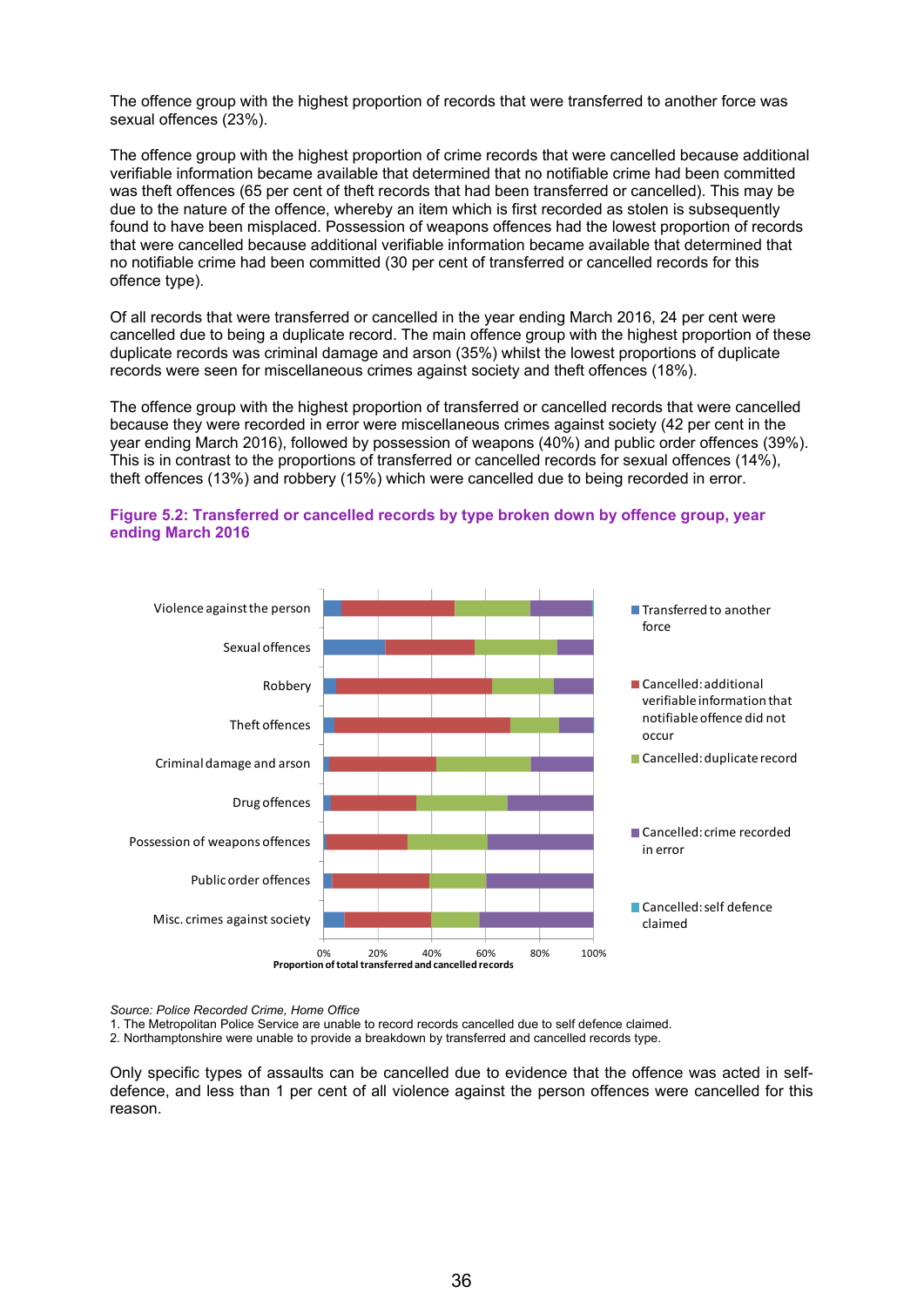## **5.4 – TRANSFERRED OR CANCELLED RECORDS COMPARED WITH THE PREVIOUS YEAR**

Comparisons between the year ending March 2016 and the previous year are only possible for the total number of transferred and cancelled records. This is because prior to April 2015, forces supplied the total number to the Home Office as one combined category ("no-crimes") with no further explanation of why the crime was classed as such. Data shown cover all 44 police forces in England and Wales (including British Transport Police).

As shown in Table 5.2, 3.3 per cent of all offences that were initially recorded as crimes in the year ending March 2016 were subsequently transferred or cancelled, a slight increase from 3.1 per cent in the previous year. Similarly to the year ending March 2015, the offence group with the highest proportion of offences that were transferred or cancelled in the year ending March 2016 was miscellaneous crimes against society (7.4 per cent in year ending March 2016 compared with 7.5 per cent in the previous year) and the lowest rates were seen for robbery offences (1.8 per cent in the year ending March 2016 compared with 1.9 per cent in the previous year).

The transferred or cancelled rate for rape offences in the year ending March 2016 was 6.1 per cent, up from 5.3 per cent in the previous year. It is likely that the increase in the proportion of crimes that were transferred or cancelled is linked to the improvements and developments in crime recording that have been highlighted in earlier chapters. In particular, recording rules changed in April 2015 to ensure crimes were recorded by the police as soon as possible and in any event, within 24 hours. This is likely to have had a particular impact for rape offences. Furthermore, the push for more victimfocused crime recording (as referenced in Chapter 2) is also likely to have led to more crimes being recorded that are subsequently transferred or cancelled as police are now recording crimes at the first (or an early) point of contact and subsequently establishing further into the investigation that such a transfer or cancellation is justified.

|                                |                             |           |                                     |         |                   |           | <b>England and Wales, Recorded crime</b>                                   |      |
|--------------------------------|-----------------------------|-----------|-------------------------------------|---------|-------------------|-----------|----------------------------------------------------------------------------|------|
|                                | Offences initially recorded |           | Transferred or cancelled<br>records |         | Offences recorded |           | Transferred or cancelled<br>records as % of offences<br>initially recorded |      |
| Year ending March:             | 2015                        | 2016      | 2015                                | 2016    | 2015              | 2016      | 2015                                                                       | 2016 |
| Violence against the person    | 803,613                     | 1,027,899 | 23,587                              | 33,455  | 780.026           | 994.444   | 2.9                                                                        | 3.3  |
| Sexual offences                | 92.697                      | 112.725   | 4,459                               | 6,347   | 88,238            | 106.378   | 4.8                                                                        | 5.6  |
| of which: Rape                 | 30,948                      | 38,104    | 1,648                               | 2.306   | 29,300            | 35,798    | 5.3                                                                        | 6.1  |
| Robbery                        | 51.219                      | 51.861    | 974                                 | 957     | 50.245            | 50.904    | 1.9                                                                        | 1.8  |
| Theft offences                 | 1.813.043                   | 1.817.324 | 57.920                              | 57.019  | 1,755,123         | 1.760.305 | 3.2                                                                        | 3.1  |
| Criminal damage and arson      | 514.521                     | 553,102   | 10,644                              | 13.193  | 503.877           | 539.909   | 2.1                                                                        | 2.4  |
| Drug offences                  | 174.366                     | 152,543   | 4,503                               | 4,986   | 169,863           | 147,557   | 2.6                                                                        | 3.3  |
| Possession of weapons offences | 23,397                      | 27,397    | 1,480                               | 1,895   | 21.917            | 25.502    | 6.3                                                                        | 6.9  |
| Public order offences          | 166,478                     | 213,945   | 6,989                               | 9,329   | 159,489           | 204,616   | 4.2                                                                        | 4.4  |
| Misc. crimes against society   | 56,606                      | 68.424    | 4,258                               | 5,092   | 52.348            | 63,332    | 7.5                                                                        | 7.4  |
| Total <sup>1</sup>             | 3,695,940                   | 4,025,220 | 114,814                             | 132.273 | 3,581,126         | 3,892,947 | 3.1                                                                        | 3.3  |

#### **Table 5.2: Number and proportion of transferred or cancelled records, by offence group, years ending March 2015 and 2016**

1. Excludes fraud offences as responsibility for recording and transferring/cancelling these had transferred to Action Fraud by March 2013.

2. Transferred and cancelled records w ere formerly referred to as 'no-crimes'

3. All police forces provided data on the total number of transferred and cancelled records

## **5.5 – HMIC FINDINGS ON THE QUALITY OF 'NO-CRIMING'**

In 2014, HMIC published findings from their crime data integrity inspections of the 43 territorial police forces in England and Wales. These inspections included an assessment on the accuracy of no-crime records and compliance with the standards set out in the Home Office Counting Rules.

One of the weaknesses identified in police recording practices was crimes being inappropriately cancelled ('no-crimed'). HMIC found that of their national sample, 20 per cent of transferred or cancelled crimes were removed from the records incorrectly.

The report can be found here: www.justiceinspectorates.gov.uk/hmic/wp-content/uploads/crimerecording-making-the-victim-count.pdf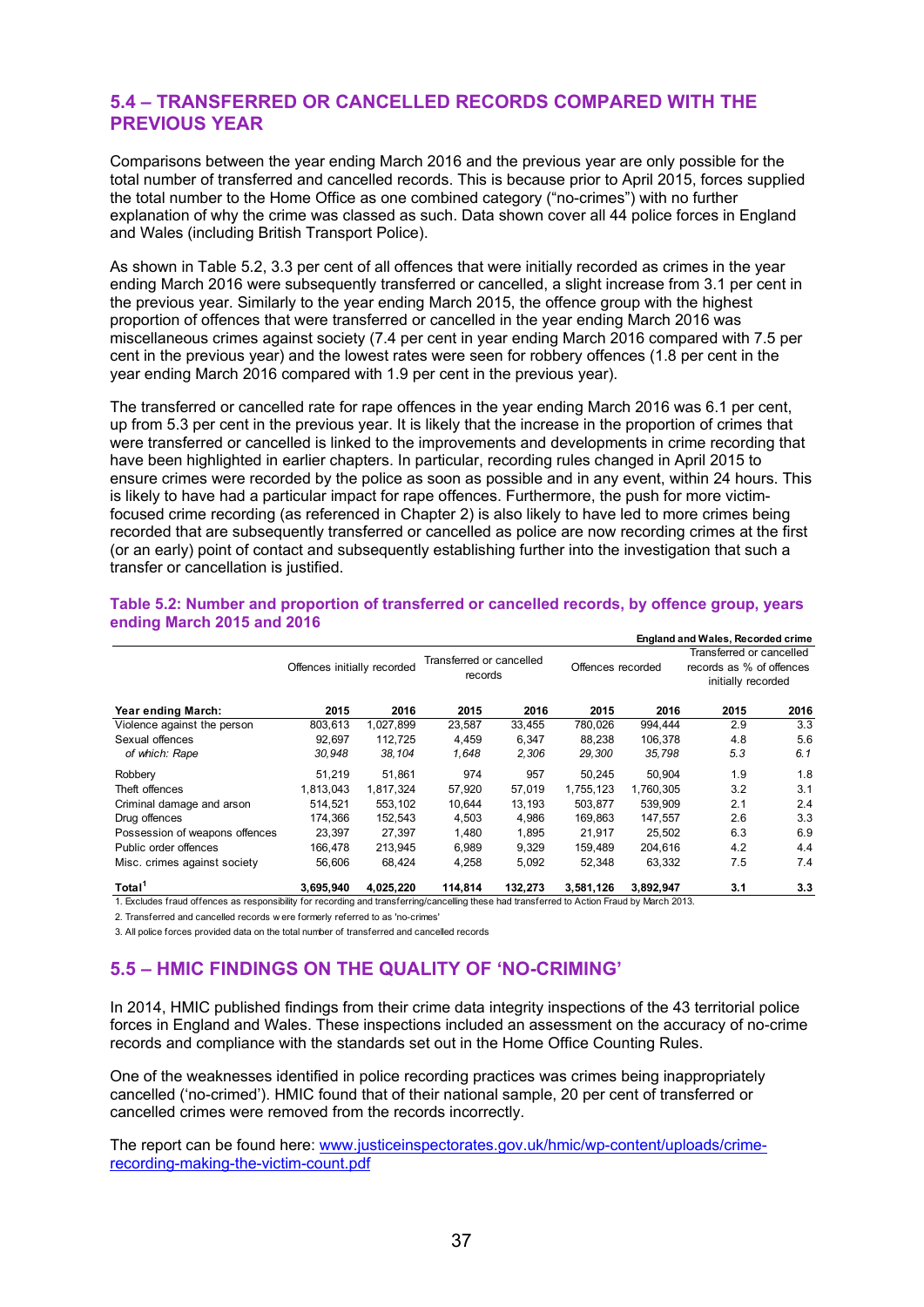### **5.6 – COMPARING TRANSFERRED OR CANCELLED RECORDS (FORMERLY 'NO-CRIMES')**

It is important to exercise caution when comparing transferred or cancelled record data across police forces and between years. A high or low number of transferred or cancelled records should not necessarily be interpreted positively or negatively, as different forces may use transferred or cancelled records in different ways and volumes may be affected by specific locations of forces (in particular for transferred records). Since April 2015 the Home Office Counting Rules have required the police to record a crime at the earliest opportunity, and at most within 24 hours after the reporting officer decides that a crime should be recorded (previously this was within 72 hours). In itself, this is likely to lead to an increase in transferred and cancelled records. However, whilst one force may record all crimes immediately and then later transfer or cancel a more significant proportion of these, others may wait slightly longer to judge whether an offence constitutes a crime or not, and thus are likely to record fewer transferred or cancelled records overall. Transfers in particular are susceptible to local practices. Some forces record all reports as crimes and then transfer where necessary. Others, where it is apparent from the outset that a transfer will be needed, only record an incident and pass that detail on. As a result a firm conclusion should not be drawn when comparing transferred or cancelled record numbers across forces, as any differences seen may just reflect differences in recording practices. More details of this can be found in the HMIC reports mentioned above.

Additionally, some forces may deal more frequently with offence types that are more likely to be transferred or cancelled.

An additional online table showing transferred or cancelled record rates for crime types and forces can be found here:

www.gov.uk/government/statistics/crime-outcomes-in-england-and-wales-2015-to-2016

An Open Data table on transferred or cancelled records is also available, which shows transferred or cancelled record data by police force for each of the last five financial years. This is available here:

www.gov.uk/government/publications/police-recorded-crime-open-data-tables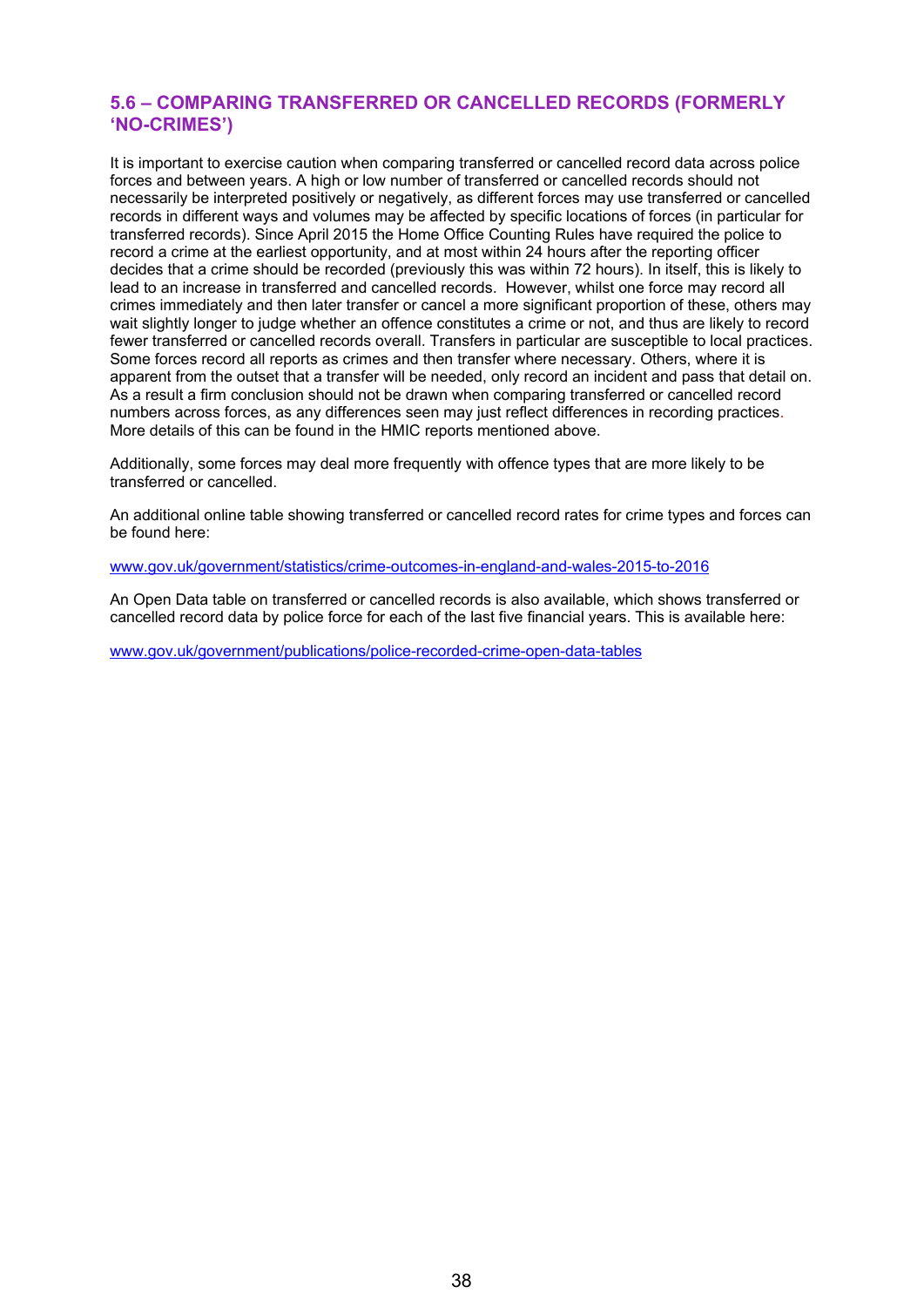## **Annex A: Outcomes assigned to offences flagged as domestic abuse**

## **A1 - INTRODUCTION**

 

In April 2015, the Home Office began collecting information from the police on whether recorded offences were related to domestic abuse. Crimes are "flagged" by the police as being domestic abuse related if the offence meets the government definition of domestic violence and abuse<sup>11</sup>.

This annex covers how domestic abuse flagged offences recorded in the year ending March 2016 have been dealt with. The analyses presented are based on data from 17 of the 44 police forces in England and Wales<sup>12,13</sup> that supplied adequate data to the Home Office Data Hub.

## **A2 – DOMESTIC ABUSE OUTCOMES BY TYPE**

The rates for individual outcome types shown in Appendix table 1 relate to outcomes assigned to domestic abuse flagged offences recorded in the year ending March 2016. In total, 96 per cent of these offences had been assigned an outcome by the time the data was extracted from the Home Office Data Hub<sup>14</sup>. The remaining four per cent were yet to be assigned an outcome.

- A quarter (25%) of domestic abuse flagged offences were dealt with by a charge or summons
- The majority (60%) of domestic abuse flagged offences recorded in the year ending March 2016 had evidential difficulties outcomes (Appendix table 1; Figure A1). This consists of 35 per cent of flagged offences where the victim did not support further action and 26 per cent where the victim supported further action.
- Just two per cent of domestic abuse flagged offences were assigned the outcome 'investigation complete - no suspect identified'. This is perhaps not surprising given that, by definition, in a domestic abuse offence the offender must be a partner, ex-partner or a family member of the victim.

<sup>11</sup> Any incident or pattern of incidents of controlling, coercive or threatening behaviour, violence or abuse between those aged 16 or over who are or have been intimate partners or family members regardless of gender or sexuality.

<sup>&</sup>lt;sup>12</sup> Cambridgeshire, Cheshire, Cleveland, Devon and Cornwall, Gloucestershire, Greater Manchester,

Humberside, Kent, Lancashire, Lincolnshire, Merseyside, South Wales, South Yorkshire, Staffordshire, Surrey, Thames Valley and West Yorkshire.

 $13$  Figures are not comparable with previous chapters in the publication as the analysis is based on a different subset of forces.

<sup>&</sup>lt;sup>14</sup> Early June 2016. This proportion is higher than the proportion for all offences, although much of this may be due to different snapshot dates and the inclusion of fewer forces.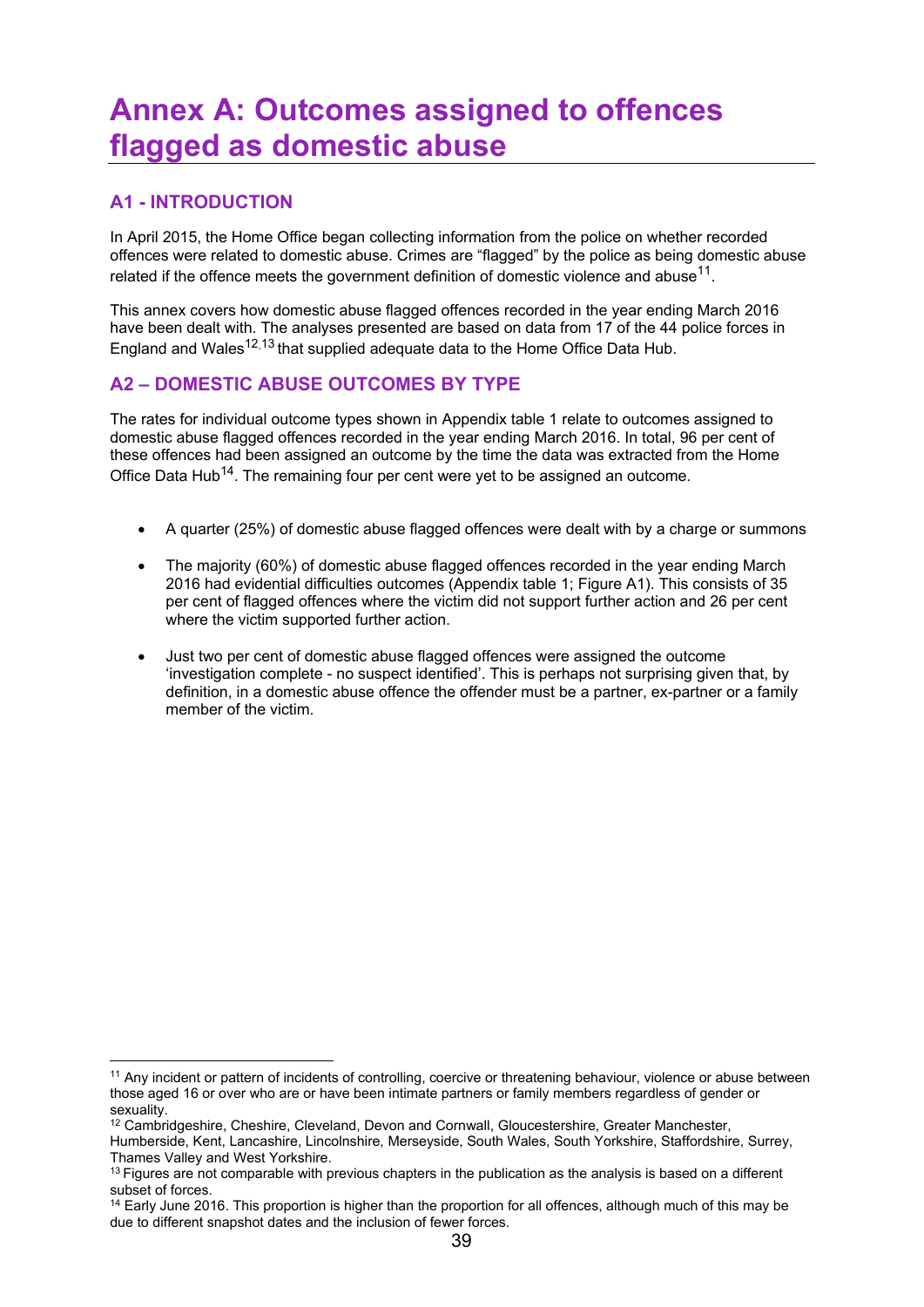#### **Figure A1: Proportions of outcomes assigned to domestic abuse flagged offences and offences not flagged as domestic abuse recorded in the year ending March 2016**



*Source: Police Recorded Crime, Home Office Data Hub*

1. Based on 17 police forces that supplied adequate data

2. The numbers behind this chart are in the supplementary online data tables, which can be found here: www.gov.uk/government/statistics/crime-outcomes-in-england-and-wales-2015-to-2016

## **A3 – DOMESTIC ABUSE OUTCOMES BY OFFENCE GROUP**

In the 17 forces included in the analysis, violence against the person, criminal damage and arson and sexual offences together comprise 90 per cent of domestic abuse offences (this proportion is the same when all 44 police forces are included in the analysis, these data are available in the Office for National Statistics crime statistics for the year ending March 2016 bulletin<sup>15</sup>). The proportions of outcomes assigned varied considerably by offence type:

 A quarter (25%) of domestic abuse flagged violence against the person offences were dealt with by a charge or summons, while 36 per cent had evidential difficulties where the victim did not support further action. In comparison, a lower proportion (14%) of violent offences<sup>16</sup> not flagged as domestic abuse were dealt with by a charge or summons and 30 per cent had evidential difficulties where the victim did not support further action (Figure A2). A fifth (20%) of violence against the person offences not flagged as domestic abuse were assigned the

 

<sup>15</sup> www.ons.gov.uk/peoplepopulationandcommunity/crimeandjustice 16 Recorded by the 17 police forces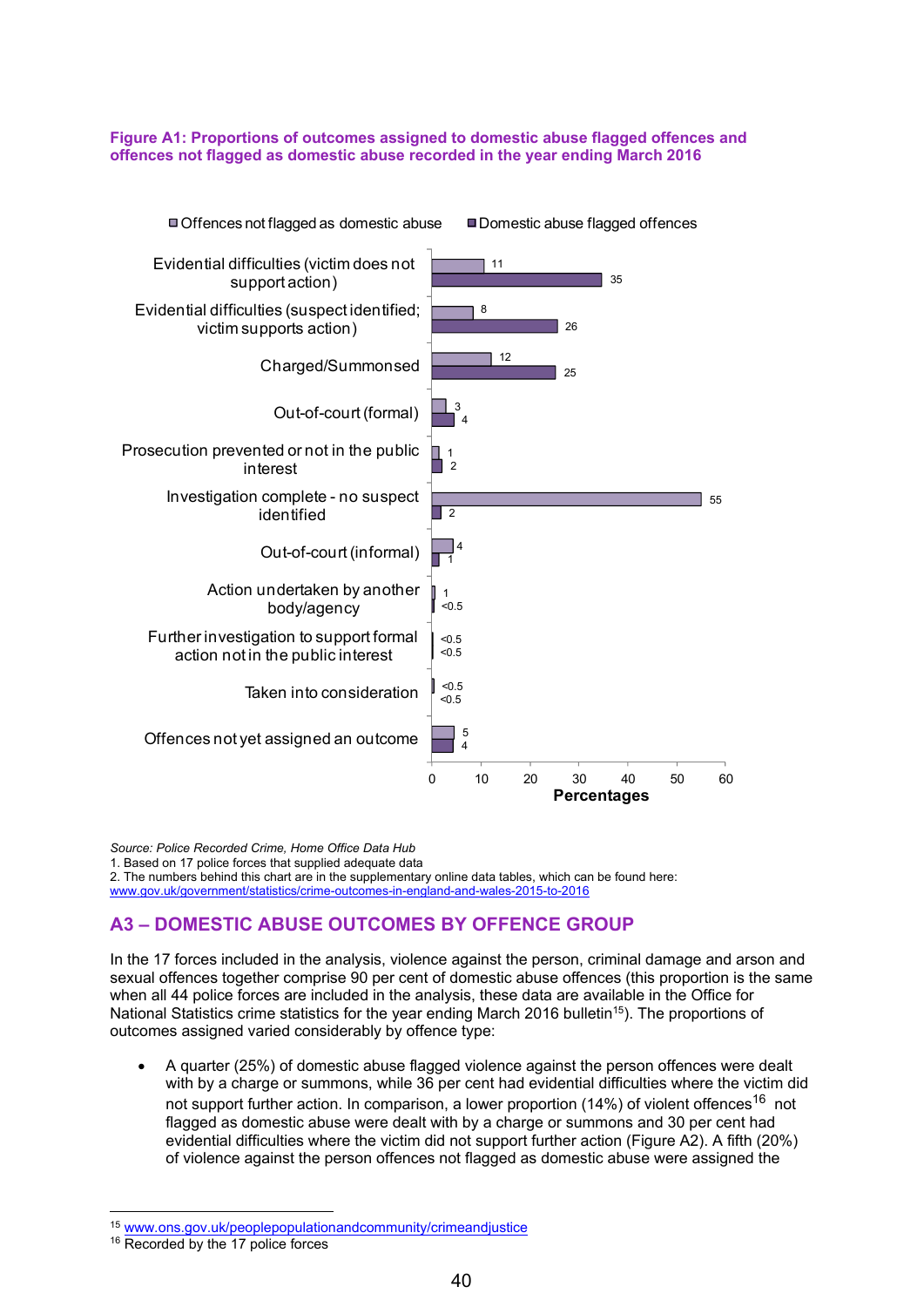outcome 'investigation complete - no suspect identified' compared with only 1 per cent of domestic abuse flagged violence against the person offences.

- A far higher proportion of domestic abuse flagged criminal damage and arson offences resulted in a charge or summons than those that were not domestic abuse flagged (29 per cent compared with 5 per cent). The proportion was also much higher for evidential difficulties where the victim did not support action (34 per cent of domestic abuse flagged criminal damage and arson compared with 6 per cent of those that were not flagged as domestic abuse), see Appendix Table A317.
- Domestic abuse flagged sexual offences had a larger proportion of offences not yet assigned an outcome (28%) than any of the other offence groups. This is a similar proportion to sexual offences not flagged as domestic abuse (26%), see Appendix Table A3<sup>17</sup>.

#### **Figure A2: Proportions of outcomes assigned to domestic abuse flagged violence against the person offences and violence against the person offences not flagged as domestic abuse recorded in the year ending March 2016**

3  $< 0.5$ <0.5 -<br><0.5 1 1 2 4 25  $26$ 36 5  $< 0.5$  $< 0.5$  $\Box$  2 6  $20$ 3 4 14 16 30 0 5 10 15 20 25 30 35 40 Offences not yet assigned an outcome Taken into consideration (TICs) Further investigation to support formal action not in the public interest Action undertaken by another body/agency Out-of-court (informal) Investigation complete -no suspect identified Prosecution prevented or not in the public interest Out-of-court (formal) Charged/summonsed Evidential difficulties (suspect identified; victim supports action) Evidential difficulties (victim does not support action) **Percentages** Violence against the person offences not flagged as domestic abuse ■Domestic abuse flagged violence against the person offences

*Source: Police Recorded Crime, Home Office Data Hub*

 

1. Based on 17 police forces that supplied adequate data

2. The numbers behind this chart are in the supplementary online data tables, which can be found here: www.gov.uk/government/statistics/crime-outcomes-in-england-and-wales-2015-to-2016

<sup>17</sup>Supplementary online data tables available here: www.gov.uk/government/statistics/crime-outcomes-inengland-and-wales-2015-to-2016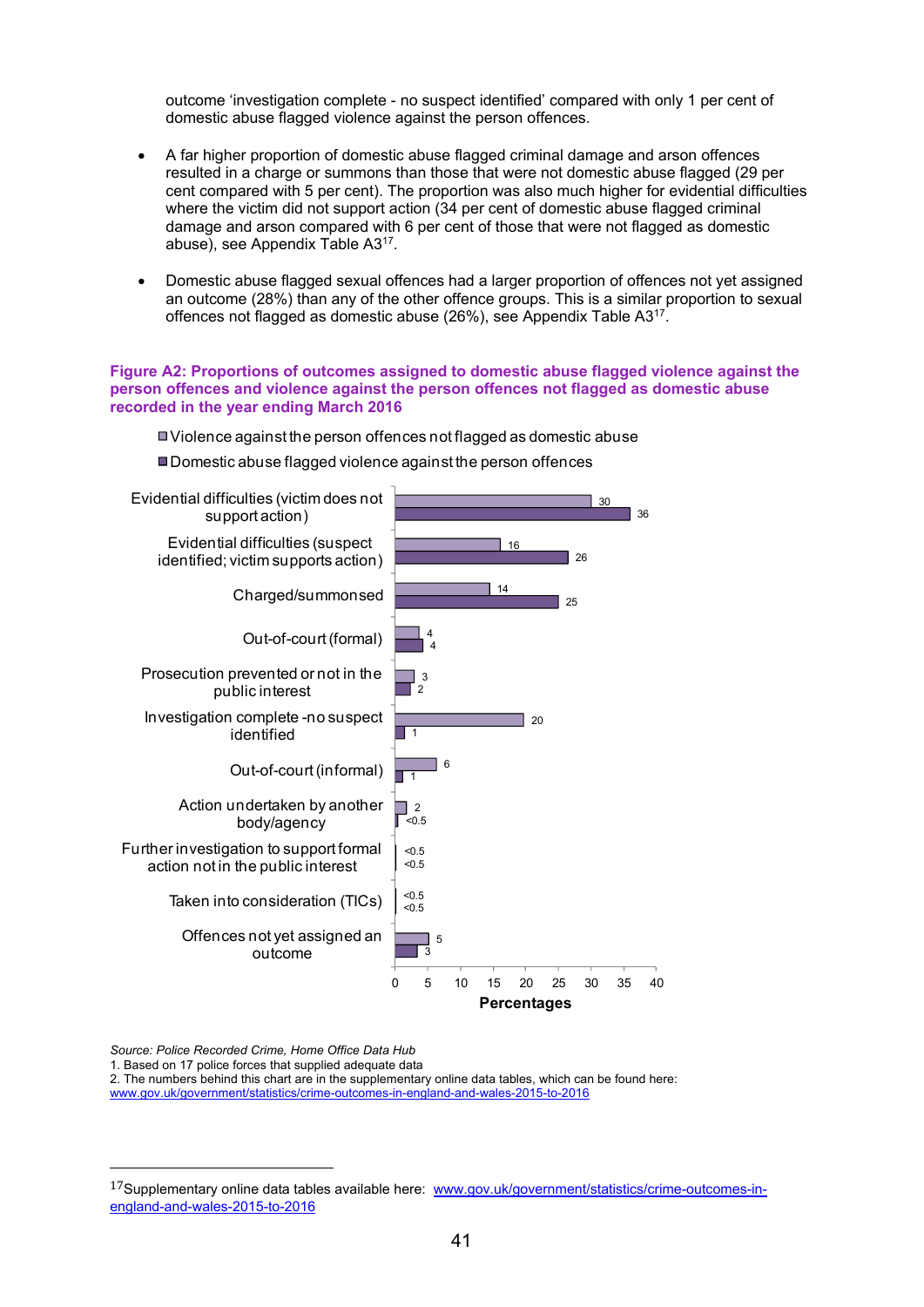### **A4 - THE LENGTH OF TIME BETWEEN DOMESTIC ABUSE OFFENCES AND OUTCOMES BEING RECORDED**

This section presents data on the length of time between domestic abuse flagged offences recorded in the year ending March 2016 being assigned an outcome, by the time the data was extracted from the Home Office Data Hub (Figure A3). Thus the data are based on the 96 per cent of offences that have been assigned an outcome (Appendix table A1<sup>18</sup>). 'Flagging' of domestic abuse offences only begin in April 2015, hence this differs to the analysis in Chapter 4 of this publication, which looks at all outcomes recorded in the year ending March 2016, regardless of which year the crime was recorded in.

Of the domestic abuse flagged offences assigned an outcome, 42 per cent had been assigned an outcome within five days of the offence being recorded, with around three-quarters (74%) being assigned within 30 days. Six per cent of outcomes took more than 100 days to be assigned.

- Sexual offences flagged as domestic abuse generally took much longer to be assigned an outcome than other domestic abuse related offence types, with 32 per cent taking over 100 days. This proportion is similar to sexual offences not flagged as domestic abuse – 26 per cent took over 100 days.
- Forty three per cent of domestic abuse flagged violence against the person offences were assigned an outcome within five days and three quarters were assigned an outcome within 30 days. In violence against the person offences not flagged as domestic abuse, 36 per cent were assigned an outcome within five days and 68 per cent within 30 days.

The time taken to assign an outcome to each offence type reflects the nature of the offence. Sexual offences tend to be much more complex and require a greater amount of investigation. On the other hand, the offender is usually identified immediately in drug and possession of weapon offences. See Chapter 4 for more information.

 

<sup>18</sup> Supplementary online data tables available here: www.gov.uk/government/statistics/crime-outcomes-inengland-and-wales-2015-to-2016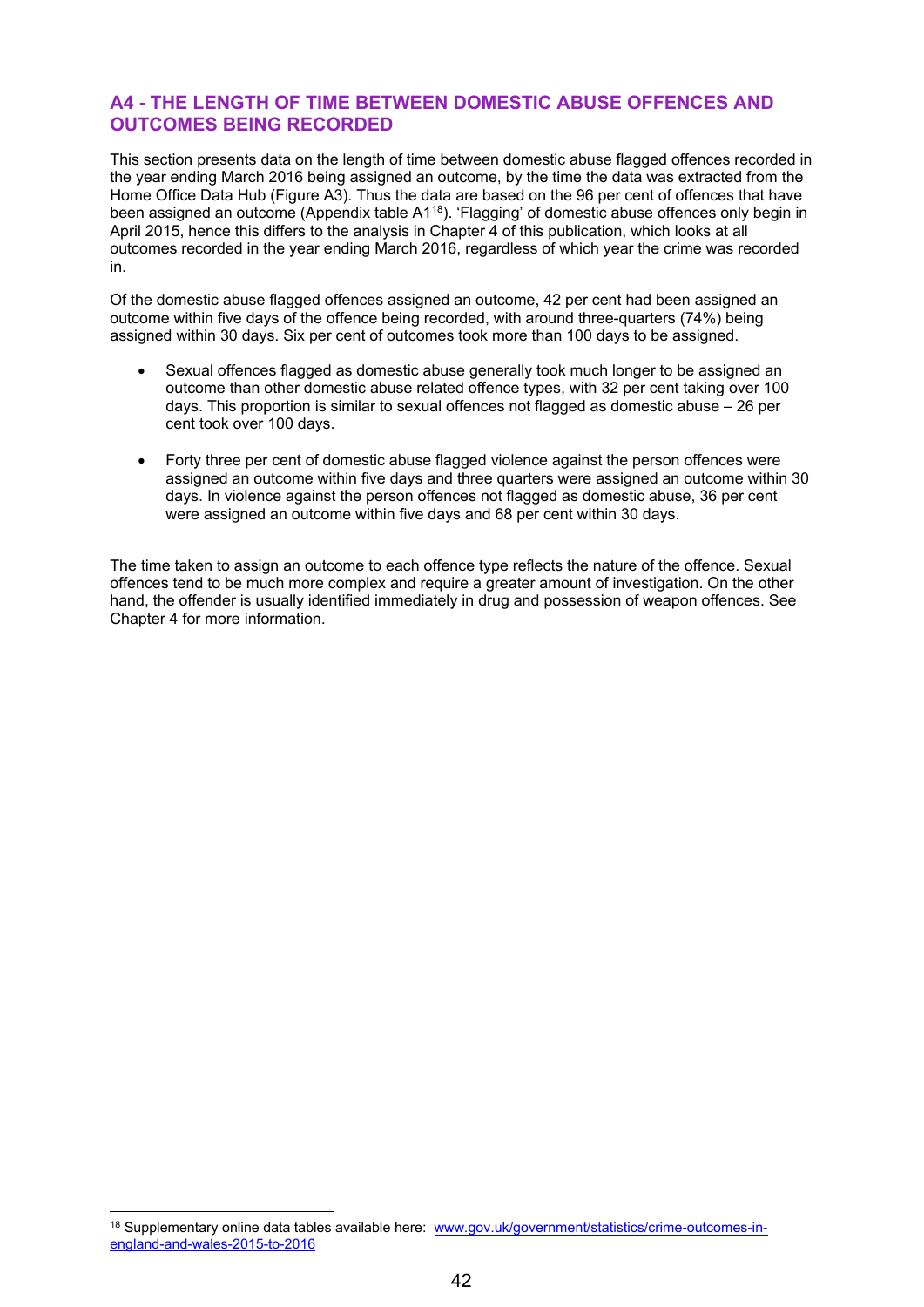

**Figure A3: Length of time taken to assign outcomes to domestic abuse flagged offences recorded in the year ending March 2016, by offence group** 

*Source: Police Recorded Crime, Home Office Data Hub*

1. Based on 17 police forces that supplied adequate data

2. The numbers behind this chart are in the supplementary online data tables, which can be found here: www.gov.uk/government/statistics/crime-outcomes-in-england-and-wales-2015-to-2016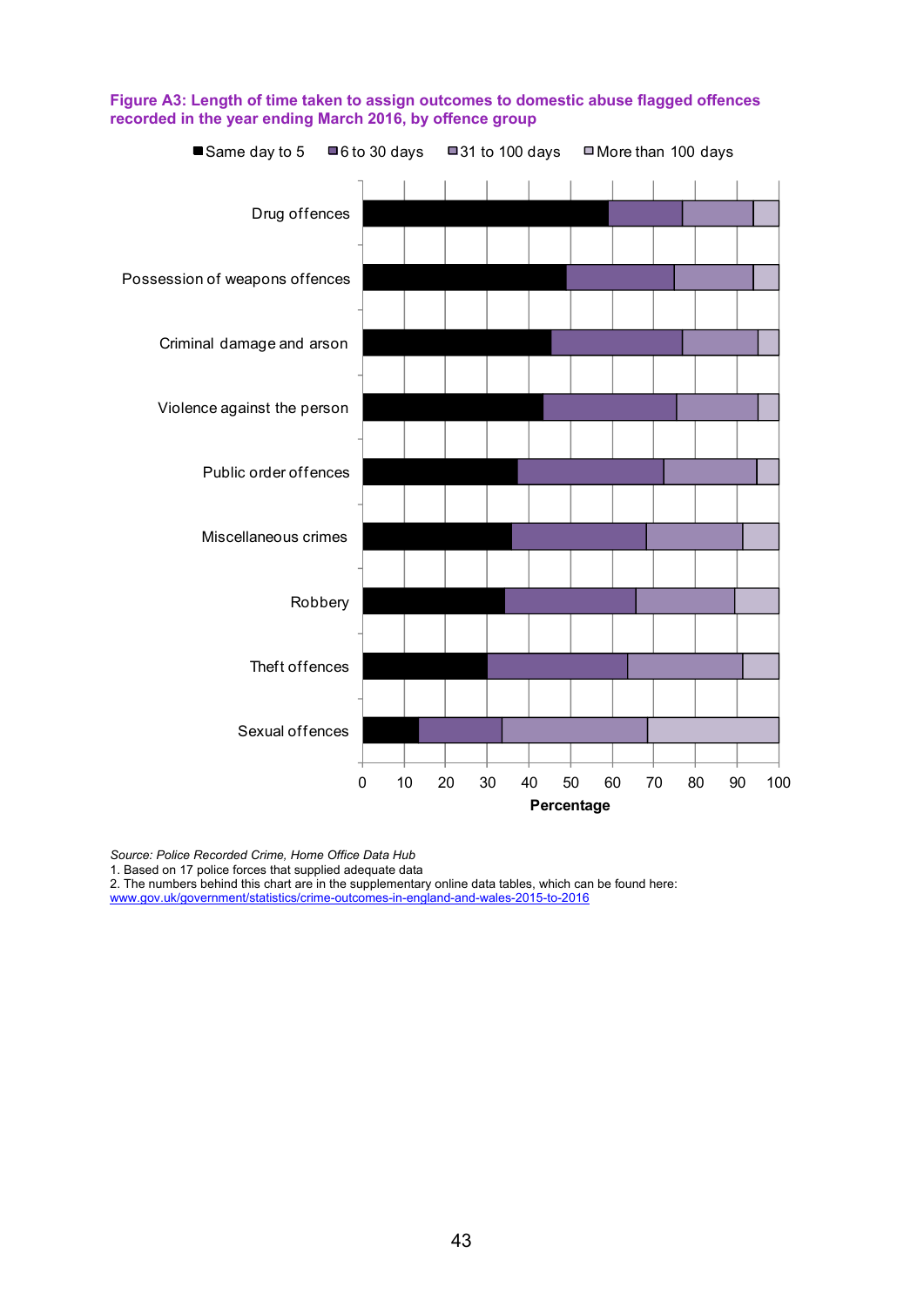## **Annex B: Fraud outcomes**

The way in which fraud offences are reported and subsequently recorded has changed in recent years. In April 2011, Action Fraud (the national fraud and cybercrime reporting centre) began gradually taking over the recording of fraud offences from the individual police forces in England and Wales, completing in March 2013. The implementation of Action Fraud as a single national fraud reporting centre has led to an increase in the number of fraud offences recorded, as it provides an easier way for the public to report such offences (via an online reporting tool and a dedicated call centre), and centralises expertise in these cases. The transfer to Action Fraud was rolled out at different times for different forces and the year ending March 2014 was therefore the first full year where all fraud offences previously reported to the police had been reported to, and recorded by, Action Fraud. The police recorded crime series (published by ONS) also incorporates offences reported to the National Fraud Intelligence Bureau (NFIB) by two fraud prevention industry bodies: Cifas and Financial Fraud Action UK (FFA UK). The NFIB is responsible for allocating reported offences to forces for them to investigate.

The process by which outcomes are recorded by the NFIB is shown in the flow chart in Figure 3.1. Importantly, the NFIB assess whether the fraud should be investigated and allocates those where sufficient grounds for investigation exist back to forces, these cases are known as disseminations. The force subsequently assigns an outcome and submits this back to the NFIB.

#### **Figure B1: How fraud outcomes are recorded**



Outcomes recorded by NFIB only cover those offences that were 'disseminated' to police forces to investigate. Table B1 shows the number of dissemination packages sent to police forces, alongside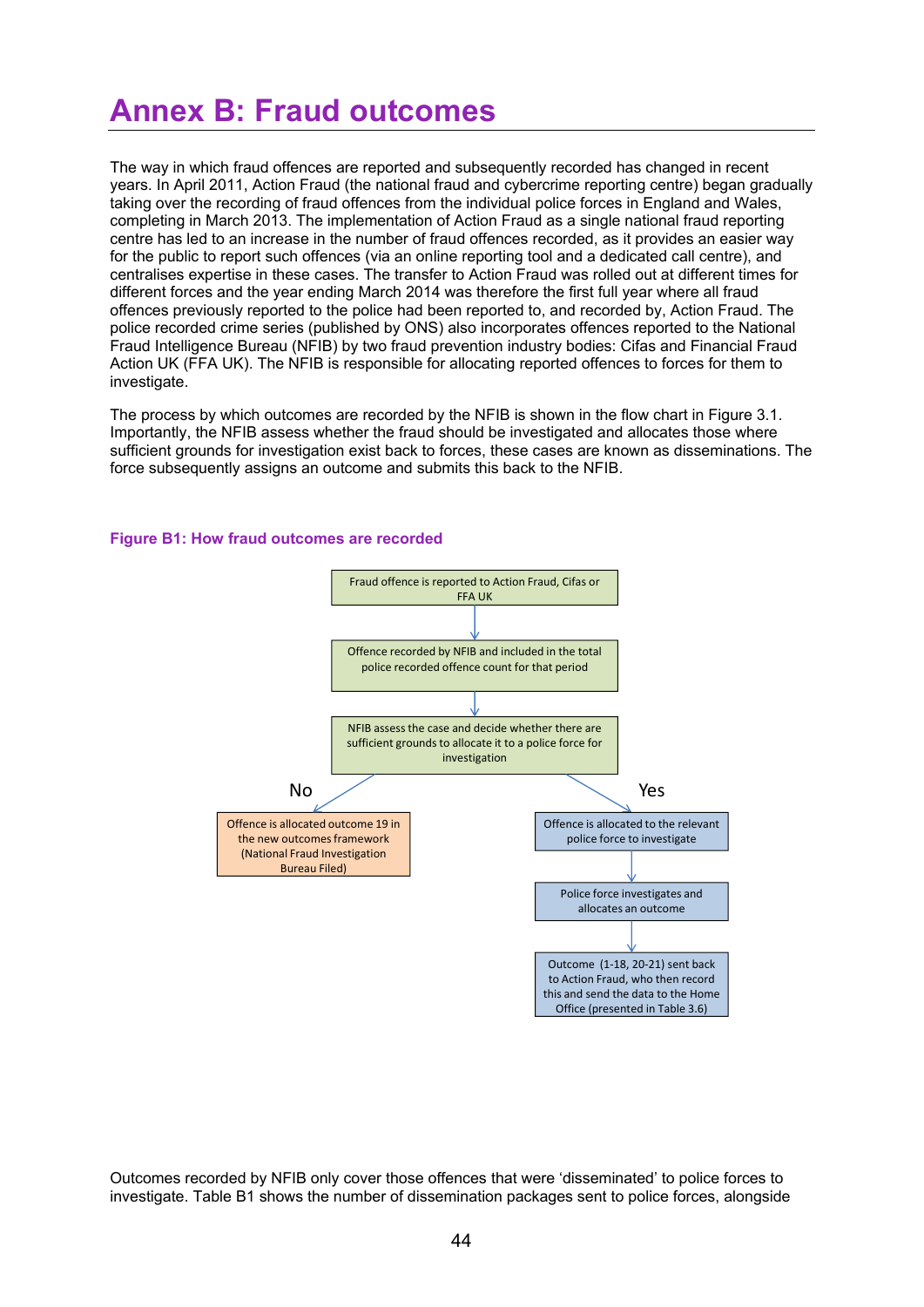the total number of fraud offences recorded, in the year ending March 2015 and in year ending March 2016.

|                                  |         | <b>England and Wales</b>                      |
|----------------------------------|---------|-----------------------------------------------|
|                                  |         | Year ending March 2015 Year ending March 2016 |
| <b>Number of disseminations</b>  | 61,682  | 67,725                                        |
| Total recorded fraud offences:   | 593,113 | 621,017                                       |
| Number recorded by Action Fraud  | 230,369 | 222,502                                       |
| Number recorded by Cifas and FFA | 362.744 | 398,515                                       |

**Table B1 – Number of fraud offences and disseminations, year ending March 2015 and year ending March 2016** 

*Source: National Fraud Intelligence Bureau*

In previous editions of this bulletin, outcomes data for fraud offences were published as experimental statistics. Additional work was carried out this year in terms of quality assurance and it was discovered that NFIB had been supplying fraud outcomes data to the Home Office based on when the force returned the data to NFIB rather than when the outcome was actually recorded. For example, if a force returned a data set to NFIB in April but it contained outcomes recorded in January, February and March, all would be included in the April outcome figure. Therefore, fraud outcomes figures published in previous editions should be interpreted with caution. We have been working with NFIB to rectify this issue and are now able to provide data on the corrected basis for the year ending March 2015 and the year ending March 2016, as shown in Table B2. Note that the outcomes will not necessarily correspond to the disseminations since investigations can sometimes take months or longer to complete. This is illustrated by the inclusion of data on outcomes recorded by police forces, which relate to offences that were recorded by the police force before April 2013 (i.e. before the transition to Action Fraud).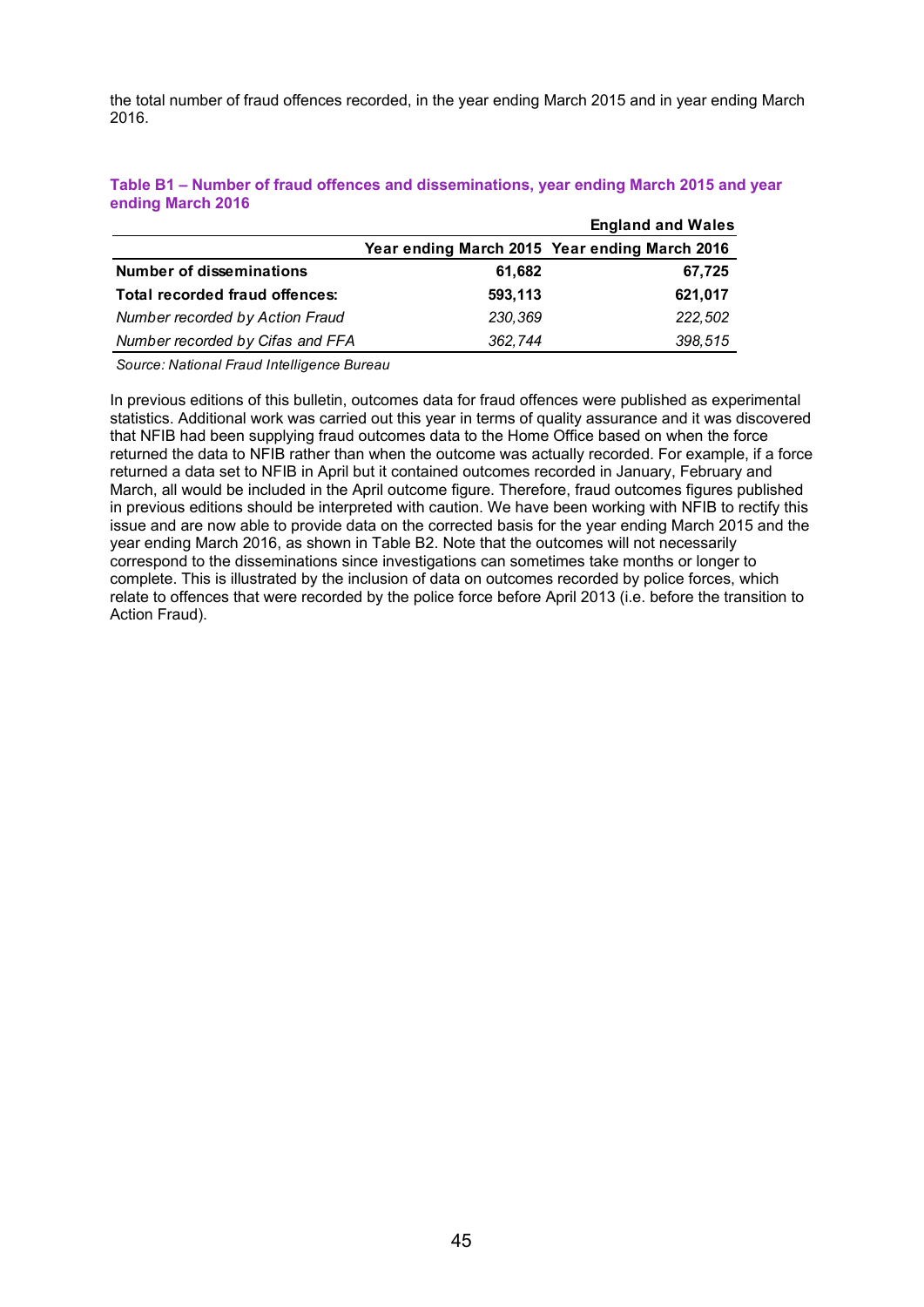#### **Table B2 - Fraud outcomes recorded in the year ending March 2015 and the year ending March 2016, by outcome type**

|                     |                                                                                        |                                    |                                              |        |                            | <b>England and Wales</b>                     |                |  |
|---------------------|----------------------------------------------------------------------------------------|------------------------------------|----------------------------------------------|--------|----------------------------|----------------------------------------------|----------------|--|
|                     |                                                                                        |                                    | Year ending March 2015                       |        | Year ending March 2016     |                                              |                |  |
| Outcome             | Outcome type/group                                                                     | <b>Outcomes</b><br><b>Outcomes</b> |                                              |        | <b>Outcomes</b>            | <b>Outcomes</b>                              |                |  |
| number <sup>3</sup> |                                                                                        |                                    | recorded by recorded by<br>NFIB <sup>2</sup> | Total  |                            | recorded by recorded by<br>NFIB <sup>2</sup> |                |  |
| 1                   | Charged/Summonsed                                                                      | police <sup>1</sup><br>336         | 8,244                                        | 8,580  | police <sup>1</sup><br>109 | 7,338                                        | Total<br>7,447 |  |
|                     |                                                                                        | 13                                 | 358                                          | 371    | 4                          |                                              | 388            |  |
| 4                   | <b>Taken into consideration</b>                                                        |                                    |                                              |        |                            | 384                                          |                |  |
|                     | Out-of-court (formal)                                                                  | 21                                 | 1,552                                        | 1,573  | 16                         | 1,081                                        | 1,097          |  |
| 2                   | Caution - youths                                                                       | $\Omega$                           | 161                                          | 161    | 11                         | 63                                           | 74             |  |
| 3                   | Caution - adults                                                                       | 21                                 | 1,368                                        | 1,389  | 5                          | 994                                          | 999            |  |
| 6                   | Penalty Notices for Disorder                                                           | 0                                  | 23                                           | 23     | 0                          | 24                                           | 24             |  |
|                     | Out-of-court (informal)                                                                | 5                                  | 844                                          | 849    | 1                          | 647                                          | 648            |  |
| 7                   | Cannabis/Khat w arning                                                                 | n/a                                | n/a                                          | n/a    | n/a                        | n/a                                          | n/a            |  |
| 8                   | Community resolution                                                                   | 5                                  | 844                                          | 849    | 1                          | 647                                          | 648            |  |
|                     | Prosecution prevented or                                                               |                                    |                                              |        |                            |                                              |                |  |
|                     | not in the public interest                                                             | 58                                 | 471                                          | 529    | 40                         | 907                                          | 947            |  |
| 5                   | Offender died                                                                          | 1                                  | 12                                           | 13     | $\Omega$                   | 32                                           | 32             |  |
| 9                   | Not in public interest (CPS)                                                           | 20                                 | 83                                           | 103    | 8                          | 44                                           | 52             |  |
| 10                  | Not in public interest (Police)                                                        | 32                                 | 338                                          | 370    | 28                         | 643                                          | 671            |  |
| 11                  | Prosecution prevented - suspect under age                                              | 0                                  | 1                                            | 1      | 0                          | 6                                            | 6              |  |
| 12                  | Prosecution prevented - suspect too ill                                                | 1                                  | 7                                            | 8      | 1                          | 14                                           | 15             |  |
| 13                  | Prosecution prevented - victim/key witness dead/too ill                                | 2                                  | 13                                           | 15     | 1                          | 140                                          | 141            |  |
| 17                  | Prosecution time limit expired                                                         | $\overline{2}$                     | 17                                           | 19     | $\overline{2}$             | 28                                           | 30             |  |
|                     | <b>Evidential difficulties (suspect</b>                                                |                                    |                                              |        |                            |                                              |                |  |
| 15                  | identified; victim supports action)<br><b>Evidential difficulties (victim</b>          | 226                                | 3,635                                        | 3,861  | 198                        | 8,922                                        | 9,120          |  |
|                     | does not support action)                                                               | 349                                | 1,474                                        | 1,823  | 195                        | 3,408                                        | 3,603          |  |
|                     | Evidential difficulties: suspect not identified;                                       |                                    |                                              |        |                            |                                              |                |  |
| 14                  | victim does not support further action                                                 | 327                                | 308                                          | 635    | 178                        | 1,220                                        | 1,398          |  |
| 16                  | Evidential difficulties: suspect identified;<br>victim does not support further action | 22                                 | 1,166                                        | 1,188  | 17                         | 2,188                                        | 2,205          |  |
| 18                  | Investigation complete - no suspect identified                                         | 0                                  | 6,597                                        | 6,597  | 0                          | 14,995                                       | 14,995         |  |
| 20                  | Investigation transferred to another body/agency                                       | 0                                  | 2                                            | 2      | 0                          | 714                                          | 714            |  |
|                     | Further investigation to support                                                       |                                    |                                              |        |                            |                                              |                |  |
| 21                  | formal action not in the public interest                                               |                                    |                                              |        | 0                          | 92                                           | 92             |  |
|                     | Total number of outcomes recorded                                                      | 1.008                              | 23.177                                       | 24,185 | 563                        | 38.488                                       | 39.051         |  |

1. Offences recorded by police forces prior to April 2013 w ith outcomes subsequently recorded by police forces in the year ending March 2015 or the year ending March 2016.

2. Offences recorded by Action Fraud, Cifas and FFA UK w ith outcomes recorded by NFIB in the year ending March 2015 or the year ending March 2016.

3. The Home Office does not currently collect data on outcome 19 from the NFIB.

The increase in outcomes between the years ending March 2015 and March 2016 is likely to have resulted from the increase in dissemination packages, i.e. an increase in the cases sent to forces to investigate. Correspondingly, there has been an increase in 'investigation complete – no suspect identified' and 'evidential difficulties - suspect identified; victim supports action'.

The data set provided by the NFIB continues to be subject to development and quality assurance and so these statistics should still be treated as experimental. However, the NFIB are introducing a new management information system which is due to go live in September 2016. This should mean that the fraud outcomes data will be more readily accessible and more accurate as the system should allow individual outcomes to be linked to the fraud offences they relate to. The Home Office intends to work closely with NFIB to ensure that the data is as robust as possible and that it meets user needs, including potentially providing a breakdown of the fraud outcomes figures by police force area.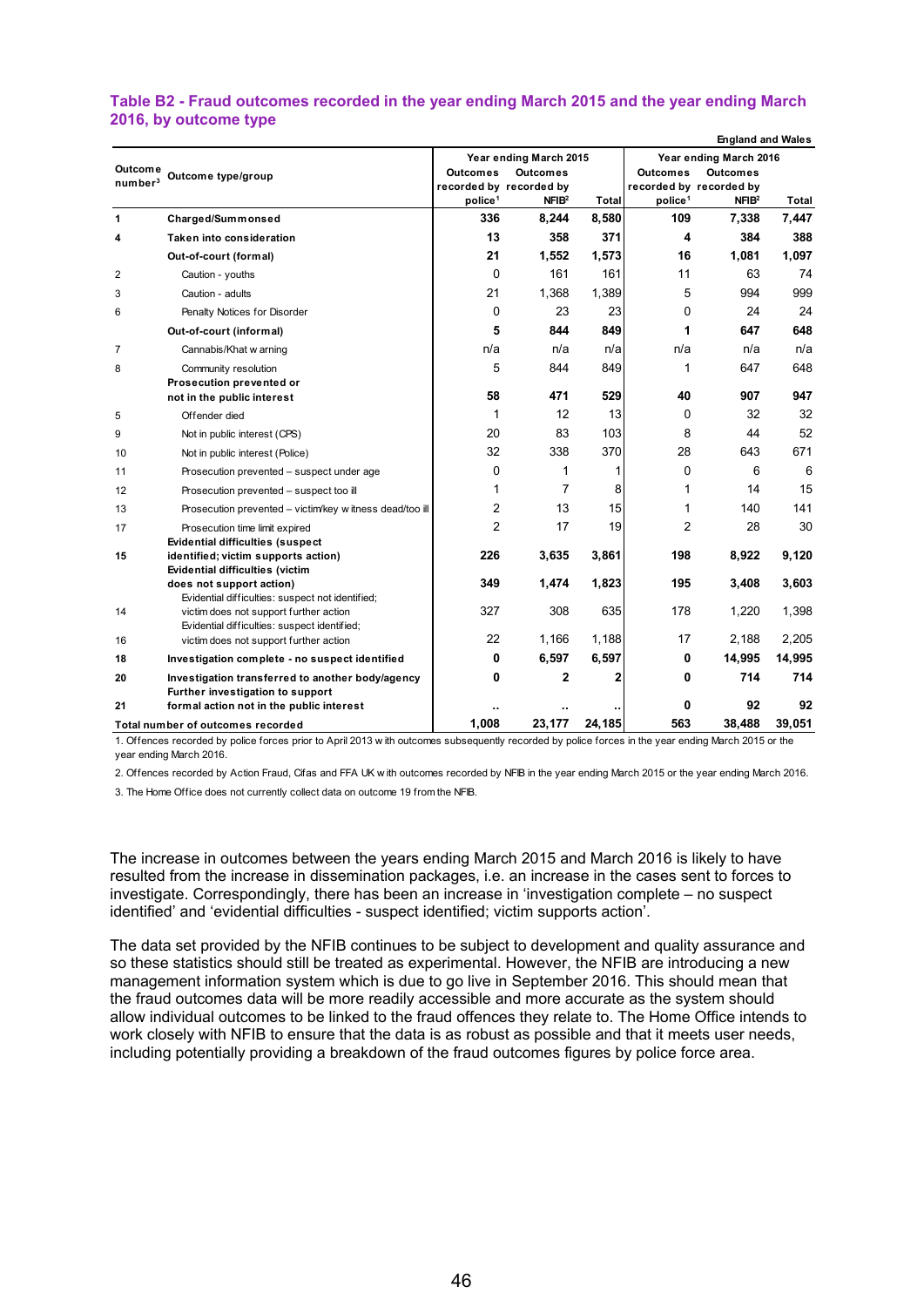## **Annex C: Crime Outcomes Data Quality**

## **C1 - INTRODUCTION**

In January 2014, the UK Statistics Authority published its assessment of ONS crime statistics. It found that statistics based on police recorded crime data, having been assessed against the Code of Practice for Official Statistics, did not meet the required standard for designation as National Statistics. The UKSA published a list of requirements for these statistics to regain the National Statistics accreditation.

Some of the requirements of this assessment were to provide more detail on how data sources were used to produce these statistics, along with more information on the quality of the statistics. Additionally, there was also a requirement to provide information on the process used by police forces to submit and revise data, and the validation processes used by the Home Office. In order to ensure that this publication meets the high standards required by the UK Statistics Authority, details are provided below.

### **C2 – DATA QUALITY CONSIDERATIONS**

The Home Office receives monthly data from police forces on crime, crime outcomes and records that were initially recorded as crimes and subsequently transferred to another police force or cancelled. These data are quality assured and analysed by Home Office statisticians and any anomalies or errors identified through this process result in a report being returned to the relevant force for validation or correction.

Prior to the publication of crime outcomes a verification exercise is carried out with all forces. The data held by the Home Office are returned to individual forces asking for confirmation that the data accords with that held on their own systems and to highlight any perceived inconsistencies in their data. Again, forces resubmit data if required.

Given the work involved in amending police force crime recording systems to accommodate the full outcomes framework, not all forces were able to supply full data from April 2014. As a result some of the year ending March 2015 data does not include all forces, and so where comparisons have been made between the year ending March 2015 and the year ending March 2016, these may not include all forces and figures will tend to be presented as proportions of crimes. Where necessary, explanations have been provided as to which forces have not been included for certain quarters or analyses. See Table C1 for details of when each police force was able to provide full data on the broader outcomes framework.

The Ministry of Justice has been working with the Home Office, the Crown Prosecution Service and the National Police Chiefs' Council to deliver a project to make the use of out-of-court disposals for adult offenders more effective. In November 2014, as part of this project, three police forces (Leicestershire, Staffordshire and West Yorkshire) commenced a 12 month pilot operation of a simplified model of such outcomes (West Yorkshire Police adopted a phased roll out starting in November 2014 and fully operational in January 2015). All three forces, with the agreement of Ministers, voluntarily stopped issuing adult simple cautions (part of outcome 3) and cannabis / khat warnings (outcome 7) and limited their use of penalty notices for disorder (outcome 6), instead using the adult conditional caution (part of outcome 3) and the community resolution (outcome 8). The rules and guidance that apply to conditional cautions and community resolutions have been amended for those three forces to reflect this new approach. These three pilot forces have continued to operate in accordance with the pilot conditions since the pilot ended in November 2015. This needs to be borne in mind when looking at the outcomes data for these three forces, as they will have a smaller proportion of outcomes 6 and 7 and greater proportion of outcome 8 than other forces.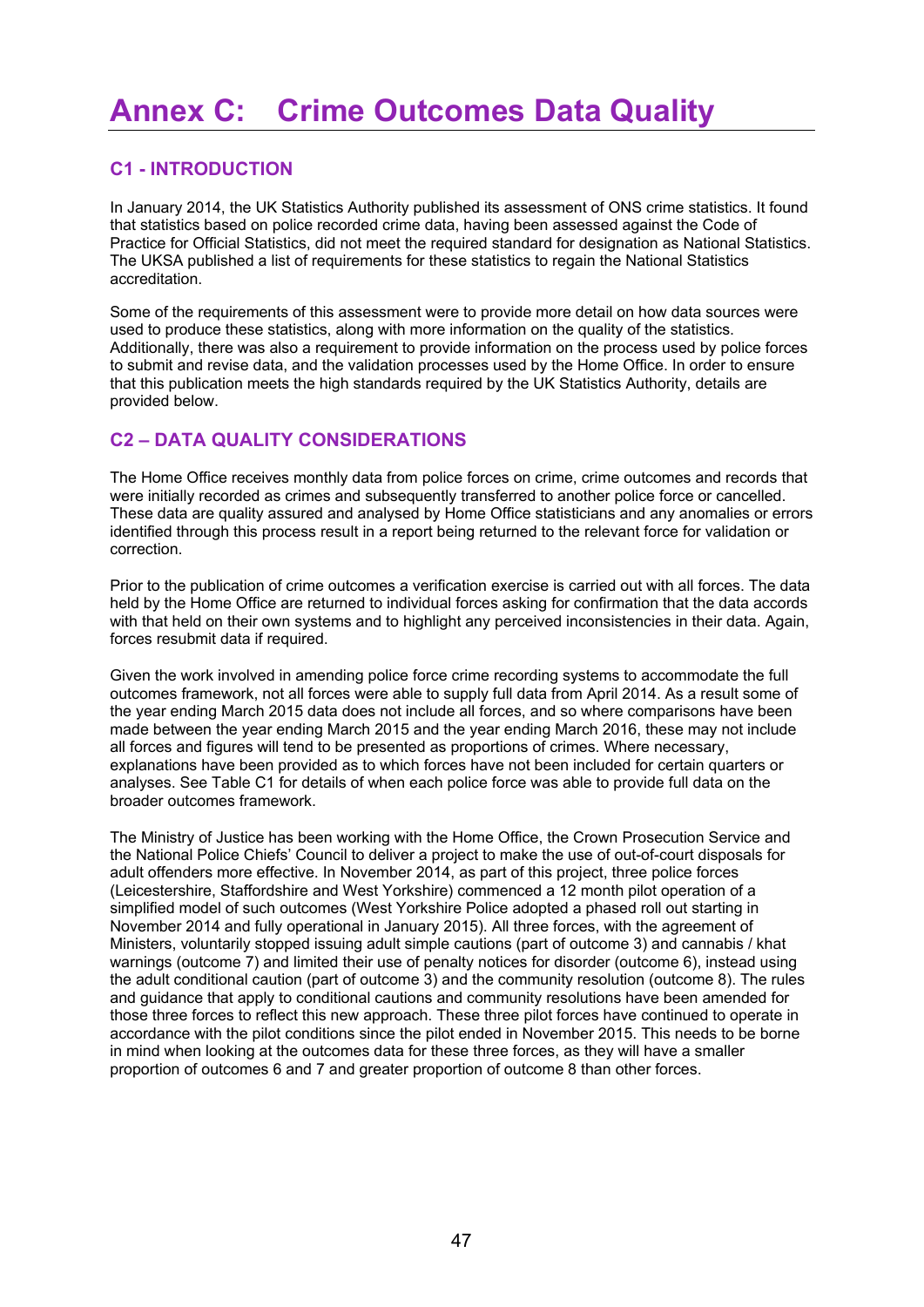## **C3 – DATA SOURCES USED: AGGREGATED CRIMSEC4 RETURNS**

Police recorded crime data are supplied to the Home Office by the 43 territorial police forces of England and Wales, plus the British Transport Police. For 16 forces, the year ending March 2016 crime and outcomes data were supplied to the Home Office in an aggregated return (CrimSec4 form) on a monthly basis. In this return, data on outcomes and transferred or cancelled records (formerly referred to as 'no-crimes') are collected alongside recorded crime data for each crime within the notifiable offence list. Notifiable offences include all offences that could possibly be tried by jury (these include some less serious offences, such as minor theft that would not usually be dealt with this way) plus a few additional closely-related summary offences dealt with by magistrates, such as assault without injury.

The monthly data are cumulative, such that each month's return will contain the data for the financial year to date. When a police force wants to make revisions to this data, they usually do this in the latest monthly return, rather than re-sending a return for the period affected. The exception to this rule is when the revisions affect a previous financial year. In these cases the police force will re-send an end of year return for that year.

Outcomes are recorded on the CrimSec4 form in the month that the outcome is applied, and not the month in which the original offence occurred. For example, if an offence occurred in January and a suspect was subsequently charged in June, the outcome would be recorded in June. This means that the data on outcomes for a given month (presented in Chapter 3) do not correspond to the data on offences in that month, or even the same year. However, in the year ending March 2016 the Home Office made an additional request to forces to capture outcomes that relate to the period the crime was recorded (see Section C5), and these data are presented in Chapter 2.

The latest outcomes to be introduced, outcome 20 (since April 2015) and outcome 21 (since January 2016), and the five sub-categories for transferred and cancelled records are not included on CrimSec4 forms and are instead collected via an additional manual collection on a quarterly basis.

Transferred or cancelled records are recorded in the year in which the original offence was recorded. This is to ensure that the total offences for each year are correct, i.e. a transferred or cancelled record for a previous financial year does not get included in the current year, and falsely lower the total number of offences recorded in the current year.

### **C4 – DATA SOURCES USED: THE HOME OFFICE DATA HUB**

The Home Office Data Hub (HODH) allows police forces to provide record-level detail on offences, vastly increasing the opportunities for the analysis of police recorded crime data. At the time of publication, there were 34 forces providing their monthly crime, outcomes and transferred or cancelled records data solely via the HODH, with the majority of the remaining forces in the 'parallel running' phase, where they are sending data both via the CrimSec4 form and via the HODH, with a view to switching exclusively to the HODH soon. The Home Office are continuing to work with these forces to help them with this transition, and are committed to achieving a fully operational HODH.

### **C5 – DATA SOURCES USED: VOLUNTARY RETURNS**

For forces providing record level data via the Home Office Data Hub (HODH; see section C4), it is possible to analyse how crimes recorded in the year ending March 2016 were dealt with by linking individual outcomes with the offence to which they were assigned (Chapter 2).

As not all forces are currently able to provide data via the HODH, the Home Office requested that all other forces voluntarily provide these data separately on a quarterly basis in order to capture data from as many forces as possible. All forces provided these for year ending March 2016.

The data for the year ending March 2016 that are presented in Chapter 2 therefore covers all 44 police forces (including the British Transport Police) and is based on HODH data for 25 forces and figures voluntarily provided by the remaining nineteen forces (see Table C1). Data for year ending March 2016 were taken from the HODH in early June 2016, and the remaining forces voluntarily provided their data for year on different dates between early-April and mid-June 2016. The proportion of crimes recorded in March 2016 that had been assigned an outcome at the time of submitting data to the Home Office is likely to be smaller for a force that sent their data return in early April 2016 than for a force that provided this in May or June, as there had been less time for these offences to be investigated and the outcomes to be assigned. These dates will therefore have an impact on the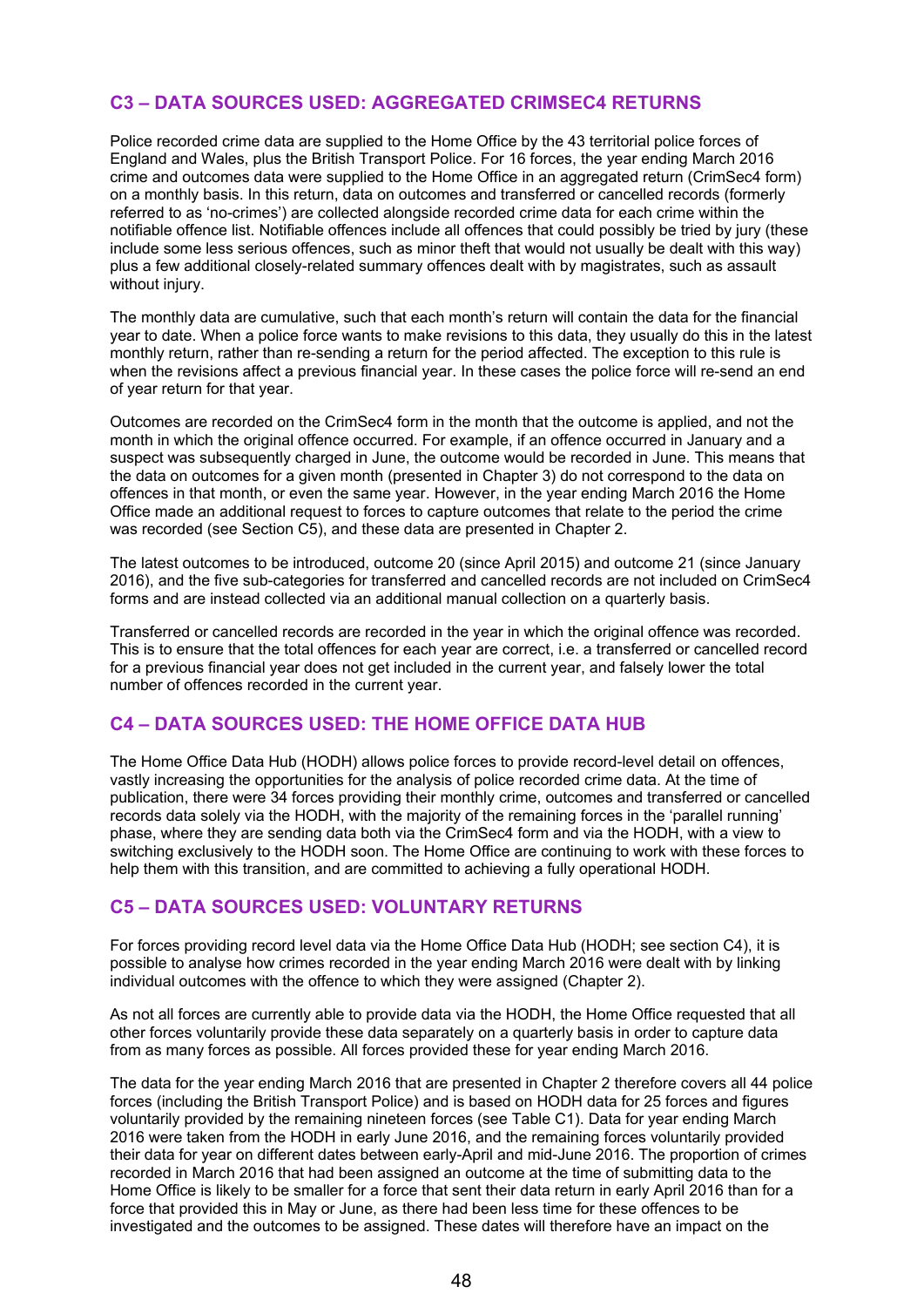overall proportion of crimes still under investigation and comparability between forces. For example, the proportion of crimes recorded in March 2016 that had been assigned an outcome at the time of submitting data to the Home Office is likely to be smaller for a force that sent their data return in early April 2016 than for a force that provided this in May, as there had been less time for these offences to be investigated and the outcomes to be assigned.

Chapter 2 also presents updated data for the year ending March 2015, which was the first year for which these data were collected. Updated figures for the year ending March 2015 reflect the fact that crimes have had an additional year in which to be assigned an outcome. These data are partial as a subset of 38 forces submitted data to the Home Office, and some of these forces were unable to provide a full year of data covering the full range of outcomes (see Table C1). Forces voluntarily provided these data to the Home Office on different dates. Of the 38 forces that provided year ending March 2015 data, 22 updated these alongside data for the year to March 2016. The further 16 forces that did not revise data may appear to have fewer than expected outcomes assigned during year to March 2015, in particular for the two forces (Durham and Dyfed-Powys) that did not update these figures at any point since they were originally provided.

#### **C6 – WHICH FORCES' DATA ARE INCLUDED**

Table C1 shows which forces' data are included in which sections of which chapter and which time periods are covered. This is displayed alongside the proportion of total crime recorded by the police in the year ending March 2016 (see Section C8) that was accounted for by each individual force.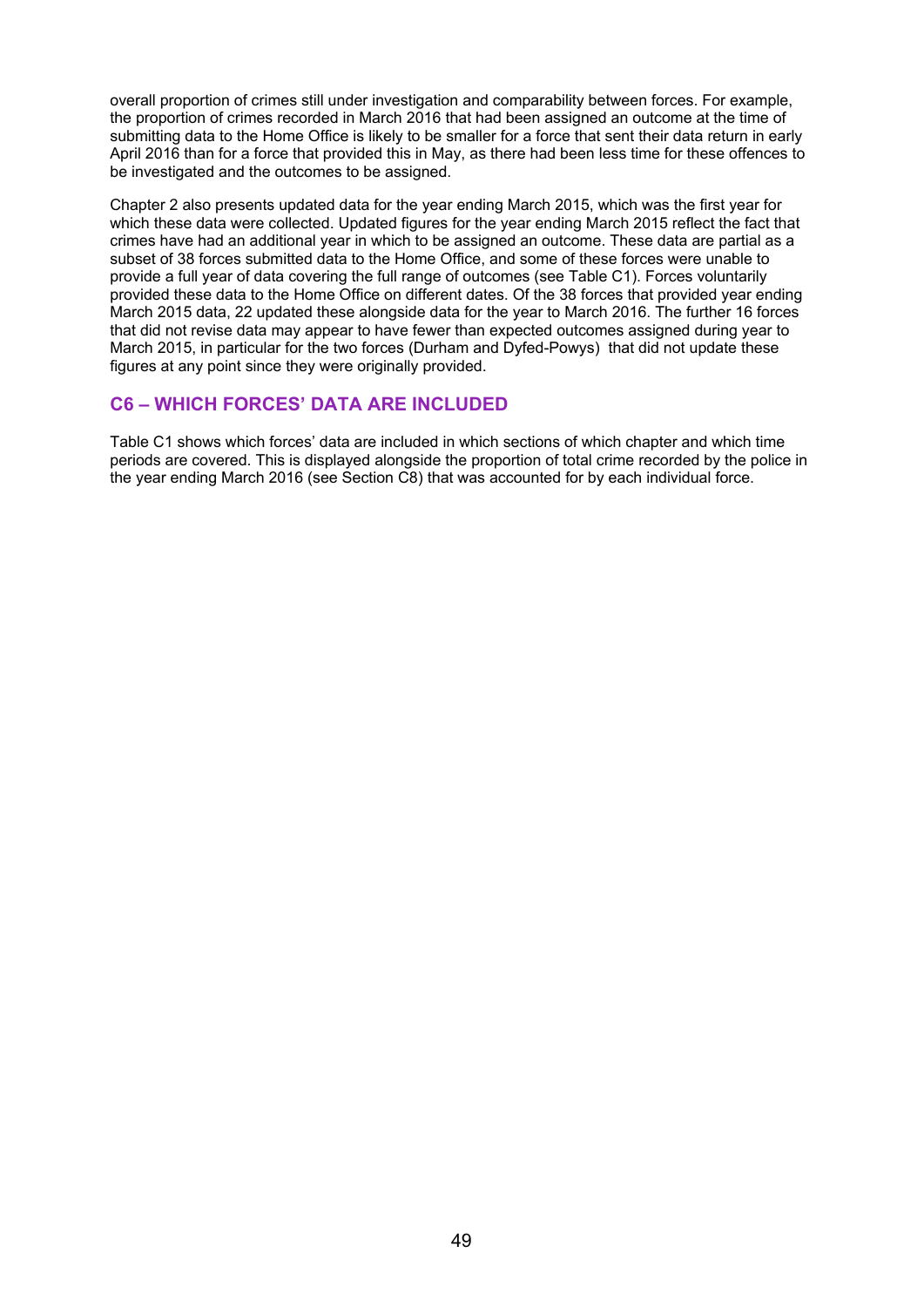#### **Table C1: Forces providing outcomes data**

|                                 |             |                                                                                                                       |                                | Full data on                                                     |                                                  |                                                         |                                        |  |  |
|---------------------------------|-------------|-----------------------------------------------------------------------------------------------------------------------|--------------------------------|------------------------------------------------------------------|--------------------------------------------------|---------------------------------------------------------|----------------------------------------|--|--|
|                                 |             |                                                                                                                       |                                | outcomes                                                         |                                                  |                                                         |                                        |  |  |
|                                 |             | <b>Outcomes of offences</b>                                                                                           |                                | recorded                                                         |                                                  | Timeliness data                                         |                                        |  |  |
|                                 |             | recorded in period (Chapter 2)                                                                                        |                                | (Chapter 3)                                                      |                                                  | (Chapter 4)                                             |                                        |  |  |
| Force                           |             | Force How y.e.<br>datalMarch<br>included 2015 data<br>from <sup>1</sup> provided <sup>2,3</sup> provided <sup>2</sup> | How y.e.<br>March<br>2016 data | <b>Full</b><br>outcomes<br>data (types<br>$5, 9-18$ <sup>4</sup> | Force data<br>included for<br>y.e. March<br>2016 | Force data<br>included for<br>com paris on<br>with y.e. | % of y.e.<br>March<br>2016<br>recorded |  |  |
|                                 |             |                                                                                                                       |                                | from                                                             |                                                  | <b>March 2015</b>                                       | crime                                  |  |  |
| Avon and Somerset               | Apr-14 HODH |                                                                                                                       | HODH                           | Apr-14                                                           | Yes                                              | Yes                                                     | 3.0                                    |  |  |
| <b>Bedfordshire</b>             |             | Jul-14 Manual                                                                                                         | <b>HODH</b>                    | Jul-14                                                           | Yes                                              | <b>No</b>                                               | 1.0                                    |  |  |
| <b>British Transport Police</b> |             | Apr-15 No data                                                                                                        | Manual                         | Apr-14                                                           | <b>No</b>                                        | <b>No</b>                                               | 1.2                                    |  |  |
| Cambridgeshire                  | Apr-14 HODH |                                                                                                                       | <b>HODH</b>                    | Apr-14                                                           | Yes                                              | Yes                                                     | 1.2                                    |  |  |
| Cheshire                        | Apr-14 HODH |                                                                                                                       | <b>HODH</b>                    | Apr-14                                                           | Yes                                              | Yes                                                     | 1.3                                    |  |  |
| Cleveland                       | Apr-14 HODH |                                                                                                                       | <b>HODH</b>                    | Apr-14                                                           | Yes                                              | Yes                                                     | 1.2                                    |  |  |
| Cumbria                         |             | Apr-15 No data                                                                                                        | Manual                         | Aug-14                                                           | <b>No</b>                                        | <b>No</b>                                               | 0.7                                    |  |  |
| Derbyshire                      | Apr-14 HODH |                                                                                                                       | HODH                           | Apr-14                                                           | Yes                                              | Yes                                                     | 1.4                                    |  |  |
| Devon and Cornwall              | Apr-14 HODH |                                                                                                                       | <b>HODH</b>                    | Apr-14                                                           | Yes                                              | Yes                                                     | 2.0                                    |  |  |
| Dorset                          |             | Apr-14 Manual                                                                                                         | Manual                         | Apr-14                                                           | <b>No</b>                                        | No                                                      | 1.1                                    |  |  |
| Durham                          |             | Apr-14 Manual                                                                                                         | Manual                         | Apr-14                                                           | <b>No</b>                                        | <b>No</b>                                               | 0.9                                    |  |  |
| Dyfed-Pow ys                    |             | Oct-14 Manual                                                                                                         | Manual                         | May-14                                                           | Yes                                              | No                                                      | 0.5                                    |  |  |
| <b>Essex</b>                    |             | Apr-15 No data                                                                                                        | Manual                         | Apr-14                                                           | <b>No</b>                                        | <b>No</b>                                               | 2.9                                    |  |  |
| Gloucestershire                 | Apr-14 HODH |                                                                                                                       | HODH                           | Apr-14                                                           | Yes                                              | Yes                                                     | 0.8                                    |  |  |
| <b>Greater Manchester</b>       | Apr-14 HODH |                                                                                                                       | <b>HODH</b>                    | Apr-14                                                           | Yes                                              | $\overline{Y}$ es                                       | 5.8                                    |  |  |
| Gw ent                          |             | Apr-14 Manual                                                                                                         | <b>HODH</b>                    | Apr-14                                                           | Yes                                              | Yes                                                     | 1.0                                    |  |  |
| Hampshire                       |             | Apr-14 Manual                                                                                                         | HODH                           | Apr-14                                                           | Yes                                              | Yes                                                     | 3.4                                    |  |  |
| <b>Hertfordshire</b>            |             | Jul-14 Manual                                                                                                         | Manual                         | <b>Jul-14</b>                                                    | <b>No</b>                                        | <b>No</b>                                               | 1.6                                    |  |  |
| Humberside                      | Apr-14 HODH |                                                                                                                       | <b>HODH</b>                    | Apr-14                                                           | Yes                                              | Yes                                                     | 1.8                                    |  |  |
| Kent                            |             | Apr-14 Manual                                                                                                         | Manual                         | Apr-14                                                           | Yes                                              | <b>No</b>                                               | 2.9                                    |  |  |
| Lancashire                      | Apr-14 HODH |                                                                                                                       | <b>HODH</b>                    | Apr-14                                                           | Yes                                              | Yes                                                     | 2.5                                    |  |  |
| Leicestershire                  |             | Apr-15 No data                                                                                                        | Manual                         | Apr-14                                                           | <b>No</b>                                        | <b>No</b>                                               | 1.6                                    |  |  |
| Lincolnshire                    | Apr-14 HODH |                                                                                                                       | <b>HODH</b>                    | Apr-14                                                           | Yes                                              | Yes                                                     | 0.9                                    |  |  |
| London, City of                 |             | Apr-14 Manual                                                                                                         | Manual                         | Apr-14                                                           | Yes                                              | Yes                                                     | 0.1                                    |  |  |
| Merseyside                      | Apr-14 HODH |                                                                                                                       | <b>HODH</b>                    | Apr-14                                                           | Yes                                              | Yes                                                     | 2.6                                    |  |  |
| Metropolitan Police             |             | Dec-14 Manual                                                                                                         | Manual                         | Dec-14                                                           | Yes                                              | <b>No</b>                                               | 19.0                                   |  |  |
| Norfolk                         |             | Jul-14 Manual                                                                                                         | Manual                         | <b>Jul-14</b>                                                    | <b>No</b>                                        | No                                                      | 1.2                                    |  |  |
| Northamptonshire                | Apr-14 HODH |                                                                                                                       | Manual                         | Apr-14                                                           | <b>No</b>                                        | <b>No</b>                                               | 1.3                                    |  |  |
| Northumbria                     | Apr-14 HODH |                                                                                                                       | HODH                           | Apr-14                                                           | Yes                                              | Yes                                                     | $2.4\,$                                |  |  |
| <b>North Wales</b>              |             | Apr-14 Manual                                                                                                         | Manual                         | Apr-14                                                           | Yes                                              | $\overline{Y}$ es                                       | 1.0                                    |  |  |
| North Yorkshire                 | Apr-14 HODH |                                                                                                                       | HODH                           | Apr-14                                                           | Yes                                              | Yes                                                     | 1.0                                    |  |  |
| Nottinghamshire                 |             | Apr-14 Manual                                                                                                         | Manual                         | Apr-14                                                           | No                                               | No                                                      | 1.9                                    |  |  |
| South Wales                     |             | Apr-14 Manual                                                                                                         | <b>HODH</b>                    | Apr-14                                                           | Yes                                              | Yes                                                     | 2.3                                    |  |  |
| South Yorkshire                 |             | Jul-14 Manual                                                                                                         | Manual                         | Jul-14                                                           | Yes                                              | <b>No</b>                                               | 2.6                                    |  |  |
| Staffordshire                   | Apr-14 HODH |                                                                                                                       | HODH                           | Apr-14                                                           | Yes                                              | Yes                                                     | 1.8                                    |  |  |
| Suffolk                         |             | Jul-14 Manual                                                                                                         | Manual                         | <b>Jul-14</b>                                                    | <b>No</b>                                        | <b>No</b>                                               | 1.1                                    |  |  |
| Surrey                          | Apr-14 HODH |                                                                                                                       | <b>HODH</b>                    | Apr-14                                                           | Yes                                              | Yes                                                     | 1.5                                    |  |  |
| Sussex                          |             | Apr-14 Manual                                                                                                         | Manual                         | Apr-14                                                           | Yes                                              | Yes                                                     | $2.4\,$                                |  |  |
| Thames Valley                   | Apr-14 HODH |                                                                                                                       | HODH                           | Apr-14                                                           | Yes                                              | Yes                                                     | 3.3                                    |  |  |
| Warw ickshire                   |             | Apr-15 No data                                                                                                        | <b>HODH</b>                    | Apr-14                                                           | Yes                                              | Yes                                                     | 0.8                                    |  |  |
| West Mercia                     | Apr-14 HODH |                                                                                                                       | <b>HODH</b>                    | Apr-14                                                           | Yes                                              | Yes                                                     | 1.9                                    |  |  |
| <b>West Midlands</b>            |             | Apr-14 Manual                                                                                                         | HODH                           | Apr-14                                                           | Yes                                              | Yes                                                     | 4.8                                    |  |  |
| <b>West Yorkshire</b>           |             | Jul-14 HODH                                                                                                           | <b>HODH</b>                    | Jun-14                                                           | Yes                                              | Yes                                                     | 5.2                                    |  |  |
| Wiltshire                       |             | Apr-15 No data                                                                                                        | Manual                         | Apr-14                                                           | <b>No</b>                                        | $\overline{N}$                                          | 1.0                                    |  |  |

1. Forces' data for Chapter 2 have been included betw een the months show n. Six forces did not provide data for year to March 2015.

2. Tw enty-tw o forces submitted updated year to March 2015 data to the Home Office alongside data for the year to March 2016. The further 16 forces that did not revise these data may appear to have few er than expected outcomes assigned during year to March 2015.

3. 'HODH' means force submitted record-level data via the Home Office Data Hub; 'Manual' means force completed a spreadsheet

4. Forces w ere able to provide data covering outcome types 5, 9-18 (and 20 from April 2015) from the months show n onw ards. As such, data for outcomes recorded in year ending March 2016 covers all outcome types for all forces.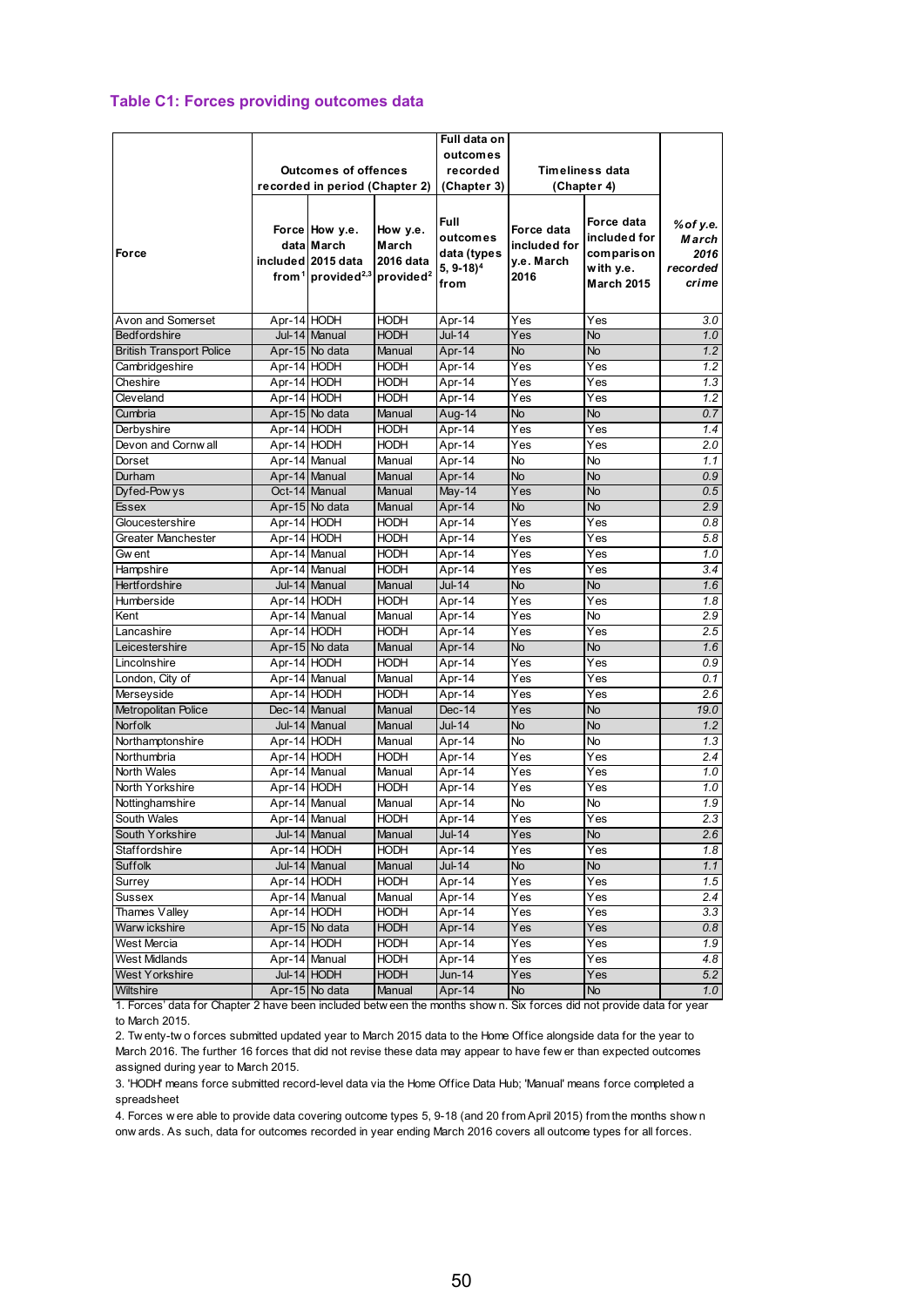## **C7 – DATA VALIDATION PROCESSES**

As data are collected from police forces on a monthly basis, the Home Office carry out a series of routine checks and feed the results of these back to police forces. These checks include:

- Looking for any offences where there have been a large number of transferred or cancelled records since the previous month;
- Looking for any large or unusual changes in offences, outcomes or transferred or cancelled records from the previous month;
- Looking for cases where forces have provided data against an offence classification that no longer exists (e.g. the former fraud classifications);
- Comparing offence types and outcome types against the long term trend, to spot any outliers in the monthly data;
- Looking at where cautions (outcomes 2 and 3) have been assigned to rape offences and these are then queried with Force Crime Registrars;
- Checking that outcome 17 has not been applied to any offence which does not have a time limit.

Any outliers or anomalies are usually small. Police forces are then asked to investigate these anomalies and either provide an explanation or resubmit figures where an error has occurred. Where resubmission is required, the force will usually just correct the errors in the latest monthly submission, rather than re-send all of the months in question. In the case of forces providing data via the HODH, the force will send modified versions of the affected records. These then supersede the original versions.

### **C8 – POLICE RECORDED CRIME DATA**

The police recorded crime data used in this bulletin are supplied by police forces to the Home Office, and are then published by the Office for National Statistics (ONS) in "Crime in England and Wales: Year ending March 2016":

#### www.ons.gov.uk/peoplepopulationandcommunity/crimeandjustice

Statistics on crimes recorded by the police that appear in "Crimes in England and Wales: Year ending March 2016" are based on notifiable offences. These include all offences that could possibly be tried by jury (including some less serious offences, such as minor theft, that would not normally be dealt with in this way) plus a few closely related summary offences, i.e. heard only by magistrates, such as assault without injury. For a list of all notifiable offences please see Appendix 1 of the ONS User Guide:

www.ons.gov.uk/peoplepopulationandcommunity/crimeandjustice/methodologies/crimeandjusticemeth odology

In accordance with the Statistics and Registration Service Act 2007, statistics based on police recorded crime data have been assessed against the Code of Practice for Official Statistics and found not to meet the required standard for designation as National Statistics. The full assessment report can be found on the UK Statistics Authority website:

www.statisticsauthority.gov.uk/assessment/assessment/assessment-reports/assessment-report-268-- statistics-on-crime-in-england-and-wales.pdf

Recorded crime statistics provide important context to outcomes statistics, and are quoted where relevant in this bulletin.

#### **C9 – FURTHER INFORMATION ON CRIME OUTCOMES**

Care needs to be taken when making comparisons of crime outcomes between police forces. In some cases making any such comparisons may be misleading, given that different police forces use outcomes in different ways and will have a different mix of crimes to deal with. For example, some police forces may implement more community resolutions than others, depending on their approach,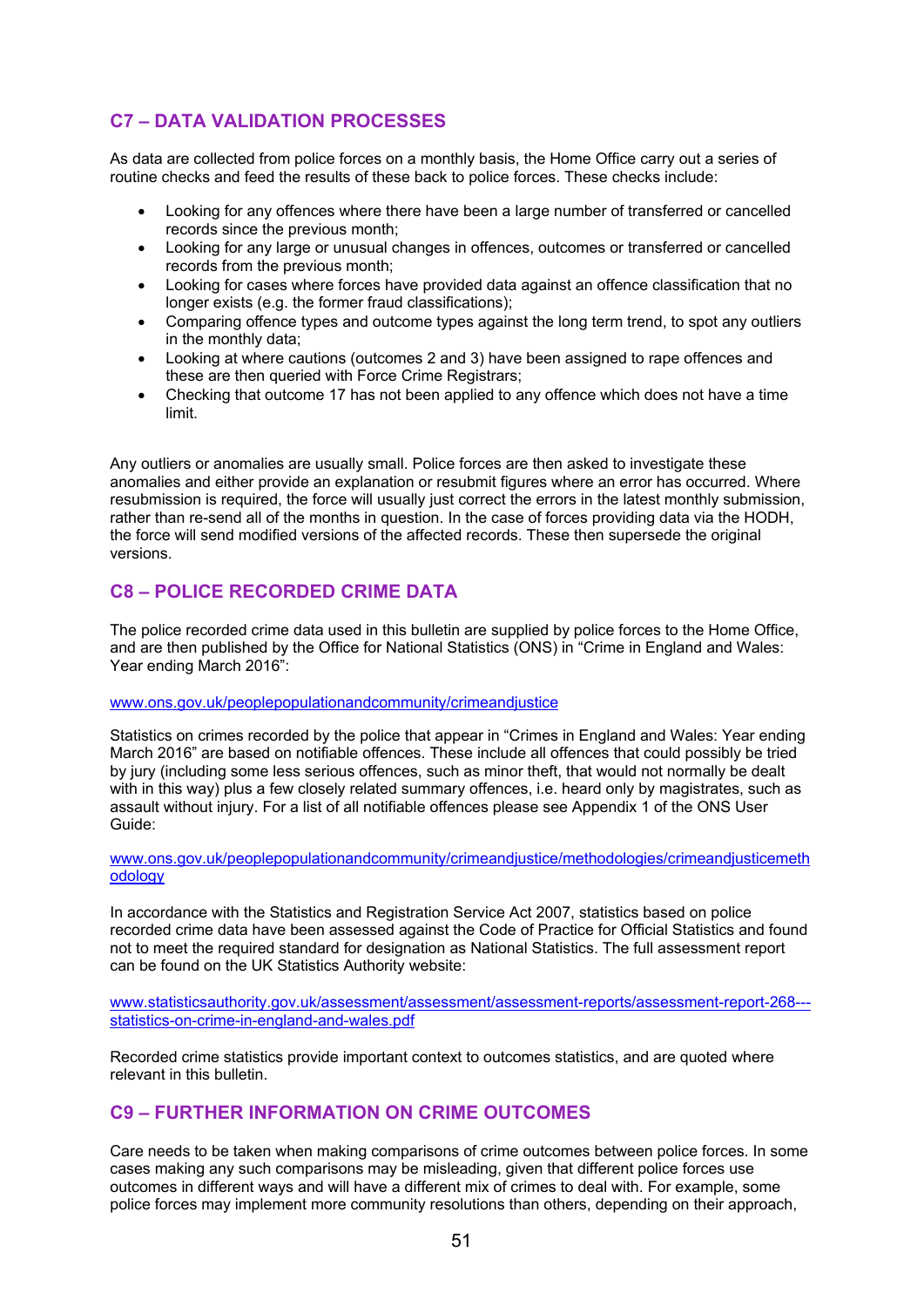the nature of the crimes they deal with and the views of their communities. For example, a force that deals with a disproportionately high number of drug offences may apply a different mix of outcomes compared with a force that deals with a higher proportion of violent offences.

For further information on the background to crime outcomes and the development of the full outcomes framework please refer to Annex A of "Crime Outcomes in England and Wales, 2014/15".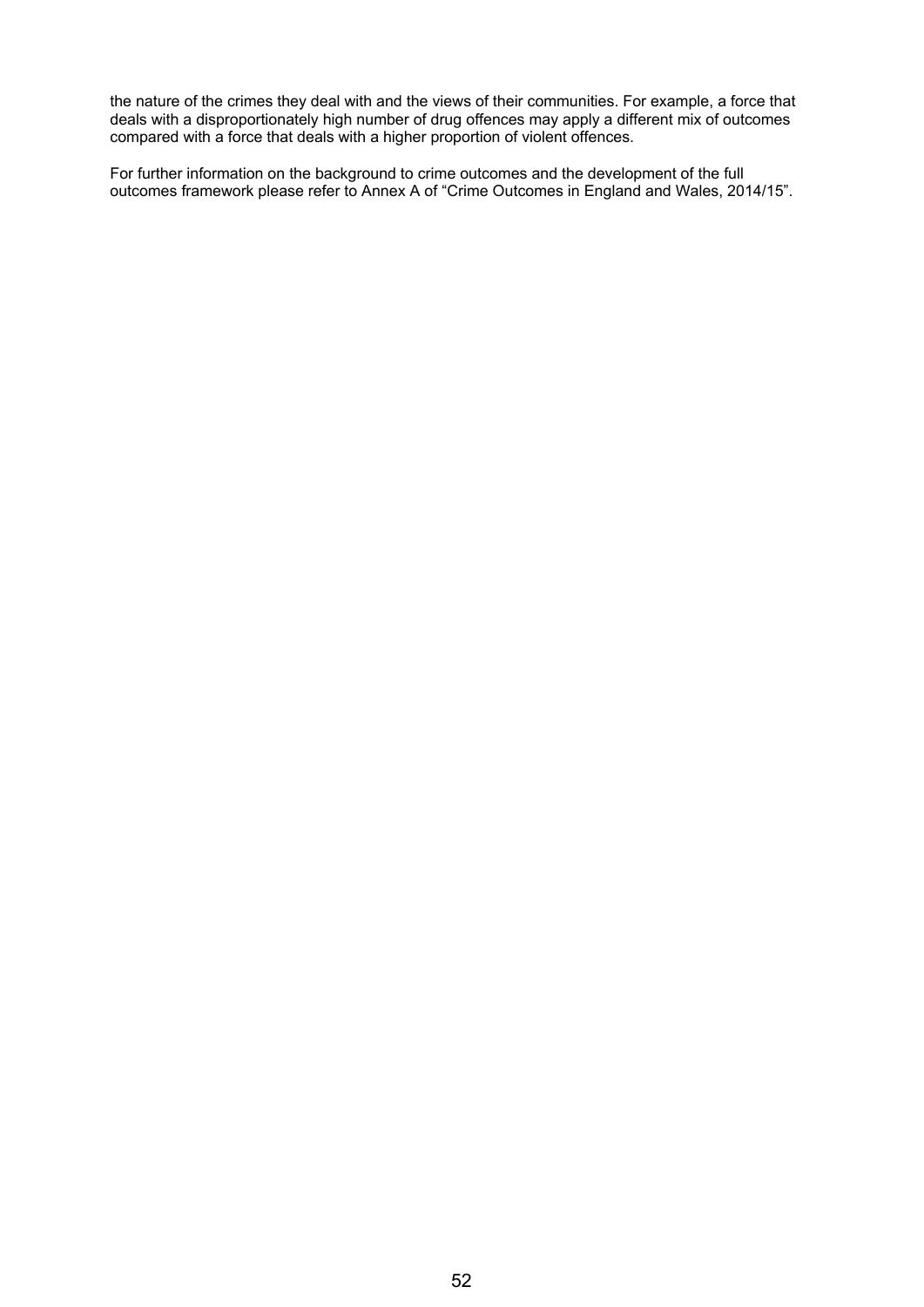#### **Table C2: Trends in the number of outcomes and outcome rates by outcome type, year ending March 2003 to year ending March 2016**

|                                              |                      |           |                               |          |          |                    |          |                                                                                                               |          |          |          |          |          |         | England and Wales, Recorded crime and outcomes |
|----------------------------------------------|----------------------|-----------|-------------------------------|----------|----------|--------------------|----------|---------------------------------------------------------------------------------------------------------------|----------|----------|----------|----------|----------|---------|------------------------------------------------|
| Outcome type                                 | y.e. Mar             | y.e. Mar  | y.e. Mar                      | y.e. Mar | y.e. Mar | y.e. Mar           | y.e. Mar | y.e. Mar                                                                                                      | y.e. Mar | v.e. Mar | y.e. Mar | v.e. Mar | v.e. Mar |         | y.e. Mar y.e. Mar 2015 to                      |
|                                              | 2003                 | 2004      | 2005                          | 2006     | 2007     | 2008               | 2009     | 2010                                                                                                          | 2011     | 2012     | 2013     | 2014     | 2015     | 2016    | y.e. Mar 2016                                  |
|                                              |                      |           |                               |          |          | Number of outcomes |          |                                                                                                               |          |          |          |          |          |         | %                                              |
|                                              |                      |           |                               |          |          |                    |          |                                                                                                               |          |          |          |          |          |         | change                                         |
| Charge/summons (Type 1)                      | 771,716              | 752,069   | 698,640                       | 700,101  | 673,714  | 657,230            | 681,472  | 651,757                                                                                                       | 658,713  | 633,985  | 584,600  | 602,390  | 596,396  | 561,836 | $-5.8$                                         |
| Cautions (Types 2 & 3)                       | 207,818              | 220,005   | 257,783                       | 304,461  | 351,244  | 351,552            | 313,702  | 264,873                                                                                                       | 232,355  | 205,760  | 183,658  | 164,084  | 143,801  | 120,607 | $-16.1$                                        |
| $TICs1$ (Type 4)                             | 91,205               | 88,204    | 88,386                        | 103,363  | 111,328  | 99,021             | 96,875   | 76,244                                                                                                        | 71,896   | 63,898   | 55,197   | 40,959   | 23,557   | 13,331  | $-43.4$                                        |
| PNDs <sup>23</sup> (Type 6)                  | $\ddotsc$            | 3,045     | 35,919                        | 105,594  | 139,666  | 128,978            | 108,240  | 102,699                                                                                                       | 86,010   | 73,759   | 59,869   | 48,098   | 33,940   | 24,942  | $-26.5$                                        |
| Cannabis/Khat Warnings <sup>3</sup> (Type 7) |                      | $\ddotsc$ | 40,138                        | 62,586   | 80,653   | 103,804            | 107,241  | 87,332                                                                                                        | 80,659   | 77,933   | 69,240   | 62,725   | 46,662   | 36,682  | $-21.4$                                        |
| Other $456$ (Types 5, 8 & 9)                 | 268,021              | 284,320   | 265,721                       | 191,187  | 80,770   | 911                | 2,931    | 7,244                                                                                                         | 10,375   | 53,322   | 66,907   | 109,255  | 125,215  | 131,318 | 4.9                                            |
| Total number of offences <sup>7</sup>        |                      |           | 5,791,277 5,843,549 5,476,771 |          |          |                    |          | 5,425,691 5,322,377 4,881,140 4,630,383 4,265,036 4,078,475 3,903,581 3,553,168 3,506,545 3,581,126 3,892,947 |          |          |          |          |          |         | 8.7                                            |
|                                              |                      |           |                               |          |          | Rates $(%)^8$      |          |                                                                                                               |          |          |          |          |          |         | % point<br>change                              |
| Charge/summons (Type 1)                      | 13.3                 | 12.9      | 12.8                          | 12.9     | 12.7     | 13.5               | 14.7     | 15.3                                                                                                          | 16.2     | 16.2     | 16.5     | 17.2     | 16.7     | 14.4    | $-2.2$                                         |
| Cautions (Types 2 & 3)                       | 3.6                  | 3.8       | 4.7                           | 5.6      | 6.6      | 7.2                | 6.8      | 6.2                                                                                                           | 5.7      | 5.3      | 5.2      | 4.7      | 4.0      | 3.1     | $-0.9$                                         |
| $TICs1$ (Type 4)                             | 1.6                  | 1.5       | 1.6                           | 1.9      | 2.1      | 2.0                | 2.1      | 1.8                                                                                                           | 1.8      | 1.6      | 1.6      | 1.2      | 0.7      | 0.3     | $-0.3$                                         |
| PNDs <sup>23</sup> (Type 6)                  | $\ddot{\phantom{a}}$ | 0.1       | 0.7                           | 1.9      | 2.6      | 2.6                | 2.3      | 2.4                                                                                                           | 2.1      | 1.9      | 1.7      | 1.4      | 0.9      | 0.6     | $-0.3$                                         |
| Cannabis/Khat Warnings <sup>3</sup> (Type 7) |                      | $\ddotsc$ | 0.7                           | 1.2      | 1.5      | 2.1                | 2.3      | 2.0                                                                                                           | 2.0      | 2.0      | 1.9      | 1.8      | 1.3      | 0.9     | $-0.4$                                         |
| Other $456$ (Types 5, 8 & 9)                 | 4.6                  | 4.9       | 4.9                           | 3.5      | 1.5      | 0.0                | 0.1      | 0.2                                                                                                           | 0.3      | 1.4      | 1.9      | 3.1      | 3.5      | 3.4     | $-0.1$                                         |

1. Offences asked to be taken into consideration by a court (TICs).

2. Penalty Notices for Disorder (PNDs) w ere introduced in several police forces in the year ending March 2004 and nationally in the year ending March 2005.

3. Cannabis Warnings for possession of cannabis were introduced in the year ending March 2005. Since 26 January 2009, Penalty Notices for Disorder (PNDs) can also be given for an offence of cannabis possession. Up to the e 2009 such PNDs w ere counted in the same category as Cannabis Warnings. Cannabis w arnings include a small number of community resolutions for possession of cannabis in the year ending March 2013.

4. From 1 April 2007, new rules governing these outcomes significantly limited the occasions on w hich they could be applied.

5. Includes data on Youth Restorative Disposals (YRDs) submitted to the Home Office from pilots in eight police force areas (Avon and Somerset, Cumbria, Greater Manchester, Lancashire, Metropolitan Police, Norfolk, North W Nottinghamshire). The pilot w as introduced in the year ending March 2009.

6. Includes community resolution and restorative justice data submitted on a voluntary basis by some police forces in the years ending March 2012 and March 2013. These data were then submitted by almost all police forces i March 2014 and all forces from the year ending March 2015.

7. Total number of recorded crimes, w hether assigned an outcome or not. Excludes (outcomes for) fraud offences. Fraud offences are now recorded by the National Fraud Intelligence Bureau (NFIB) rather than police forces.

8. The number of crimes assigned an outcome divided by total number of recorded offences.

9. Data for the years ending March 2003 to March 2013 contains some estimated data on 'making off w ithout payment' offences, follow ing the creation of a back series of data on these outcomes (see notes page).

10. Data for Outcomes 10-18 are not presented as these w ere not collected in previous years.

.. Not available.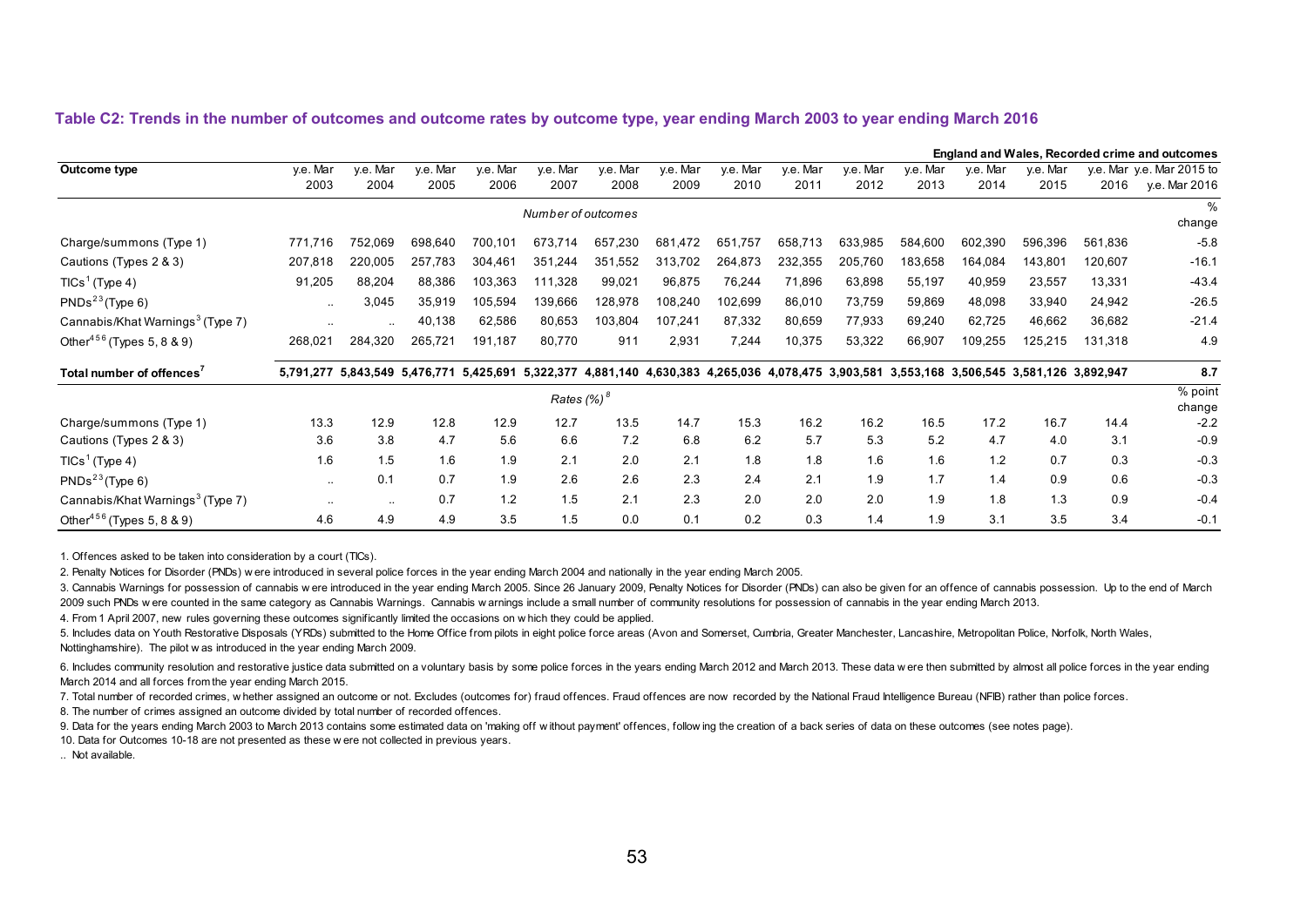For full details on the transition from the regime of detections (in existence until April 2013) to the outcomes framework, please see "Crimes Outcomes in England & Wales, 2013/14":

www.gov.uk/government/statistics/crime-outcomes-in-england-and-wales-2013-to-2014

## **Outcomes Framework**

Detections were revised to become the outcomes framework from April 2013. The purpose of the revision was:

- To **strengthen police discretion** by recognising the full range of possible disposals, including community resolutions, rather than incentivising police officers to pursue a particular outcome because it is perceived as 'better' than others. This will empower officers to exercise their professional judgement to ensure that offenders are dealt with by the most appropriate disposal available, in the knowledge that no one outcome is favoured over others – the emphasis should shift from hitting targets to appropriateness.
- By strengthening police discretion, the framework should in turn help to **promote a more victim-oriented approach**, focused on providing a better service to victims of crime by removing perverse incentives for forces to record and pro-actively pursue certain crimes on the basis of locally-set detection targets, and encouraging police officers to consider the needs of victims, and the potential for engaging them in the process.
- To **further increase transparency** in policing, and trust in national statistics, by providing the public with a richer picture of crime, and how it is dealt with in their area. This broader set of information can be used as a tool by which the public can hold the police to account, and as a basis for constructive engagement between communities, the police, and police and crime commissioners. By giving every crime an outcome, we will help the public understand – and therefore support or challenge – police activity.

General Rules section H of the [Home Office Counting Rules](https://www.gov.uk/government/publications/counting-rules-for-recorded-crime) (HOCR) contains information on recording outcomes. For Home Office purposes, all recorded crimes are assigned one of the following outcome types:

**Outcome 1:** Charge / Summons: A person has been charged or summonsed for the crime (irrespective of any subsequent acquittal at Court).

**Outcome 1A [introduced in April 2016, voluntary]:** Charge / Summons - alternative offence: A person has been charged or summonsed for the crime, but following the application of the Crown Prosecution Service (CPS) charging standards and the provisions of the HOCR, the charge/summons relates to an alternative offence to that recorded (irrespective of any subsequent acquittal at court).

**Outcome 2:** Caution – youths: A youth offender has been cautioned by the police.

**Outcome 2A [introduced in April 2016, voluntary]:** Youth Caution – alternative offence: A youth offender has been cautioned by the police, but following the application of the CPS charging standards and the provisions of the HOCR, the caution relates to an alternative offence to that recorded.

**Outcome 3:** Caution – adults: An adult offender has been cautioned by the police.

**Outcome 3A [introduced in April 2016, voluntary]:** Adult Caution – alternative offence: An adult offender has been cautioned by the police, but following the application of the CPS charging standards and the provisions of the HOCR, the caution relates to an alternative offence to that recorded.

**Outcome 4:** Taken into Consideration (TIC): The offender admits the crime by way of a formal police interview and asks for it to be taken into consideration by the court. There must be an interview where the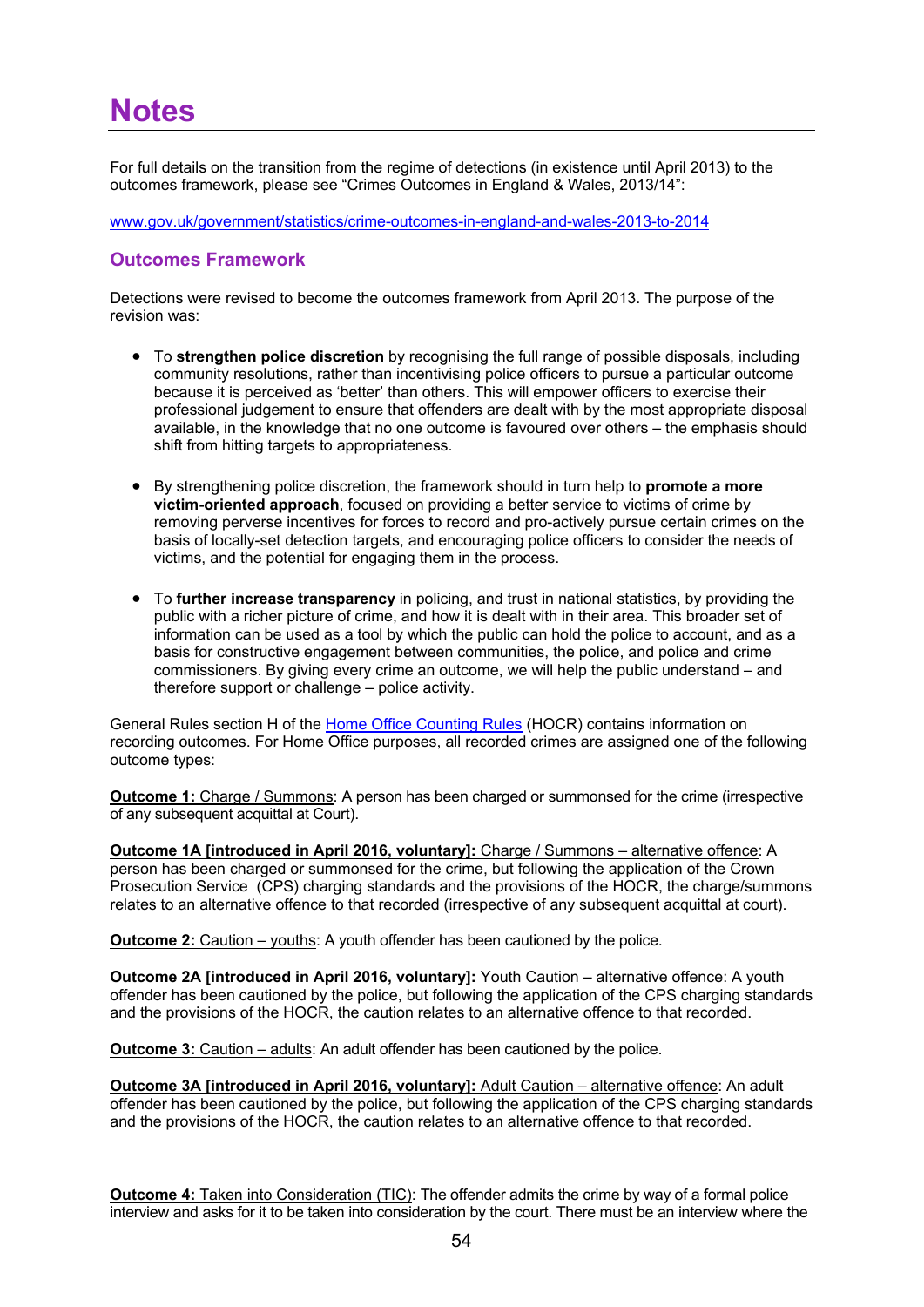suspect has made a clear and reliable admission of the offence and which is corroborated with additional verifiable auditable information connecting the suspect to the crime.

**Outcome 5:** Offender died: The offender has died before proceeding could be initiated.

**Outcome 6:** Penalty Notices for Disorder: A Penalty Notice for Disorder (or other relevant notifiable offence) has been lawfully issued under Section 1 – 11 of the Criminal Justice and Police Act 2001.

**Outcome 7:** Cannabis/Khat Warning: A warning for cannabis or khat possession has been issued in accordance with College of Policing guidance. Note: Khat warnings were introduced from 24 June 2014 and numbers are likely to be small.

**Outcome 8:** Community Resolution: A Community Resolution (with or without formal Restorative Justice) has been applied in accordance with College of Policing guidance.

**Outcome 9:** Not in public interest (CPS): Prosecution not in the public interest (CPS decision). The CPS by virtue of their powers under the Criminal Justice Act 2003 decides not to prosecute or authorise any other formal action.

**Outcome 10:** Not in public interest (Police) **(from April 2014)**: Formal action against the offender is not in the public interest (Police decision).

**Outcome 11:** Prosecution prevented – suspect under age **(from April 2014)**: Prosecution prevented – named suspect identified but is below the age of criminal responsibility.

**Outcome 12:** Prosecution prevented – suspect too ill **(from April 2014)**: Prosecution prevented – Named suspect identified but is too ill (physical or mental health) to prosecute.

**Outcome 13:** Prosecution prevented – victim/key witness dead/too ill **(from April 2014)**: Named suspect identified but victim or key witness is dead or too ill to give evidence

**Outcome 14:** Evidential difficulties: suspect not identified; victim does not support further action **(from April 2014)**: Evidential difficulties victim based – named suspect not identified. The crime is confirmed but the victim declines or is unable to support further police action to identify the offender.

**Outcome 15:** Evidential difficulties (suspect identified; victim supports action) **(from April 2014)**: Evidential difficulties named suspect identified – the crime is confirmed and the victim supports police action but evidential difficulties prevent further action. This includes cases where the suspect has been identified, the victim supports action, the suspect has been circulated as wanted but cannot be traced and the crime is finalised pending further action.

**Outcome 16:** Evidential difficulties: suspect identified; victim does not support further action **(from April 2014)**: Evidential difficulties victim based – named suspect identified. The victim does not support (or has withdrawn support from) police action.

**Outcome 17:** Prosecution time limit expired **(from April 2014)**: Suspect identified but prosecution time limit has expired (from April 2014).

**Outcome 18:** Investigation complete –no suspect identified **(from April 2014)**: The crime has been investigated as far as reasonably possible – case closed pending further investigative opportunities becoming available.

**Outcome 19:** National Fraud Intelligence Bureau filed (NFIB only) **(from April 2014)**: A crime of fraud has been recorded but has not been allocated for investigation because the assessment process at the NFIB has determined there are insufficient lines of enquiry to warrant such dissemination.

**Outcome 20:** Action undertaken by another body/agency **(from April 2015)**: Further action resulting from the crime report will be undertaken by another body or agency other than the police, subject to the victim (or person acting on their behalf) being made aware of the action being taken.

**Outcome 21:** Not in the public interest – suspect identified **(from January 2016)** Further investigation resulting from the crime report that could provide evidence sufficient to support formal action being taken against the suspect is not in the public interest – police decision.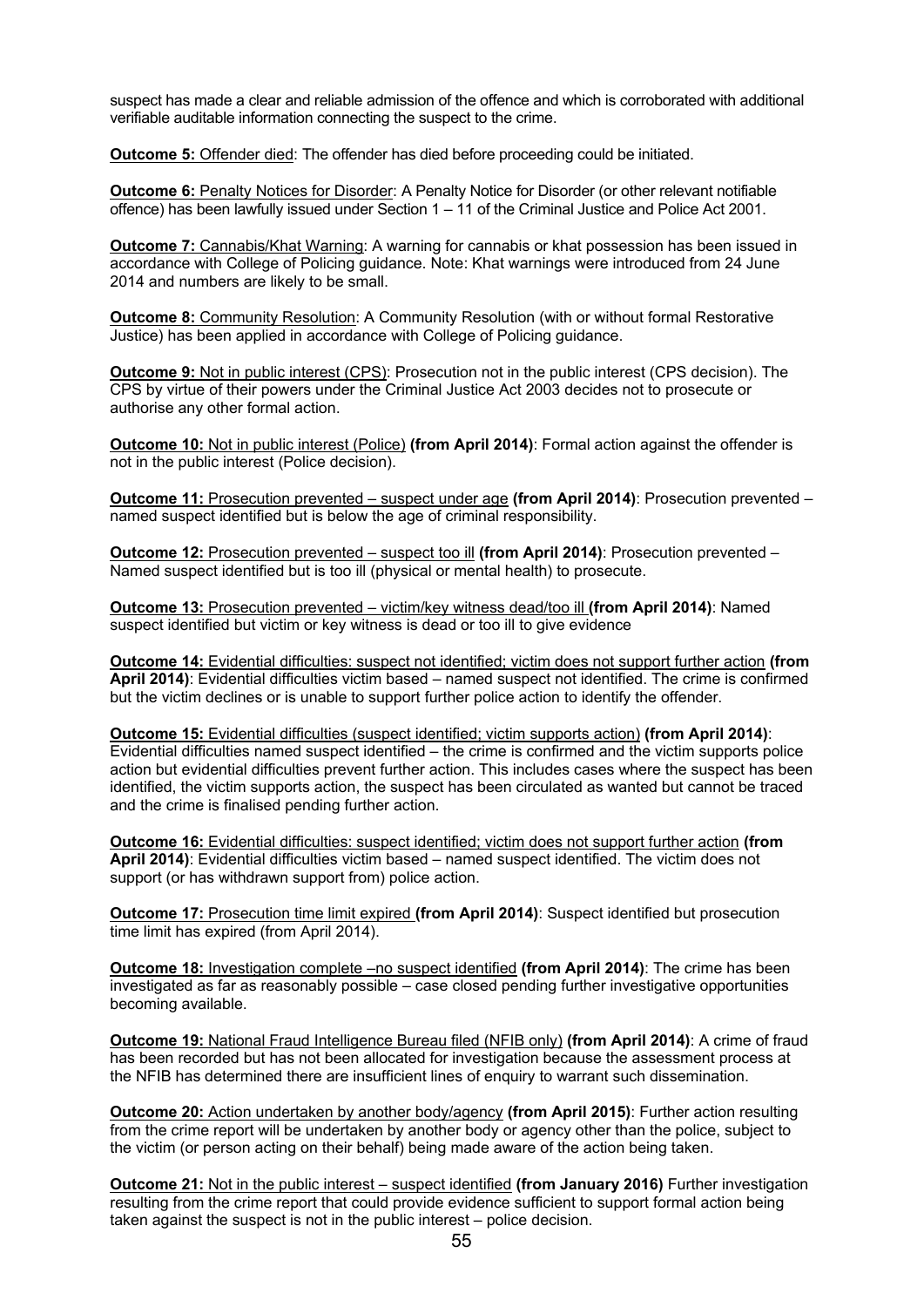#### **New outcomes introduced from April 2016**

It is possible for a crime to be recorded and for the suspect to be charged or cautioned but for that charge or caution to be for an offence other than that recorded.

The recording standards reflect the law and in reaching charging decisions the Crown Prosecution Service (CPS) set out a range of standards and guidance that both they themselves and the police, in cases where the police are the charging decision makers, must follow. These standards may frequently dictate that an alternative is to be charged to that recorded. For example, an assault may be recorded as a crime of Actual Bodily Harm (because that is the offence in law committed) but the CPS will direct that the offence to be charged is one of Common Assault.

Therefore, in April 2016 three new outcomes were introduced on a voluntary basis until they become mandatory in April 2017. These outcomes reflect where the charge/summons (outcome 1A), youth caution (outcome 2A) or adult caution (outcome 3A) relates to an alternative offence to that recorded.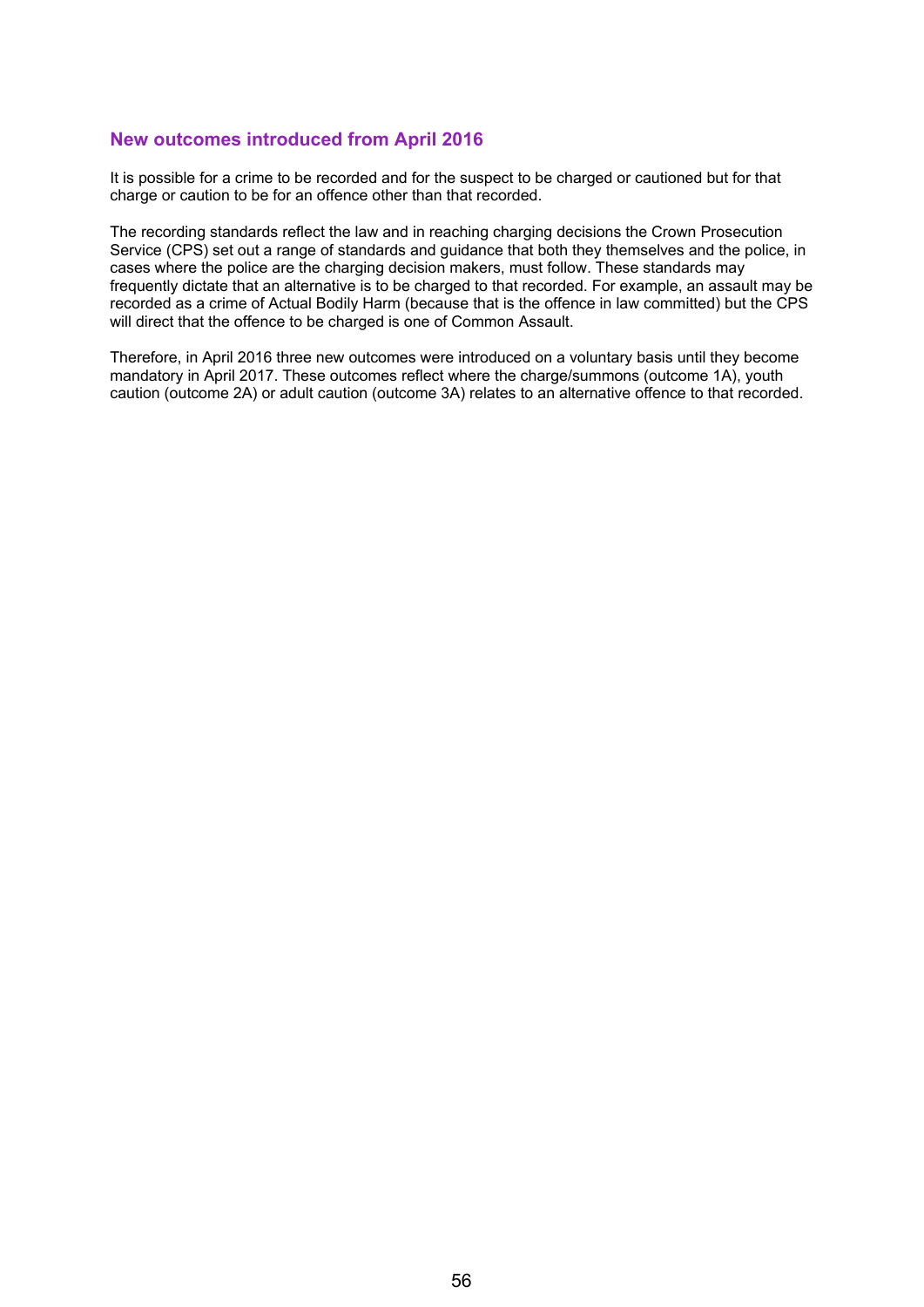## **References**

**The Home Office** (2015), "Crime outcomes in England and Wales 2014/15", and subsequent quarterly data tables. Available at: www.gov.uk/government/collections/crime-outcomes-in-england-and-wales-statistics

**Office for National Statistics** (2016), "Crime in England and Wales: Year ending March 2016"*.*  Available at: www.ons.gov.uk/peoplepopulationandcommunity/crimeandjustice

**Office for National Statistics** (2016), *"*User Guide to Crime Statistics for England and Wales". Available at:

www.ons.gov.uk/peoplepopulationandcommunity/crimeandjustice/methodologies/crimeandjusticemeth odology

**UK Statistics Authority** (2014) "Assessment Report 268"*.* Available at:

www.statisticsauthority.gov.uk/assessment/assessment/assessment-reports/assessment-report-268--statistics-on-crime-in-england-and-wales.pdf